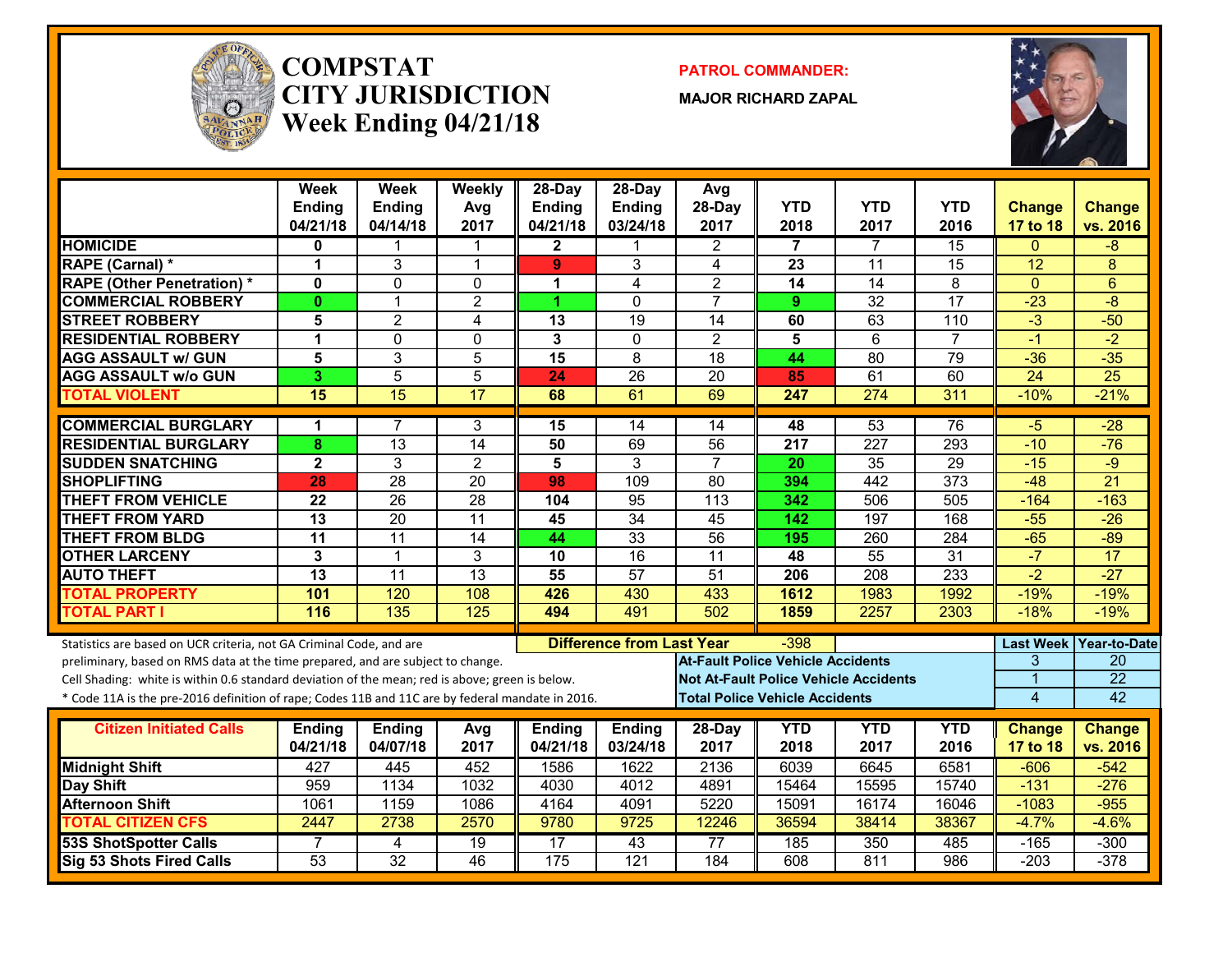

#### **COMPSTATNORTH PRECINCTWeek Ending 04/21/18**

**PRECINCT COMMANDER:**

**CAPT. CARY HILL**



|                                                                                                  | Week<br><b>Ending</b>   | <b>Week</b><br><b>Ending</b> | Weekly<br>Avg   | $28-Dav$<br><b>Ending</b> | $28$ -Day<br><b>Ending</b>       | Avg<br>28-Day                                | <b>YTD</b>                            | <b>YTD</b>      | <b>YTD</b>      | <b>Change</b>    | <b>Change</b>       |
|--------------------------------------------------------------------------------------------------|-------------------------|------------------------------|-----------------|---------------------------|----------------------------------|----------------------------------------------|---------------------------------------|-----------------|-----------------|------------------|---------------------|
|                                                                                                  | 04/21/18                | 04/14/18                     | 2017            | 04/21/18                  | 03/24/18                         | 2017                                         | 2018                                  | 2017            | 2016            | 17 to 18         | vs. 2016            |
| <b>HOMICIDE</b>                                                                                  | 0                       | 0                            | 0               | 0                         | 0                                | $\mathbf{0}$                                 | 1                                     | 3               |                 | -2               | $\Omega$            |
| <b>RAPE (Carnal) *</b>                                                                           | 1                       | $\mathbf 1$                  | $\mathbf 0$     | 3                         | 0                                | $\overline{1}$                               | 5                                     | $\overline{5}$  | 4               | $\Omega$         | 1                   |
| <b>RAPE (Other Penetration) *</b>                                                                | $\mathbf{0}$            | $\Omega$                     | $\Omega$        | $\mathbf{0}$              | 1                                | $\mathbf{0}$                                 | $\mathbf{2}$                          | $\overline{2}$  | $\overline{2}$  | $\Omega$         | $\Omega$            |
| <b>COMMERCIAL ROBBERY</b>                                                                        | $\mathbf 0$             | $\mathbf 0$                  | $\Omega$        | 0                         | $\Omega$                         | $\overline{\mathbf{1}}$                      | $\mathbf{2}$                          | 3               | 3               | $-1$             | $-1$                |
| <b>STREET ROBBERY</b>                                                                            | $\mathbf{0}$            | $\Omega$                     | $\overline{1}$  | $\mathbf{0}$              | $\overline{10}$                  | 4                                            | $\overline{24}$                       | 29              | $\overline{42}$ | -5               | $-18$               |
| <b>RESIDENTIAL ROBBERY</b>                                                                       | 0                       | $\mathbf 0$                  | $\mathbf 0$     | $\overline{2}$            | $\Omega$                         | $\Omega$                                     | $\mathbf{2}$                          | 1               | 1               | $\overline{1}$   | $\overline{1}$      |
| <b>AGG ASSAULT w/ GUN</b>                                                                        | 1                       | $\mathbf 0$                  | $\mathbf 1$     | 3                         | 3                                | $\overline{4}$                               | 9                                     | $\overline{20}$ | $\overline{13}$ | $-11$            | $-4$                |
| <b>AGG ASSAULT w/o GUN</b>                                                                       | $\overline{\mathbf{c}}$ | $\overline{2}$               | $\overline{2}$  | $\overline{\mathbf{7}}$   | 8                                | $6\phantom{1}$                               | 30                                    | $\overline{17}$ | $\overline{18}$ | $\overline{13}$  | 12                  |
| <b>TOTAL VIOLENT</b>                                                                             | $\overline{\mathbf{4}}$ | $\overline{3}$               | $\overline{4}$  | 15                        | $\overline{22}$                  | 17                                           | $\overline{75}$                       | 80              | 84              | $-6%$            | $-11%$              |
| <b>COMMERCIAL BURGLARY</b>                                                                       | 1                       | 2                            | 1               | 5                         | 2                                | 4                                            | 9                                     | 15              | 14              | -6               | -5                  |
| <b>RESIDENTIAL BURGLARY</b>                                                                      | 1                       | $\overline{2}$               | $\overline{2}$  | $\overline{\mathbf{4}}$   | $\overline{7}$                   | $\overline{7}$                               | 24                                    | 23              | 35              | $\overline{1}$   | $-11$               |
| <b>SUDDEN SNATCHING</b>                                                                          | $\mathbf{0}$            | $\overline{2}$               | $\mathbf{1}$    | $\overline{2}$            | 3                                | 3                                            | 10                                    | $\overline{19}$ | 19              | $-9$             | $-9$                |
| <b>SHOPLIFTING</b>                                                                               | 3                       | 3                            | 3               | 12                        | 30                               | 12                                           | 77                                    | 62              | 48              | 15               | 29                  |
| <b>THEFT FROM VEHICLE</b>                                                                        | 0                       | 5                            | 6               | 13                        | 20                               | 24                                           | 57                                    | 126             | 182             | $-69$            | $-125$              |
| <b>THEFT FROM YARD</b>                                                                           | 4                       | $\overline{8}$               | $\overline{3}$  | $\overline{13}$           | $\overline{9}$                   | $\overline{11}$                              | 41                                    | 73              | 58              | $-32$            | $-17$               |
| <b>THEFT FROM BLDG</b>                                                                           | 4                       | 6                            | $\overline{4}$  | $\overline{13}$           | 6                                | $\overline{15}$                              | 59                                    | 89              | $\overline{93}$ | $-30$            | $-34$               |
| <b>OTHER LARCENY</b>                                                                             | 0                       | 0                            | $\mathbf{1}$    | 1                         | 4                                | $\overline{2}$                               | 8                                     | 14              | 12              | $-6$             | $-4$                |
| <b>AUTO THEFT</b>                                                                                | 4                       | 4                            | 3               | 14                        | $\overline{4}$                   | 12                                           | 31                                    | 61              | 67              | $-30$            | $-36$               |
| <b>TOTAL PROPERTY</b>                                                                            | 11                      | $\overline{32}$              | $\overline{22}$ | $\overline{77}$           | 85                               | $\overline{90}$                              | 316                                   | 482             | $\frac{1}{2}$   | $-34%$           | $-40%$              |
| <b>TOTAL PART I</b>                                                                              | $\overline{15}$         | 35                           | $\overline{27}$ | $\overline{92}$           | 107                              | 107                                          | 391                                   | 562             | 612             | $-30%$           | $-36%$              |
| Statistics are based on UCR criteria, not GA Criminal Code, and are                              |                         |                              |                 |                           | <b>Difference from Last Year</b> |                                              | $-171$                                |                 |                 | <b>Last Week</b> | <b>Year-to-Date</b> |
| preliminary, based on RMS data at the time prepared, and are subject to change.                  |                         |                              |                 |                           |                                  | <b>At-Fault Police Vehicle Accidents</b>     |                                       |                 |                 |                  | 6                   |
| Cell Shading: white is within 0.6 standard deviation of the mean; red is above; green is below.  |                         |                              |                 |                           |                                  | <b>Not At-Fault Police Vehicle Accidents</b> |                                       |                 |                 | 0                | 4                   |
| * Code 11A is the pre-2016 definition of rape; Codes 11B and 11C are by federal mandate in 2016. |                         |                              |                 |                           |                                  |                                              | <b>Total Police Vehicle Accidents</b> |                 |                 | $\overline{1}$   | 10                  |
|                                                                                                  | Week                    | <b>Week</b>                  | Weekly          | $28-Day$                  | $28-Day$                         | Avg                                          |                                       |                 |                 |                  |                     |
| <b>Citizen Initiated Calls</b>                                                                   | <b>Ending</b>           | Ending                       | Avg             | <b>Ending</b>             | <b>Ending</b>                    | 28-Day                                       | <b>YTD</b>                            | <b>YTD</b>      | <b>YTD</b>      | <b>Change</b>    | <b>Change</b>       |
|                                                                                                  | 04/21/18                | 04/14/18                     | 2017            | 3/31/18                   | 03/24/18                         | 2017                                         | 2018                                  | 2017            | 2016            | 17 to 18         | vs. 2016            |
| <b>Midnight Shift</b>                                                                            | 107                     | 110                          | 121             | 420                       | 485                              | 484                                          | 1707                                  | 1867            | 1822            | $-160$           | $-115$              |
| Day Shift                                                                                        | 226                     | 305                          | 233             | 973                       | 1043                             | 931                                          | 3831                                  | 3551            | 3693            | 280              | 138                 |
| <b>Afternoon Shift</b>                                                                           | 231                     | $\overline{270}$             | 252             | 951                       | 1004                             | 1010                                         | 3565                                  | 3851            | 3776            | $-286$           | $-211$              |
| <b>TOTAL CITIZEN CFS</b>                                                                         | 564                     | 685                          | 606             | 2344                      | 2532                             | 2425                                         | 9103                                  | 9269            | 9290            | $-1.8%$          | $-2.0%$             |
| 53S ShotSpotter Calls                                                                            | 1                       | 0                            | 3               | 3                         | 6                                | 12                                           | 22                                    | 44              | $\overline{72}$ | $-22$            | $-50$               |
| Sig 53 Shots Fired Calls                                                                         | 8                       | $\overline{5}$               | $\overline{7}$  | $\overline{31}$           | $\overline{11}$                  | $\overline{28}$                              | 86                                    | 101             | 149             | $-15$            | $-63$               |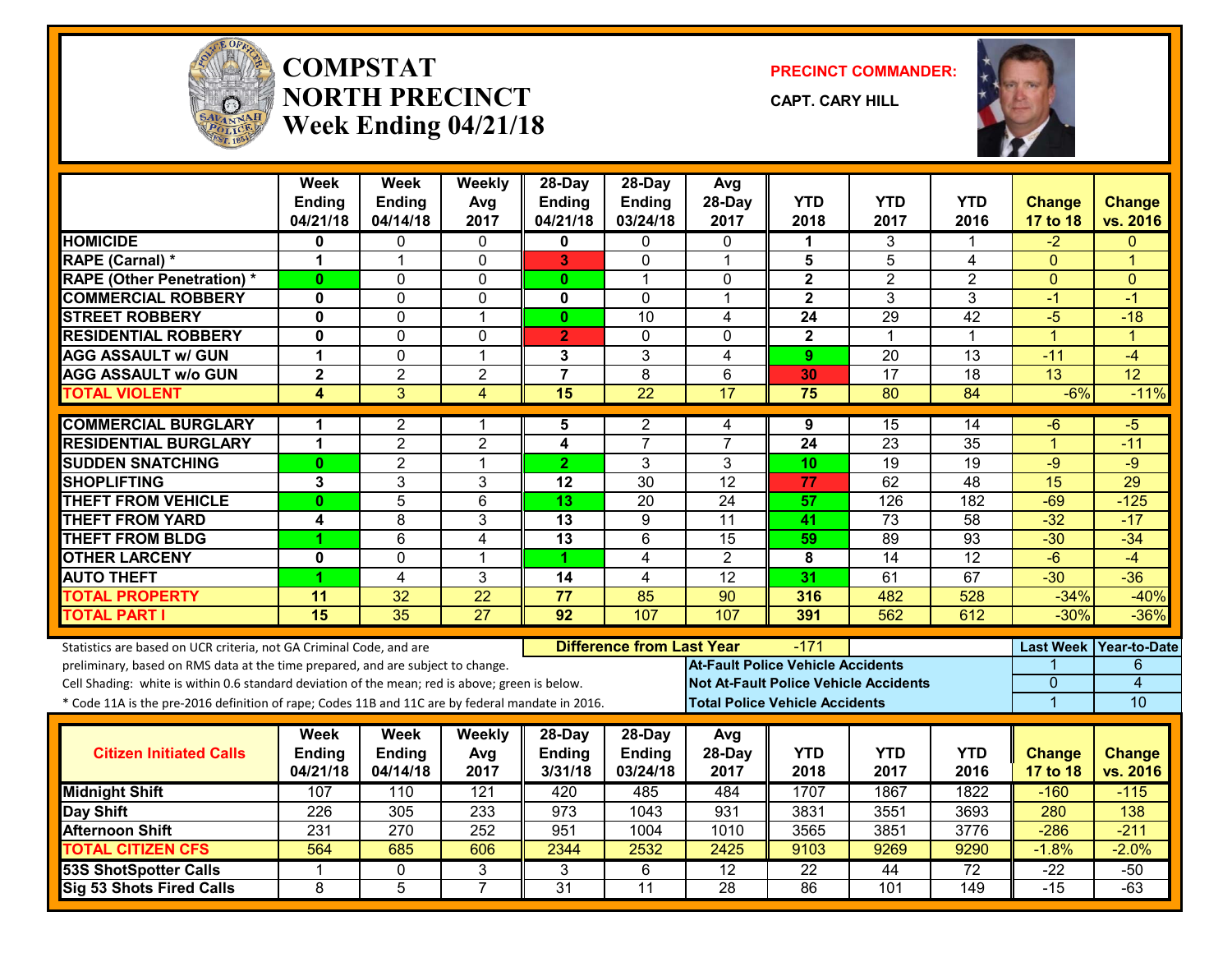# **BEAT 21 North Precinct Week Ending 04/21/18**

|                                   |                          |                | <b>Last 4 Weeks</b>        |                | 28 Days        | 28 Day     |                   |                   |                |                              |                            |
|-----------------------------------|--------------------------|----------------|----------------------------|----------------|----------------|------------|-------------------|-------------------|----------------|------------------------------|----------------------------|
|                                   | <b>Ending</b>            | <b>Ending</b>  | <b>Ending</b>              | <b>Ending</b>  | Ending         | Average    | <b>YTD</b>        | <b>YTD</b>        | <b>YTD</b>     | <b>Change</b>                | <b>Change</b>              |
|                                   | 04/21/18                 | 04/14/18       | 04/07/18                   | 03/31/18       | 03/24/18       | 2017       | 2018              | 2017              | 2016           | 17 to 18                     | vs. 2016                   |
| <b>HOMICIDE</b>                   | $\Omega$                 | 0              | 0                          | 0              | 0              | 0.0        | 0                 | $\Omega$          | 0              | $\Omega$                     | $\Omega$                   |
| RAPE (Carnal) *                   | $\Omega$                 | 0              | $\mathbf{0}$               | $\Omega$       | 0              | 0.1        | $\mathbf{0}$      | $\Omega$          | $\mathbf{1}$   | $\mathbf{0}$                 | $-1$                       |
| <b>RAPE (Other Penetration) *</b> | 0                        | 0              | $\mathbf 0$                | 0              | 0              | 0.0        | $\mathbf{1}$      | $\mathbf{0}$      | 0              | $\mathbf{1}$                 | $\blacktriangleleft$       |
| <b>COMMERCIAL ROBBERY</b>         | 0                        | 0              | $\mathbf 0$                | 0              | 0              | 0.1        | 0                 | $\mathbf{1}$      | $\mathbf{1}$   | $-1$                         | $-1$                       |
| <b>STREET ROBBERY</b>             | 0                        | 0              | $\mathbf 0$                | 0              | 0              | 0.2        | 0                 | $\mathbf{1}$      | 0              | $-1$                         | $\overline{0}$             |
| <b>RESIDENTIAL ROBBERY</b>        | 0                        | 0              | $\mathbf 0$                | 0              | 0              | 0.0        | $\mathbf 0$       | 0                 | 0              | $\mathbf{0}$                 | $\mathbf{0}$               |
| <b>AGG ASSAULT w/ GUN</b>         | 0                        | 0              | $\mathbf 0$                | 0              | 0              | 0.2        | $\mathbf 0$       | $\mathbf{1}$      | 0              | $-1$                         | $\mathbf{0}$               |
| <b>AGG ASSAULT w/o GUN</b>        | 0                        | 0              | $\mathbf 0$                | 0              | 0              | 0.2        | $\mathbf{1}$      | $\mathbf{1}$      | $\overline{2}$ | $\mathbf{0}$                 | $-1$                       |
| <b>TOTAL VIOLENT</b>              | $\mathbf{0}$             | $\overline{0}$ | $\mathbf{0}$               | $\mathbf{0}$   | $\mathbf{0}$   | 0.7        | $\overline{2}$    | 4                 | 4              | $-50%$                       | $-50%$                     |
| <b>COMMERCIAL BURGLARY</b>        | $\Omega$                 | 0              | 0                          | 0              | 0              | 0.2        | $\mathbf{0}$      | $\mathbf{1}$      | $\mathbf{1}$   | $-1$                         | $-1$                       |
| <b>RESIDENTIAL BURGLARY</b>       |                          |                |                            |                |                |            |                   |                   |                |                              |                            |
| <b>SUDDEN SNATCHING</b>           | $\mathbf{0}$<br>$\Omega$ | 0              | 0                          | 0<br>$\Omega$  | 0              | 1.1        | 4                 | 4                 | $\overline{2}$ | $\mathbf{0}$                 | $\overline{2}$<br>$\Omega$ |
| <b>SHOPLIFTING</b>                | 0                        | 0<br>0         | $\mathbf 0$<br>$\mathbf 0$ | 0              | 0<br>0         | 0.1<br>0.2 | 0<br>$\mathbf{1}$ | 0<br>$\mathbf{1}$ | 0<br>0         | $\mathbf{0}$<br>$\mathbf{0}$ | $\mathbf{1}$               |
| <b>THEFT FROM VEHICLE</b>         | $\mathbf{1}$             | $\mathbf{1}$   | $\mathbf 0$                | 0              | $\overline{2}$ | 2.8        | 8                 | $\overline{7}$    | $\overline{7}$ | $\mathbf{1}$                 | $\blacktriangleleft$       |
| <b>THEFT FROM YARD</b>            | 0                        | 0              | $\mathbf 0$                | $\overline{2}$ | $\overline{2}$ | 1.2        |                   | $\overline{2}$    | 5              | $\overline{2}$               | $-1$                       |
| <b>THEFT FROM BLDG</b>            | 0                        | 0              | $\mathbf 0$                | $\Omega$       | 0              | 3.0        | 4<br>5            | 16                | $\overline{7}$ | $-11$                        | $-2$                       |
|                                   |                          |                |                            |                |                |            |                   |                   |                |                              |                            |
| <b>OTHER LARCENY</b>              | $\mathbf 0$              | 0              | $\mathbf 0$                | $\Omega$       | 0              | 0.2        | 0                 | $\overline{2}$    | $\mathbf{1}$   | $-2$                         | $-1$                       |
| <b>AUTO THEFT</b>                 | $\overline{2}$           | $\mathbf{1}$   | $\mathbf 0$                | $\mathbf 0$    | 3              | 1.1        | 4                 | 4                 | 4              | $\mathbf{0}$                 | $\mathbf{0}$               |
| <b>TOTAL PROPERTY</b>             | 3                        | $\overline{2}$ | $\mathbf{0}$               | $\overline{2}$ | $\overline{7}$ | 9.7        | 26                | 37                | 27             | $-30%$                       | $-4%$                      |
| <b>TOTAL PART I</b>               | $\overline{3}$           | $\overline{2}$ | $\mathbf{0}$               | $\overline{2}$ | $\overline{7}$ | 10.4       | 28                | 41                | 31             | $-32%$                       | $-10%$                     |

 **Difference from Last Year**r -13

Statistics are based on UCR criteria, not GA Criminal Code.

\* Rape Code 11A is the historical definition of rape (aka Legacy Rape); Rape Codes 11B and 11C are those moved from Part II to Part I in 2017.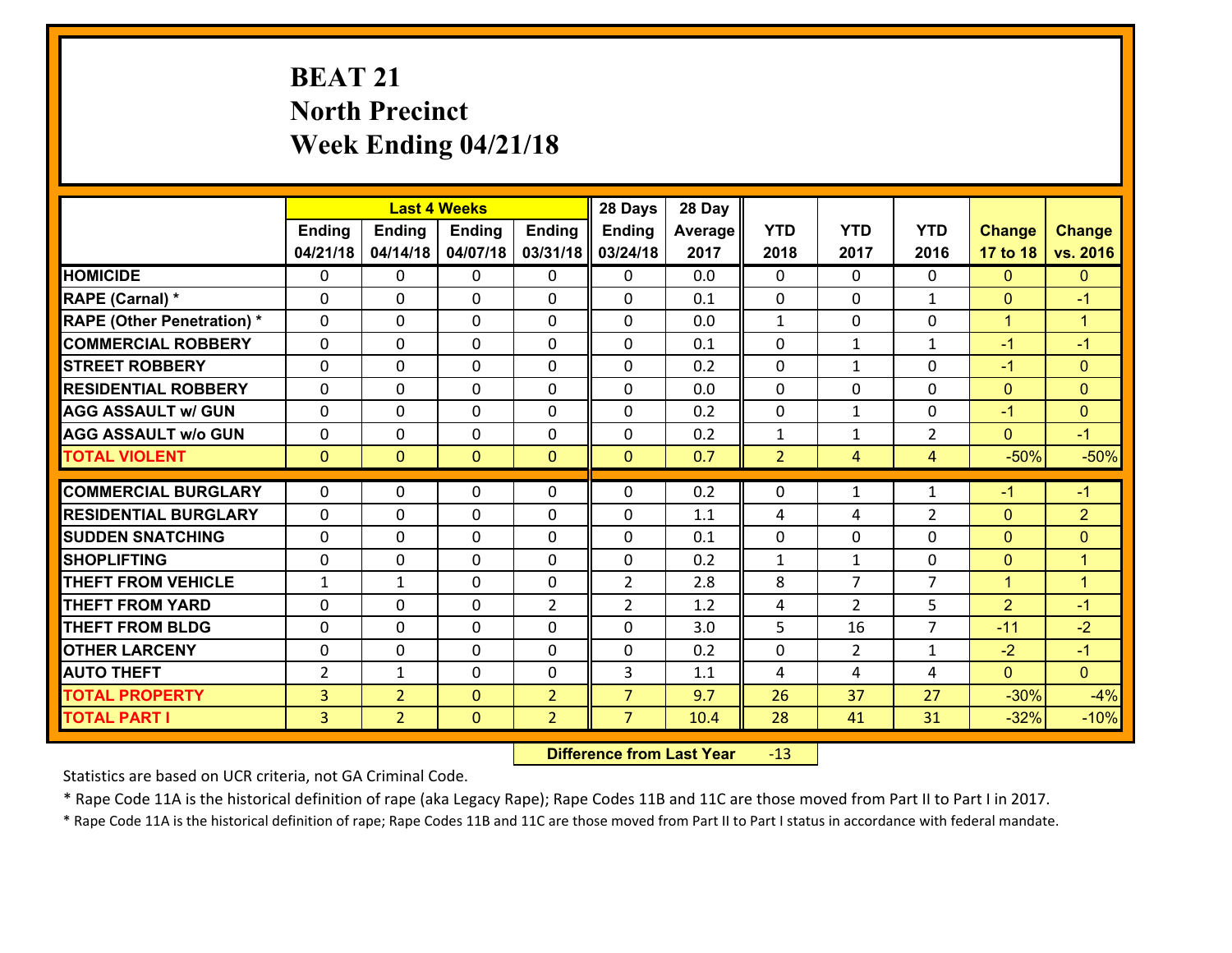# **BEAT 22 North Precinct Week Ending 04/21/18**

|                                              |                                  |                     | <b>Last 4 Weeks</b> |                | 28 Days        | 28 Day       |                |                |                |                 |                      |
|----------------------------------------------|----------------------------------|---------------------|---------------------|----------------|----------------|--------------|----------------|----------------|----------------|-----------------|----------------------|
|                                              | <b>Ending</b>                    | <b>Ending</b>       | <b>Ending</b>       | <b>Ending</b>  | <b>Ending</b>  | Average      | <b>YTD</b>     | <b>YTD</b>     | <b>YTD</b>     | <b>Change</b>   | <b>Change</b>        |
|                                              | 04/21/18                         | 04/14/18            | 04/07/18            | 03/31/18       | 03/24/18       | 2017         | 2018           | 2017           | 2016           | 17 to 18        | vs. 2016             |
| <b>HOMICIDE</b>                              | $\mathbf{0}$                     | 0                   | $\mathbf{0}$        | $\mathbf{0}$   | 0              | 0.0          | $\mathbf{1}$   | $\Omega$       | $\mathbf{1}$   | $\mathbf{1}$    | $\mathbf{0}$         |
| RAPE (Carnal) *                              | $\Omega$                         | 0                   | $\mathbf{0}$        | $\mathbf{1}$   | $\mathbf{1}$   | 0.2          | 1              | $\Omega$       | $\Omega$       | $\mathbf{1}$    | $\blacktriangleleft$ |
| <b>RAPE (Other Penetration) *</b>            | $\Omega$                         | $\Omega$            | $\Omega$            | $\Omega$       | $\Omega$       | 0.1          | $\Omega$       | $\Omega$       | $\Omega$       | $\Omega$        | $\Omega$             |
| <b>COMMERCIAL ROBBERY</b>                    | 0                                | 0                   | $\mathbf 0$         | 0              | 0              | 0.2          | 0              | $\mathbf{0}$   | $\overline{2}$ | $\mathbf{0}$    | $-2$                 |
| <b>STREET ROBBERY</b>                        | $\Omega$                         | 0                   | $\mathbf 0$         | $\Omega$       | 0              | 0.8          | 3              | 5              | 4              | $-2$            | $-1$                 |
| <b>RESIDENTIAL ROBBERY</b>                   | $\Omega$                         | $\Omega$            | $\mathbf 0$         | $\Omega$       | 0              | 0.0          | 0              | $\Omega$       | 0              | $\mathbf{0}$    | $\mathbf{0}$         |
| <b>AGG ASSAULT w/ GUN</b>                    | $\Omega$                         | $\mathbf 1$         | $\mathbf 0$         | $\Omega$       | $\mathbf{1}$   | 2.2          | $\overline{2}$ | 13             | $\overline{2}$ | $-11$           | $\mathbf{0}$         |
| <b>AGG ASSAULT w/o GUN</b>                   | 0                                | 1                   | $\mathbf 0$         | $\mathbf{1}$   | $\overline{2}$ | 1.8          | 8              | $\overline{2}$ | $\overline{7}$ | $6^{\circ}$     | $\mathbf{1}$         |
| <b>TOTAL VIOLENT</b>                         | $\mathbf{0}$                     | $\overline{2}$      | $\mathbf{0}$        | $\overline{2}$ | $\overline{4}$ | 5.2          | 15             | 20             | 16             | $-25%$          | $-6%$                |
| <b>COMMERCIAL BURGLARY</b>                   | $\mathbf{1}$                     | 0                   | 0                   | 0              |                |              |                |                |                |                 |                      |
|                                              |                                  |                     |                     |                |                |              |                |                |                |                 |                      |
|                                              |                                  |                     |                     |                | $\mathbf{1}$   | 1.0          | 3              | $\overline{2}$ | $\mathbf{1}$   | $\mathbf{1}$    | $\overline{2}$       |
| <b>RESIDENTIAL BURGLARY</b>                  | $\mathbf{1}$                     | 0                   | $\mathbf{0}$        | $\mathbf{1}$   | $\overline{2}$ | 2.2          | $\overline{7}$ | 6              | 9              | $\mathbf{1}$    | $-2$                 |
| <b>SUDDEN SNATCHING</b>                      | $\Omega$                         | 0                   | $\mathbf{0}$        | $\Omega$       | $\Omega$       | 0.1          | $\mathbf{1}$   | $\Omega$       | $\Omega$       | $\mathbf{1}$    | $\blacktriangleleft$ |
| <b>SHOPLIFTING</b>                           | 0                                | 0                   | $\mathbf{1}$        | 0              | $\mathbf{1}$   | 2.7          | 10             | 11             | 4              | $-1$            | 6                    |
| <b>THEFT FROM VEHICLE</b>                    | $\Omega$                         | $\overline{2}$      | $\mathbf{1}$        | $\Omega$       | 3              | 2.8          | 12             | $\overline{7}$ | 9              | 5               | 3                    |
| <b>THEFT FROM YARD</b>                       | 0                                | 0                   | 3                   | $\mathbf{1}$   | 4              | 1.2          | 5              | 4              | 5              | $\mathbf{1}$    | $\mathbf{0}$         |
| <b>THEFT FROM BLDG</b>                       | 0                                | 0                   | $\mathbf 0$         | 0              | 0              | 2.1          | 4              | 8              | 11             | $-4$            | $-7$                 |
| <b>OTHER LARCENY</b>                         | 0                                | 0                   | $\mathbf 0$         | 0              | 0              | 0.4          | 0              | $\overline{2}$ | $\overline{2}$ | $-2$            | $-2$                 |
| <b>AUTO THEFT</b>                            | $\mathbf{1}$                     | $\mathbf{1}$        | $\mathbf 0$         | $\mathbf{1}$   | 3              | 2.6          | 8              | 13             | 15             | $-5$            | $-7$                 |
| <b>TOTAL PROPERTY</b><br><b>TOTAL PART I</b> | $\overline{3}$<br>$\overline{3}$ | $\overline{3}$<br>5 | 5<br>5              | 3<br>5         | 14<br>18       | 15.1<br>20.3 | 50<br>65       | 53<br>73       | 56<br>72       | $-6%$<br>$-11%$ | $-11%$<br>$-10%$     |

 **Difference from Last Year**r -8

Statistics are based on UCR criteria, not GA Criminal Code.

\* Rape Code 11A is the historical definition of rape (aka Legacy Rape); Rape Codes 11B and 11C are those moved from Part II to Part I in 2017.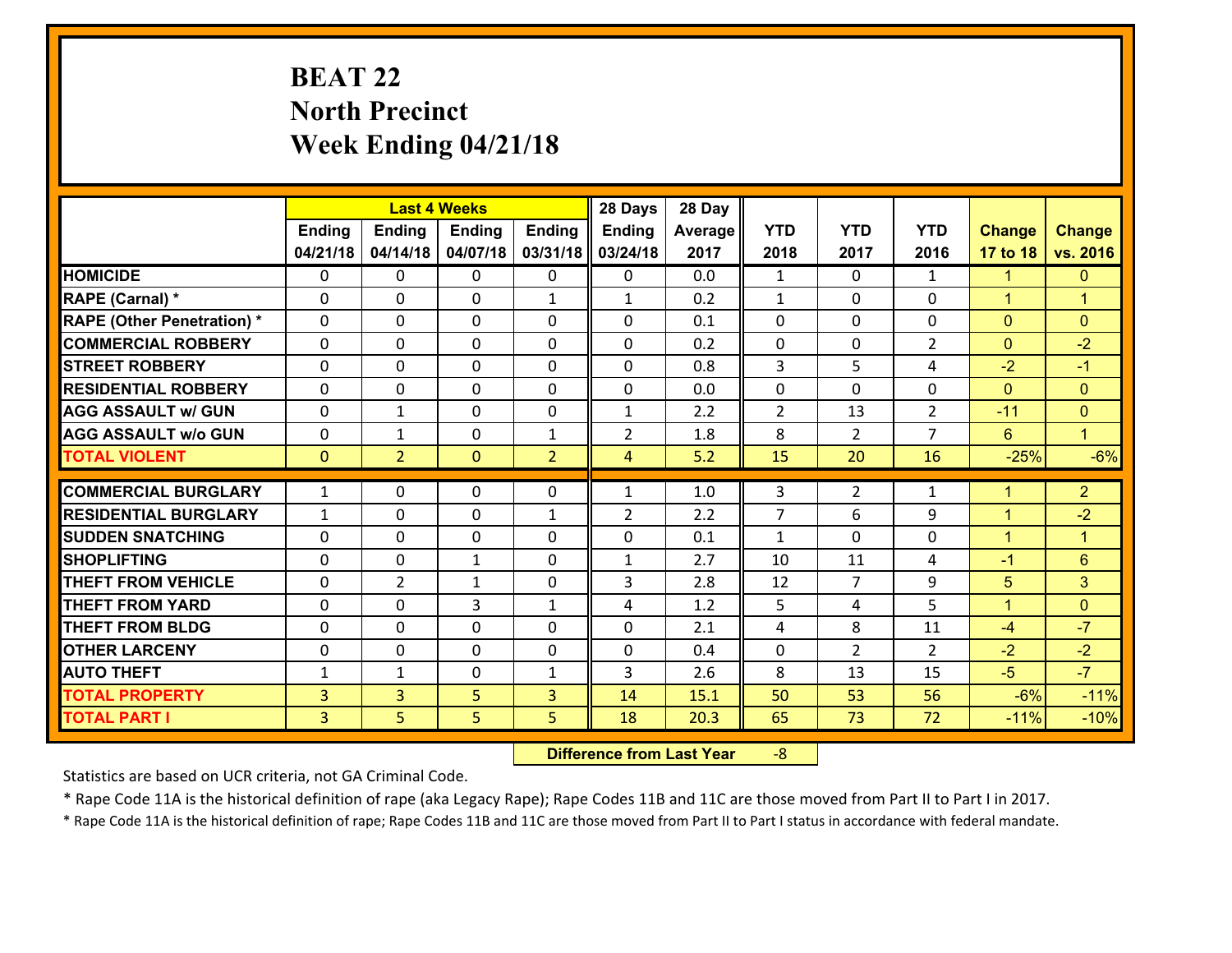# **BEAT 23 North Precinct Week Ending 04/21/18**

|                                   |                |                | <b>Last 4 Weeks</b> |                | 28 Days        | 28 Day  |                |                |                |                |                      |
|-----------------------------------|----------------|----------------|---------------------|----------------|----------------|---------|----------------|----------------|----------------|----------------|----------------------|
|                                   | <b>Ending</b>  | <b>Ending</b>  | <b>Ending</b>       | <b>Ending</b>  | <b>Ending</b>  | Average | <b>YTD</b>     | <b>YTD</b>     | <b>YTD</b>     | <b>Change</b>  | <b>Change</b>        |
|                                   | 04/21/18       | 04/14/18       | 04/07/18            | 03/31/18       | 03/24/18       | 2017    | 2018           | 2017           | 2016           | 17 to 18       | vs. 2016             |
| <b>HOMICIDE</b>                   | 0              | 0              | 0                   | 0              | 0              | 0.1     | $\mathbf{0}$   | $\mathbf{1}$   | 0              | $-1$           | $\mathbf{0}$         |
| RAPE (Carnal) *                   | 0              | $\Omega$       | $\mathbf{0}$        | 0              | 0              | 0.2     | 1              | $\mathbf{1}$   | 3              | $\mathbf{0}$   | $-2$                 |
| <b>RAPE (Other Penetration) *</b> | $\Omega$       | 0              | $\Omega$            | 0              | $\Omega$       | 0.0     | $\Omega$       | $\Omega$       | $\overline{2}$ | $\mathbf{0}$   | $-2$                 |
| <b>COMMERCIAL ROBBERY</b>         | 0              | $\Omega$       | $\mathbf 0$         | $\Omega$       | $\Omega$       | 0.2     | $\mathbf 0$    | $\mathbf{1}$   | $\Omega$       | $-1$           | $\Omega$             |
| <b>ISTREET ROBBERY</b>            | 0              | 0              | $\mathbf 0$         | 0              | 0              | 0.5     | 3              | $\overline{2}$ | 6              | $\mathbf{1}$   | $-3$                 |
| <b>RESIDENTIAL ROBBERY</b>        | $\mathbf{1}$   | $\mathbf{1}$   | 0                   | $\Omega$       | $\overline{2}$ | 0.1     | $\overline{2}$ | $\mathbf{1}$   | $\mathbf{1}$   | $\mathbf{1}$   | $\mathbf{1}$         |
| <b>AGG ASSAULT w/ GUN</b>         | 0              | $\mathbf{1}$   | 0                   | $\Omega$       | $\mathbf{1}$   | 0.7     | 3              | 4              | 8              | $-1$           | $-5$                 |
| <b>AGG ASSAULT w/o GUN</b>        | $\mathbf{1}$   | 0              | $\mathbf{1}$        | $\Omega$       | $\overline{2}$ | 1.2     | $\overline{7}$ | 8              | 3              | $-1$           | $\overline{4}$       |
| <b>TOTAL VIOLENT</b>              | 2 <sup>1</sup> | $\overline{2}$ | $\mathbf{1}$        | $\overline{0}$ | 5              | 2.8     | 16             | 18             | 23             | $-11%$         | $-30%$               |
| <b>COMMERCIAL BURGLARY</b>        | $\Omega$       | 1              | $\overline{2}$      | $\mathbf{1}$   | 4              | 1.9     | 4              | 5              | 2              | $-1$           | $\overline{2}$       |
| <b>RESIDENTIAL BURGLARY</b>       | $\Omega$       | 0              | $\mathbf{1}$        | 0              | $\mathbf{1}$   | 1.8     | $\overline{7}$ | 6              | 9              | $\mathbf{1}$   | $-2$                 |
| <b>SUDDEN SNATCHING</b>           | $\Omega$       | $\Omega$       | $\Omega$            | $\Omega$       | 0              | 0.3     | $\mathbf{1}$   | $\Omega$       | $\Omega$       | $\mathbf{1}$   | $\blacktriangleleft$ |
| <b>SHOPLIFTING</b>                | $\Omega$       | $\Omega$       | $\mathbf{0}$        | $\Omega$       | $\mathbf{0}$   | 1.0     | 3              | 5              | $\mathcal{L}$  | $-2$           | $\blacktriangleleft$ |
| <b>THEFT FROM VEHICLE</b>         | 1              | 0              | 1                   | 0              | $\overline{2}$ | 3.1     | 8              | 6              | 26             | $\overline{2}$ | $-18$                |
| <b>THEFT FROM YARD</b>            | 0              | 0              | $\mathbf{1}$        | $\Omega$       | $\mathbf{1}$   | 1.9     | 4              | 10             | $\overline{7}$ | $-6$           | $-3$                 |
| <b>THEFT FROM BLDG</b>            | $\mathbf{1}$   | $\mathbf{1}$   | $\overline{2}$      | 0              | 4              | 1.9     | 10             | 10             | 9              | $\overline{0}$ | $\mathbf{1}$         |
| <b>OTHER LARCENY</b>              | 0              | 0              | $\mathbf 0$         | 0              | 0              | 0.3     | 2              | $\overline{2}$ | $\Omega$       | $\mathbf{0}$   | $\overline{2}$       |
| <b>AUTO THEFT</b>                 | $\mathbf{1}$   | 0              | $\overline{2}$      | $\Omega$       | 3              | 3.1     | 5              | 13             | 10             | $-8$           | $-5$                 |
| <b>TOTAL PROPERTY</b>             | 3              | $\overline{2}$ | 9                   | $\mathbf{1}$   | 15             | 15.3    | 44             | 57             | 65             | $-23%$         | $-32%$               |
| <b>TOTAL PART I</b>               | 5              | $\overline{4}$ | 10                  | $\mathbf{1}$   | 20             | 18.1    | 60             | 75             | 88             | $-20%$         | $-32%$               |

 **Difference from Last Year**r -15

Statistics are based on UCR criteria, not GA Criminal Code.

\* Rape Code 11A is the historical definition of rape (aka Legacy Rape); Rape Codes 11B and 11C are those moved from Part II to Part I in 2017.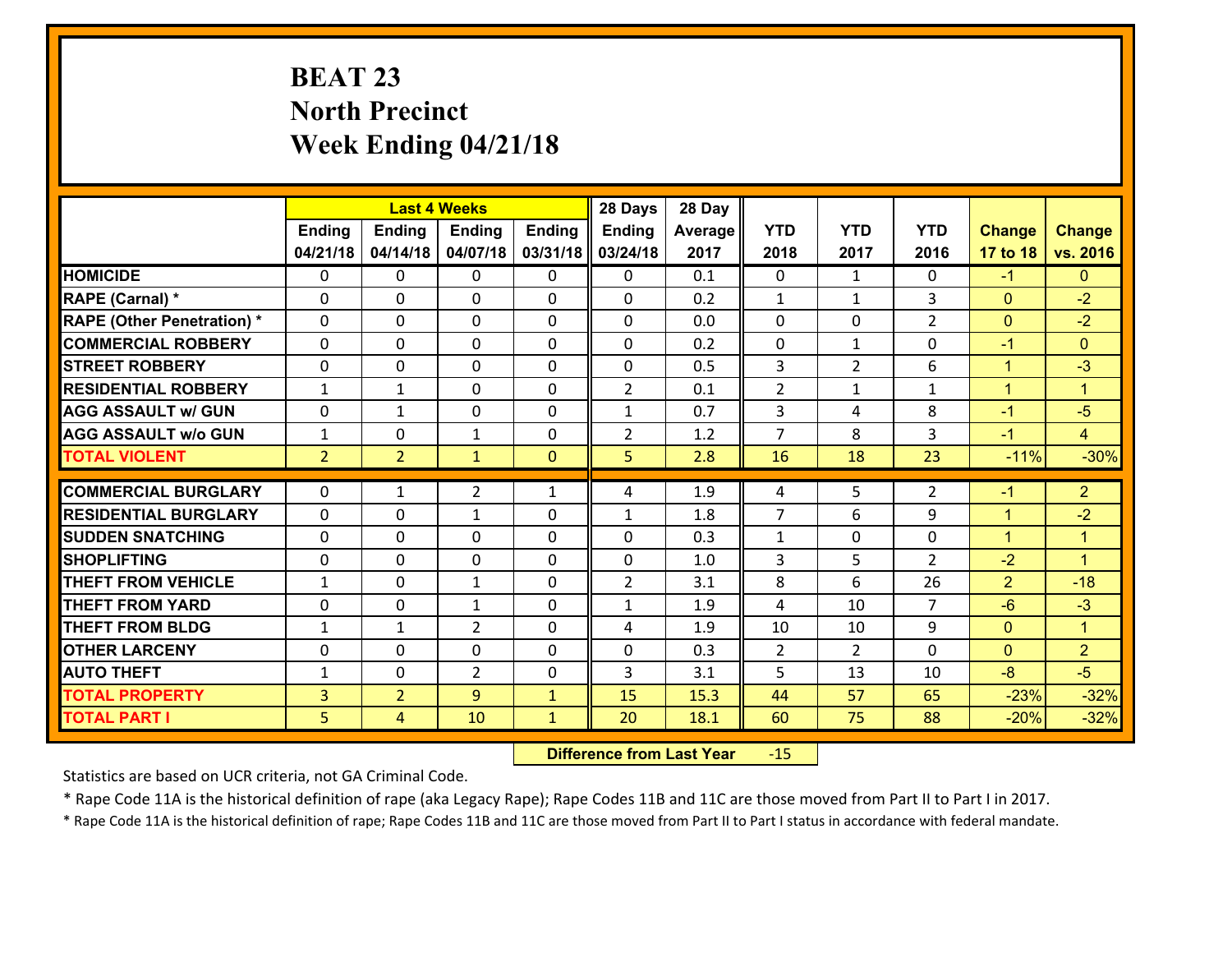# **BEAT 24 North Precinct Week Ending 04/21/18**

|                                   |               |                | <b>Last 4 Weeks</b> |                | 28 Days        | 28 Day  |                |              |                |                |                      |
|-----------------------------------|---------------|----------------|---------------------|----------------|----------------|---------|----------------|--------------|----------------|----------------|----------------------|
|                                   | <b>Ending</b> | <b>Ending</b>  | <b>Ending</b>       | <b>Ending</b>  | Ending         | Average | <b>YTD</b>     | <b>YTD</b>   | <b>YTD</b>     | <b>Change</b>  | <b>Change</b>        |
|                                   | 04/21/18      | 04/14/18       | 04/07/18            | 03/31/18       | 03/24/18       | 2017    | 2018           | 2017         | 2016           | 17 to 18       | vs. 2016             |
| <b>HOMICIDE</b>                   | $\Omega$      | 0              | 0                   | $\Omega$       | 0              | 0.1     | $\Omega$       | $\Omega$     | $\Omega$       | $\Omega$       | $\Omega$             |
| RAPE (Carnal) *                   | $\Omega$      | 0              | $\mathbf{0}$        | $\Omega$       | 0              | 0.1     | 0              | $\Omega$     | 0              | $\mathbf{0}$   | $\mathbf{0}$         |
| <b>RAPE (Other Penetration) *</b> | $\Omega$      | 0              | $\mathbf 0$         | 0              | 0              | 0.0     | 0              | $\Omega$     | $\Omega$       | $\mathbf{0}$   | $\mathbf{0}$         |
| <b>COMMERCIAL ROBBERY</b>         | 0             | 0              | $\mathbf 0$         | 0              | 0              | 0.4     | $\mathbf 0$    | $\mathbf{1}$ | 0              | $-1$           | $\mathbf{0}$         |
| <b>STREET ROBBERY</b>             | $\Omega$      | 0              | $\mathbf 0$         | 0              | 0              | 1.0     | 3              | 4            | 12             | $-1$           | $-9$                 |
| <b>RESIDENTIAL ROBBERY</b>        | 0             | 0              | $\mathbf 0$         | 0              | 0              | 0.0     | $\mathbf 0$    | $\mathbf 0$  | 0              | $\mathbf{0}$   | $\mathbf{0}$         |
| <b>AGG ASSAULT w/ GUN</b>         | 0             | 0              | $\mathbf 0$         | 0              | 0              | 0.4     | $\mathbf{1}$   | 0            | $\mathbf{1}$   | $\mathbf{1}$   | $\mathbf{0}$         |
| <b>AGG ASSAULT w/o GUN</b>        | 0             | 0              | 0                   | 0              | 0              | 0.4     | $\overline{2}$ | 0            | 1              | $\overline{2}$ | $\blacktriangleleft$ |
| <b>TOTAL VIOLENT</b>              | $\mathbf{0}$  | $\overline{0}$ | $\mathbf{O}$        | $\mathbf{0}$   | $\mathbf{0}$   | 2.3     | 6              | 5            | 14             | 20%            | $-57%$               |
|                                   |               |                |                     |                |                |         |                |              |                |                |                      |
| <b>COMMERCIAL BURGLARY</b>        | $\Omega$      | 0              | $\mathbf{0}$        | 0              | $\Omega$       | 0.3     | $\mathbf{0}$   | $\mathbf{0}$ | 6              | $\mathbf{0}$   | $-6$                 |
| <b>RESIDENTIAL BURGLARY</b>       | $\Omega$      | 0              | $\mathbf 0$         | 0              | 0              | 1.2     | $\mathbf{1}$   | 5            | 6              | $-4$           | $-5$                 |
| <b>SUDDEN SNATCHING</b>           | $\Omega$      | 0              | $\mathbf 0$         | 0              | 0              | 0.2     | $\mathbf{1}$   | $\mathbf{1}$ | $\overline{2}$ | $\Omega$       | $-1$                 |
| <b>SHOPLIFTING</b>                | 0             | 0              | $\mathbf{1}$        | $\overline{2}$ | 3              | 4.2     | 43             | 17           | 16             | 26             | 27                   |
| <b>THEFT FROM VEHICLE</b>         | 0             | 0              | 1                   | 0              | $\mathbf{1}$   | 7.9     | $\overline{7}$ | 44           | 26             | $-37$          | $-19$                |
| <b>THEFT FROM YARD</b>            | 0             | 0              | 1                   | $\mathbf{1}$   | $\overline{2}$ | 2.8     | 6              | 13           | 14             | $-7$           | $-8$                 |
| <b>THEFT FROM BLDG</b>            | 0             | 1              | $\mathbf 0$         | $\Omega$       | $\mathbf{1}$   | 1.2     | 9              | 5            | 9              | $\overline{4}$ | $\mathbf{0}$         |
| <b>OTHER LARCENY</b>              | $\mathbf{1}$  | 0              | $\mathbf 0$         | $\Omega$       | $\mathbf{1}$   | 0.9     | $\overline{2}$ | $\mathbf{1}$ | 3              | $\mathbf{1}$   | $-1$                 |
| <b>AUTO THEFT</b>                 | 0             | 0              | $\mathbf{1}$        | 0              | $\mathbf{1}$   | 2.4     | $\mathbf{1}$   | 13           | 14             | $-12$          | $-13$                |
| <b>TOTAL PROPERTY</b>             | $\mathbf{1}$  | $\mathbf{1}$   | 4                   | 3              | 9              | 21.2    | 70             | 99           | 96             | $-29%$         | $-27%$               |
| <b>TOTAL PART I</b>               | $\mathbf{1}$  | $\mathbf{1}$   | 4                   | 3              | 9              | 23.5    | 76             | 104          | 110            | $-27%$         | $-31%$               |

 **Difference from Last Year**‐28

Statistics are based on UCR criteria, not GA Criminal Code.

\* Rape Code 11A is the historical definition of rape (aka Legacy Rape); Rape Codes 11B and 11C are those moved from Part II to Part I in 2017.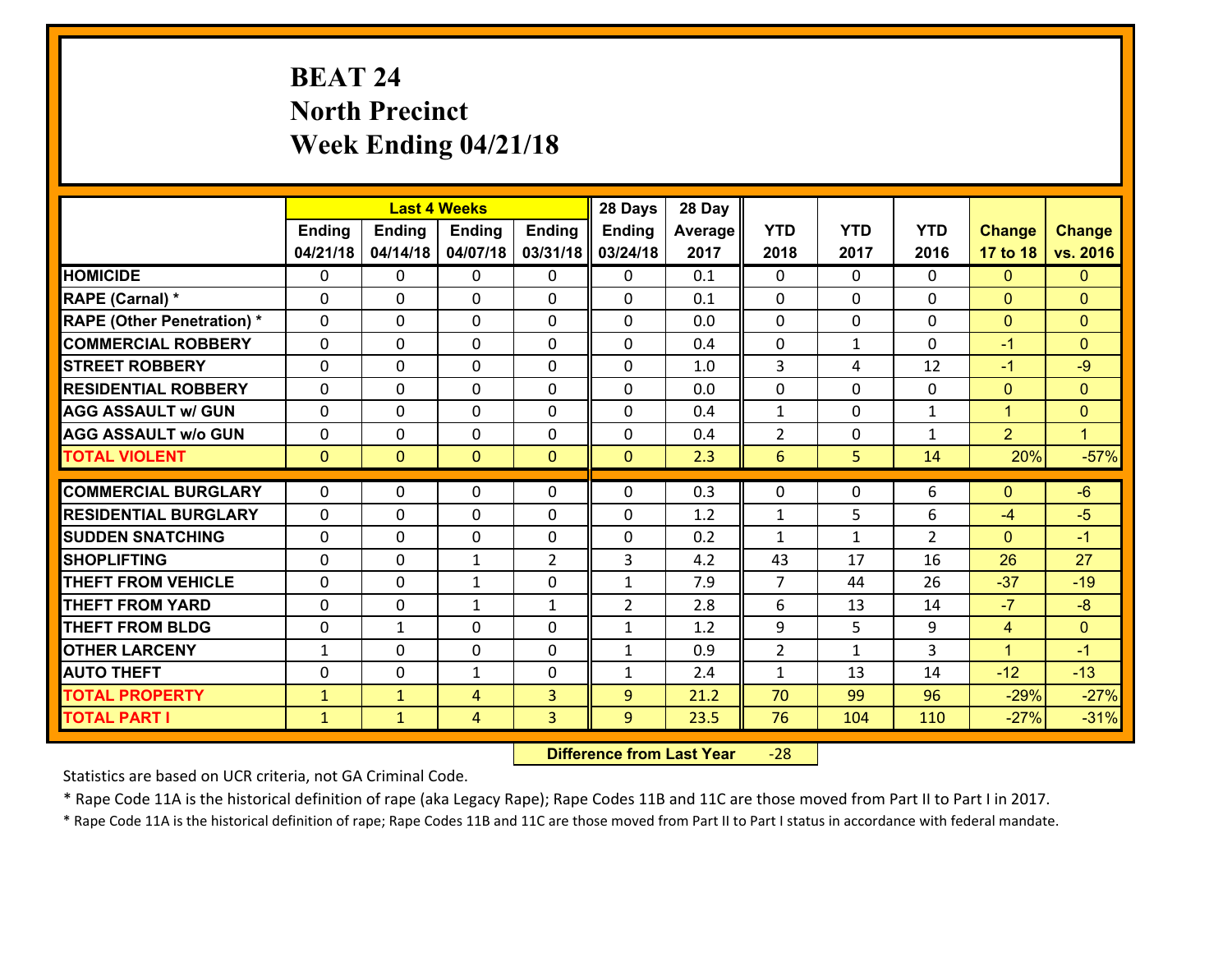# **BEAT 25 North Precinct Week Ending 04/21/18**

|                                   |                |                | <b>Last 4 Weeks</b> |               | 28 Days        | 28 Day  |                |                |                |                |                      |
|-----------------------------------|----------------|----------------|---------------------|---------------|----------------|---------|----------------|----------------|----------------|----------------|----------------------|
|                                   | <b>Ending</b>  | <b>Ending</b>  | <b>Ending</b>       | <b>Ending</b> | <b>Ending</b>  | Average | <b>YTD</b>     | <b>YTD</b>     | <b>YTD</b>     | <b>Change</b>  | <b>Change</b>        |
|                                   | 04/21/18       | 04/14/18       | 04/07/18            | 03/31/18      | 03/24/18       | 2017    | 2018           | 2017           | 2016           | 17 to 18       | vs. 2016             |
| <b>HOMICIDE</b>                   | $\Omega$       | $\Omega$       | $\mathbf{0}$        | 0             | $\mathbf{0}$   | 0.0     | $\Omega$       | $\Omega$       | $\Omega$       | $\mathbf{0}$   | $\mathbf{0}$         |
| RAPE (Carnal) *                   | 1              | $\Omega$       | 1                   | 0             | $\overline{2}$ | 0.0     | 2              | $\mathbf{1}$   | $\Omega$       | $\mathbf{1}$   | $\overline{2}$       |
| <b>RAPE (Other Penetration) *</b> | 0              | 0              | $\mathbf 0$         | 0             | 0              | 0.0     | $\mathbf 0$    | $\Omega$       | 0              | $\mathbf{0}$   | $\mathbf{0}$         |
| <b>COMMERCIAL ROBBERY</b>         | $\Omega$       | 0              | 0                   | $\Omega$      | $\mathbf{0}$   | 0.0     | $\mathbf{0}$   | $\mathbf{0}$   | $\Omega$       | $\mathbf{0}$   | $\mathbf{0}$         |
| <b>STREET ROBBERY</b>             | 0              | 0              | $\mathbf 0$         | 0             | $\Omega$       | 0.0     | 6              | 12             | $\overline{7}$ | $-6$           | $-1$                 |
| <b>RESIDENTIAL ROBBERY</b>        | 0              | 0              | $\mathbf 0$         | 0             | 0              | 0.0     | $\mathbf 0$    | $\mathbf 0$    | 0              | $\mathbf{0}$   | $\mathbf{0}$         |
| <b>AGG ASSAULT w/ GUN</b>         | 0              | 0              | 0                   | $\Omega$      | 0              | 0.0     | $\mathbf{1}$   | $\mathbf 0$    | 0              | $\mathbf{1}$   | $\mathbf{1}$         |
| <b>AGG ASSAULT w/o GUN</b>        | 0              | 0              | $\mathbf{1}$        | $\Omega$      | 1              | 0.0     | $\overline{2}$ | $\Omega$       | 1              | $\overline{2}$ | $\blacktriangleleft$ |
| <b>TOTAL VIOLENT</b>              | $\mathbf{1}$   | $\overline{0}$ | $\overline{2}$      | $\Omega$      | $\overline{3}$ | 0.0     | 11             | 13             | 8              | $-15%$         | 38%                  |
| <b>COMMERCIAL BURGLARY</b>        | $\Omega$       | 0              | $\mathbf{0}$        | 0             | 0              | 0.0     | $\mathbf{0}$   | $\overline{2}$ | $\overline{2}$ | $-2$           | $-2$                 |
| <b>RESIDENTIAL BURGLARY</b>       | 0              | 0              | $\mathbf 0$         | 0             | 0              | 0.0     | $\mathbf{0}$   | $\mathbf{1}$   | 3              | $-1$           | $-3$                 |
| <b>ISUDDEN SNATCHING</b>          | $\Omega$       | $\Omega$       | $\mathbf{0}$        | $\Omega$      | 0              | 0.0     | $\Omega$       | $\Omega$       | $\overline{2}$ | $\mathbf{0}$   | $-2$                 |
| <b>SHOPLIFTING</b>                | $\Omega$       | $\Omega$       | $\Omega$            | 0             | $\Omega$       | 0.0     | $\overline{2}$ | 9              | 5              | $-7$           | $-3$                 |
| <b>THEFT FROM VEHICLE</b>         | $\Omega$       | 0              | $\mathbf{1}$        | 0             | $\mathbf{1}$   | 0.0     | 13             | 28             | 52             | $-15$          | $-39$                |
| <b>THEFT FROM YARD</b>            | $\mathbf{1}$   | 0              | $\overline{2}$      | 0             | 3              | 0.0     | 9              | 23             | 12             | $-14$          | $-3$                 |
| <b>THEFT FROM BLDG</b>            | 1              | $\Omega$       | $\mathbf 0$         | 0             | $\mathbf{1}$   | 0.0     | 9              | 15             | 12             | $-6$           | $-3$                 |
| <b>OTHER LARCENY</b>              | 0              | 0              | $\mathbf 0$         | 0             | 0              | 0.0     | 3              | 4              | 4              | $-1$           | $-1$                 |
| <b>AUTO THEFT</b>                 | $\Omega$       | $\mathbf{1}$   | 0                   | $\Omega$      | $\mathbf{1}$   | 0.0     | 4              | 8              | 6              | $-4$           | $-2$                 |
| <b>TOTAL PROPERTY</b>             | $\overline{2}$ | $\mathbf{1}$   | 3                   | $\Omega$      | 6              | 0.0     | 40             | 90             | 98             | $-56%$         | $-59%$               |
| <b>TOTAL PART I</b>               | $\overline{3}$ | $\mathbf{1}$   | 5                   | $\mathbf{0}$  | 9              | 0.0     | 51             | 103            | 106            | $-50%$         | $-52%$               |
|                                   |                |                |                     |               |                |         |                |                |                |                |                      |

 **Difference from Last Year**r -52

Statistics are based on UCR criteria, not GA Criminal Code.

\* Rape Code 11A is the historical definition of rape (aka Legacy Rape); Rape Codes 11B and 11C are those moved from Part II to Part I in 2017.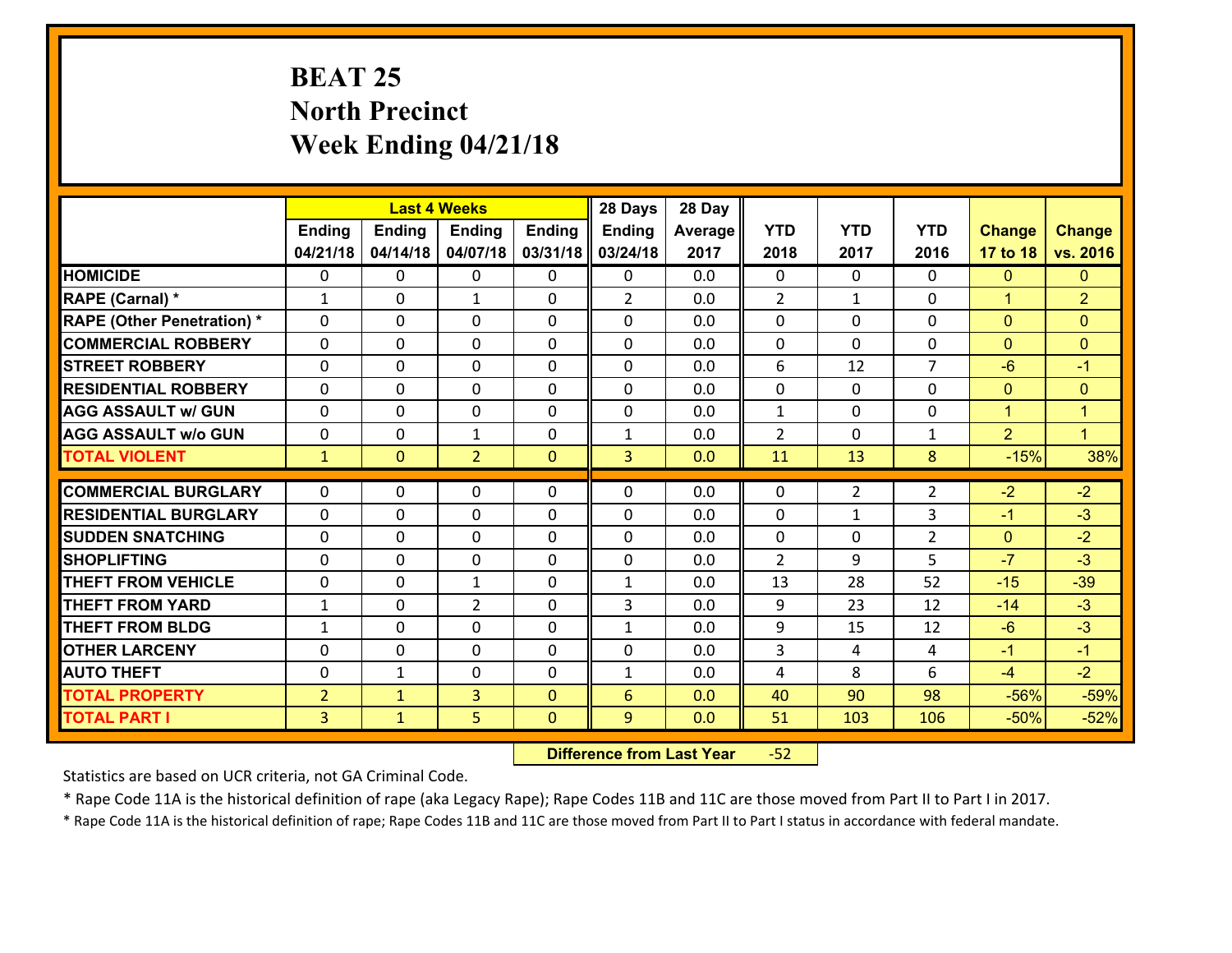# **BEAT 26 North Precinct Week Ending 04/21/18**

|                                   |               |                | <b>Last 4 Weeks</b> |                | 28 Days        | 28 Day  |                |                |                |                |                |
|-----------------------------------|---------------|----------------|---------------------|----------------|----------------|---------|----------------|----------------|----------------|----------------|----------------|
|                                   | <b>Ending</b> | <b>Ending</b>  | <b>Ending</b>       | <b>Ending</b>  | Ending         | Average | <b>YTD</b>     | <b>YTD</b>     | <b>YTD</b>     | <b>Change</b>  | <b>Change</b>  |
|                                   | 04/21/18      | 04/14/18       | 04/07/18            | 03/31/18       | 03/24/18       | 2017    | 2018           | 2017           | 2016           | 17 to 18       | vs. 2016       |
| <b>HOMICIDE</b>                   | $\Omega$      | 0              | 0                   | 0              | 0              | 0.0     | 0              | $\Omega$       | 0              | $\Omega$       | $\Omega$       |
| RAPE (Carnal) *                   | $\Omega$      | 0              | $\mathbf{0}$        | $\Omega$       | 0              | 0.1     | $\mathbf{1}$   | $\mathbf{1}$   | 0              | $\mathbf{0}$   | $\mathbf{1}$   |
| <b>RAPE (Other Penetration) *</b> | 0             | 0              | $\mathbf 0$         | $\Omega$       | 0              | 0.1     | $\mathbf{0}$   | 0              | 0              | $\mathbf{0}$   | $\Omega$       |
| <b>COMMERCIAL ROBBERY</b>         | 0             | 0              | $\mathbf 0$         | 0              | 0              | 0.2     | 0              | 0              | 0              | $\mathbf{0}$   | $\Omega$       |
| <b>STREET ROBBERY</b>             | 0             | 0              | $\mathbf 0$         | 0              | 0              | 0.6     | $\overline{7}$ | $\overline{3}$ | $\overline{7}$ | $\overline{4}$ | $\Omega$       |
| <b>RESIDENTIAL ROBBERY</b>        | 0             | 0              | $\mathbf 0$         | $\mathbf 0$    | 0              | 0.0     | $\mathbf 0$    | 0              | 0              | $\mathbf{0}$   | $\overline{0}$ |
| <b>AGG ASSAULT w/ GUN</b>         | 0             | 0              | $\mathbf 0$         | 0              | 0              | 0.2     | $\mathbf{0}$   | 0              | $\mathbf{1}$   | $\mathbf{0}$   | $-1$           |
| <b>AGG ASSAULT w/o GUN</b>        | 0             | 0              | $\mathbf 0$         | $\Omega$       | $\mathbf 0$    | 0.5     | 8              | $\overline{2}$ | $\overline{2}$ | 6              | $6\phantom{1}$ |
| <b>TOTAL VIOLENT</b>              | $\mathbf{0}$  | $\overline{0}$ | $\mathbf{0}$        | $\mathbf{0}$   | $\mathbf{0}$   | 1.6     | 16             | 6              | 10             | 167%           | 60%            |
| <b>COMMERCIAL BURGLARY</b>        | $\Omega$      | 0              | 0                   | 0              | 0              | 0.7     | $\mathbf{1}$   | 3              | $\overline{2}$ | $-2$           | $-1$           |
| <b>RESIDENTIAL BURGLARY</b>       | $\mathbf{0}$  | 0              | 0                   | 0              | 0              | 0.0     | $\mathbf{0}$   | 0              | 4              | $\mathbf{0}$   | $-4$           |
| <b>SUDDEN SNATCHING</b>           | 0             | 0              | $\mathbf{1}$        | $\Omega$       | $\mathbf{1}$   | 0.5     | $\overline{3}$ | 9              | 4              | $-6$           | $-1$           |
| <b>SHOPLIFTING</b>                | 0             | 3              | $\mathbf 0$         | $\mathbf{1}$   | 4              | 2.0     | $\overline{7}$ | 12             | 11             | $-5$           | $-4$           |
| <b>THEFT FROM VEHICLE</b>         | $\mathbf{0}$  | $\mathbf{1}$   | $\mathbf{1}$        | 0              | $\overline{2}$ | 3.3     | 4              | 16             | 37             | $-12$          | $-33$          |
| <b>THEFT FROM YARD</b>            | 0             | 0              | 1                   | 0              | $\mathbf{1}$   | 2.2     | $\overline{7}$ | 15             | 10             | $-8$           | $-3$           |
| <b>THEFT FROM BLDG</b>            | $\Omega$      | 0              | $\overline{2}$      | $\mathbf{1}$   | 3              | 2.5     | 12             | 20             | 24             | $-8$           | $-12$          |
| <b>OTHER LARCENY</b>              | $\mathbf 0$   | 0              | $\mathbf 0$         | $\Omega$       | 0              | 0.3     | $\mathbf 1$    | $\overline{2}$ | $\overline{2}$ | $-1$           | $-1$           |
| <b>AUTO THEFT</b>                 | $\mathbf{1}$  | $\mathbf{1}$   | $\mathbf 0$         | $\mathbf 0$    | $\overline{2}$ | 1.3     | 6              | 5              | 8              | $\mathbf{1}$   | $-2$           |
| <b>TOTAL PROPERTY</b>             | $\mathbf{1}$  | 5              | 5                   | $\overline{2}$ | 13             | 12.7    | 41             | 82             | 102            | $-50%$         | $-60%$         |
| <b>TOTAL PART I</b>               | $\mathbf{1}$  | 5              | 5                   | $\overline{2}$ | 13             | 14.3    | 57             | 88             | 112            | $-35%$         | $-49%$         |
|                                   |               |                |                     |                |                |         |                |                |                |                |                |

 **Difference from Last Year**r -31

Statistics are based on UCR criteria, not GA Criminal Code.

\* Rape Code 11A is the historical definition of rape (aka Legacy Rape); Rape Codes 11B and 11C are those moved from Part II to Part I in 2017.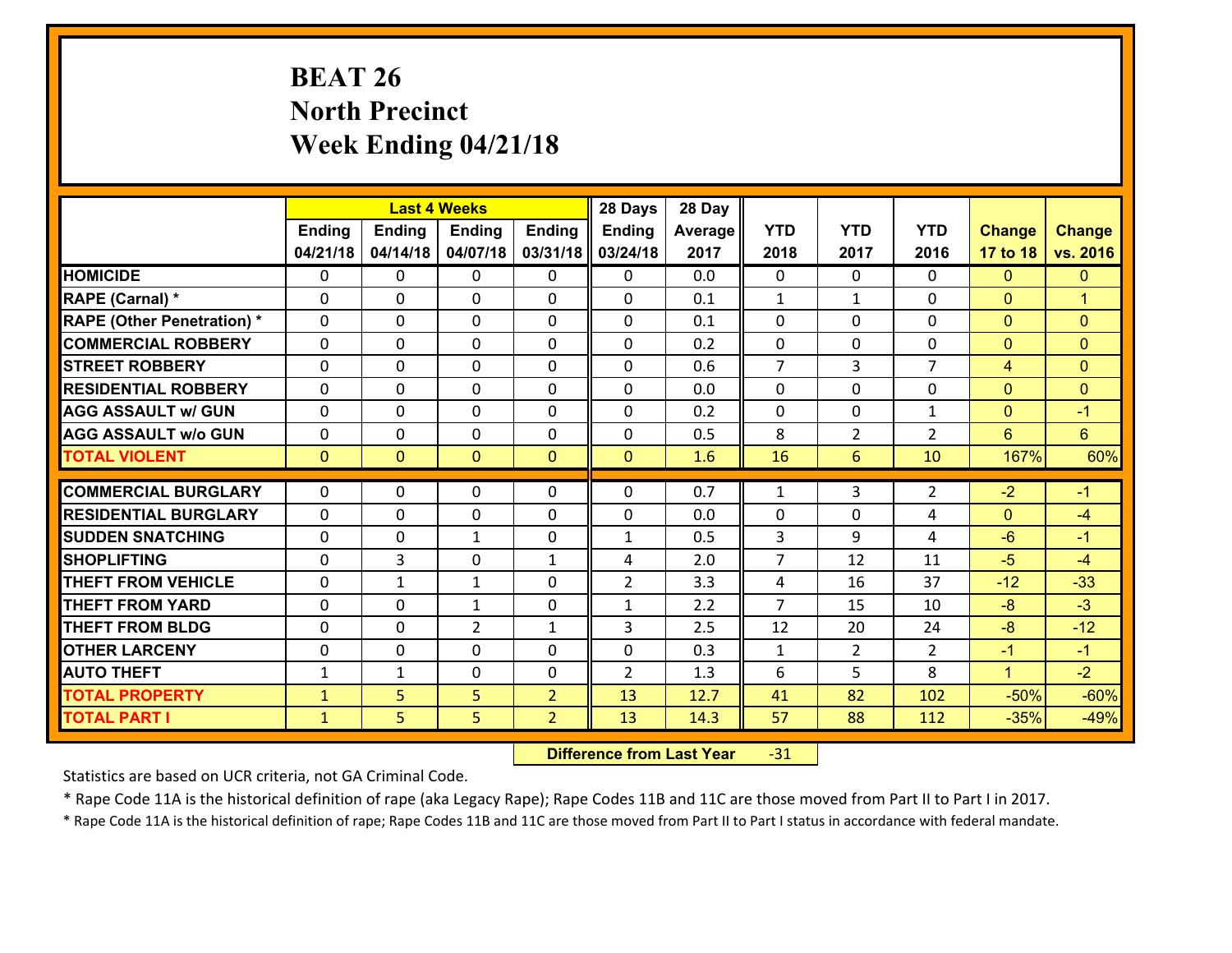# **BEAT 27 North Precinct Week Ending 04/21/18**

|                                   |                |                | <b>Last 4 Weeks</b> |                | 28 Days        | 28 Day  |                |                |                |                |                      |
|-----------------------------------|----------------|----------------|---------------------|----------------|----------------|---------|----------------|----------------|----------------|----------------|----------------------|
|                                   | <b>Ending</b>  | Ending         | <b>Ending</b>       | <b>Ending</b>  | Ending         | Average | <b>YTD</b>     | <b>YTD</b>     | <b>YTD</b>     | <b>Change</b>  | <b>Change</b>        |
|                                   | 04/21/18       | 04/14/18       | 04/07/18            | 03/31/18       | 03/24/18       | 2017    | 2018           | 2017           | 2016           | 17 to 18       | vs. 2016             |
| <b>HOMICIDE</b>                   | $\Omega$       | 0              | $\mathbf{0}$        | $\Omega$       | 0              | 0.2     | $\Omega$       | $\mathfrak{D}$ | $\Omega$       | $-2$           | $\mathbf{0}$         |
| RAPE (Carnal) *                   | $\Omega$       | 0              | $\mathbf{0}$        | 0              | $\Omega$       | 0.6     | $\Omega$       | $\overline{2}$ | $\Omega$       | $-2$           | $\mathbf{0}$         |
| <b>RAPE (Other Penetration) *</b> | $\Omega$       | 0              | $\mathbf 0$         | 0              | 0              | 0.2     | $\mathbf{1}$   | $\overline{2}$ | $\Omega$       | $-1$           | $\blacktriangleleft$ |
| <b>COMMERCIAL ROBBERY</b>         | 0              | 0              | 0                   | 0              | 0              | 0.0     | $\overline{2}$ | 0              | $\Omega$       | $\overline{2}$ | $\overline{2}$       |
| <b>STREET ROBBERY</b>             | $\Omega$       | 0              | $\mathbf 0$         | $\Omega$       | 0              | 1.0     | $\overline{2}$ | $\overline{2}$ | 6              | $\overline{0}$ | $-4$                 |
| <b>RESIDENTIAL ROBBERY</b>        | 0              | 0              | $\mathbf 0$         | 0              | 0              | 0.0     | $\mathbf 0$    | $\mathbf 0$    | 0              | $\overline{0}$ | $\mathbf{0}$         |
| <b>AGG ASSAULT w/ GUN</b>         | 0              | 0              | $\mathbf 0$         | $\mathbf{1}$   | $\mathbf{1}$   | 0.5     | $\overline{2}$ | $\overline{2}$ | $\mathbf{1}$   | $\overline{0}$ | $\mathbf{1}$         |
| <b>AGG ASSAULT w/o GUN</b>        | 0              | 1              | $\mathbf 0$         | $\mathbf{1}$   | $\overline{2}$ | 2.1     | $\overline{2}$ | 4              | $\overline{2}$ | $-2$           | $\overline{0}$       |
| <b>TOTAL VIOLENT</b>              | $\mathbf{0}$   | $\mathbf{1}$   | $\mathbf{0}$        | $\overline{2}$ | $\overline{3}$ | 4.5     | 9              | 14             | 9              | $-36%$         | 0%                   |
| <b>COMMERCIAL BURGLARY</b>        | $\Omega$       | 0              | $\mathbf{0}$        | 0              | $\Omega$       | 0.3     | 1              | $\overline{2}$ | 0              | $-1$           | $\blacktriangleleft$ |
| <b>RESIDENTIAL BURGLARY</b>       | $\Omega$       |                |                     |                |                |         |                |                |                |                |                      |
|                                   |                | 0              | 1                   | 0              | $\mathbf{1}$   | 0.5     | 5              | $\mathbf 1$    | $\overline{2}$ | $\overline{4}$ | 3                    |
| <b>SUDDEN SNATCHING</b>           | 0              | 0              | $\mathbf{1}$        | $\Omega$       | $\mathbf{1}$   | 2.2     | 4              | 9              | 11             | $-5$           | $-7$                 |
| <b>SHOPLIFTING</b>                | $\overline{2}$ | 1              | $\mathbf{1}$        | $\Omega$       | 4              | 1.6     | 11             | $\overline{7}$ | 10             | $\overline{4}$ | $\blacktriangleleft$ |
| <b>THEFT FROM VEHICLE</b>         | $\mathbf{1}$   | 1              | $\mathbf 0$         | 0              | $\overline{2}$ | 3.9     | 5              | 18             | 25             | $-13$          | $-20$                |
| <b>THEFT FROM YARD</b>            | $\mathbf{0}$   | 0              | 0                   | 0              | 0              | 1.5     | 6              | 6              | 5              | $\mathbf{0}$   | $\blacktriangleleft$ |
| <b>THEFT FROM BLDG</b>            | 0              | $\overline{2}$ | $\overline{2}$      | 0              | 4              | 4.3     | 10             | 15             | 21             | $-5$           | $-11$                |
| <b>OTHER LARCENY</b>              | 0              | 0              | $\mathbf 0$         | 0              | 0              | 0.2     | $\mathbf 0$    | $\mathbf{1}$   | $\Omega$       | $-1$           | $\overline{0}$       |
| <b>AUTO THEFT</b>                 | 0              | 0              | 1                   | 0              | $\mathbf{1}$   | 1.1     | 3              | 5              | 10             | $-2$           | $-7$                 |
| <b>TOTAL PROPERTY</b>             | $\overline{3}$ | 4              | $6\overline{6}$     | $\Omega$       | 13             | 15.7    | 45             | 64             | 84             | $-30%$         | $-46%$               |
| <b>TOTAL PART I</b>               | 3 <sup>1</sup> | 5              | 6                   | $\overline{2}$ | 16             | 20.3    | 54             | 78             | 93             | $-31%$         | $-42%$               |

 **Difference from Last Year**‐24

Statistics are based on UCR criteria, not GA Criminal Code.

\* Rape Code 11A is the historical definition of rape (aka Legacy Rape); Rape Codes 11B and 11C are those moved from Part II to Part I in 2017.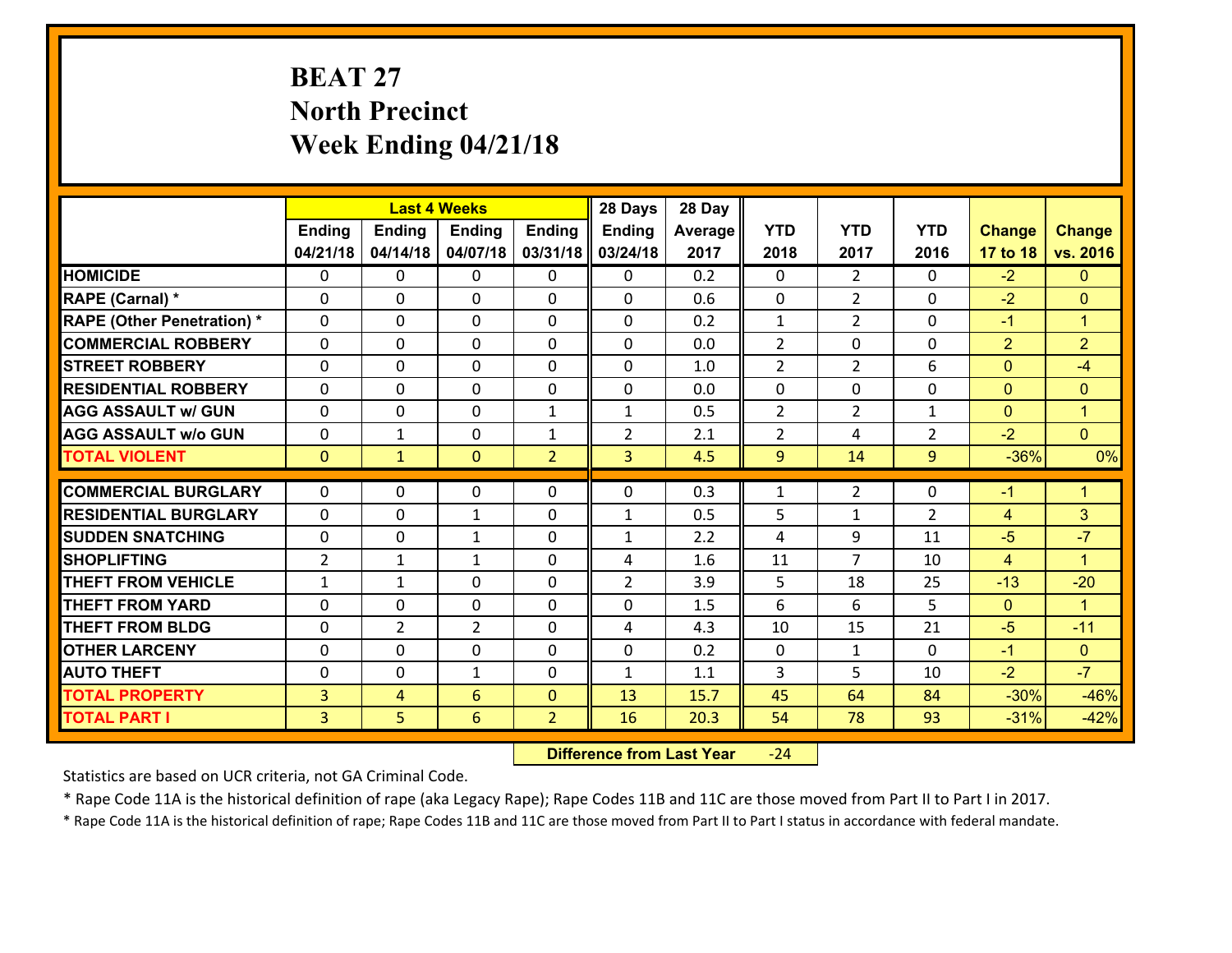

#### **COMPSTATCENTRAL PRECINCTWeek Ending 04/21/18**

**PRECINCT COMMANDER:**

**CAPT. BEN HERRON**



|                                                                                                  | Week<br><b>Ending</b>   | <b>Week</b><br><b>Ending</b> | Weekly<br>Avg    | $28-Day$<br><b>Ending</b> | 28-Day<br><b>Ending</b>          | Avg<br>28-Day                            | <b>YTD</b>      | <b>YTD</b>                                   | <b>YTD</b>       | <b>Change</b>    | <b>Change</b>       |
|--------------------------------------------------------------------------------------------------|-------------------------|------------------------------|------------------|---------------------------|----------------------------------|------------------------------------------|-----------------|----------------------------------------------|------------------|------------------|---------------------|
|                                                                                                  | 04/21/18                | 04/14/18                     | 2017             | 04/21/18                  | 03/24/18                         | 2017                                     | 2018            | 2017                                         | 2016             | 17 to 18         | vs. 2016            |
| <b>HOMICIDE</b>                                                                                  | 0                       | 0                            | 0                | 0                         | 0                                |                                          | 0               | $\Omega$                                     | 10               | $\Omega$         | $-10$               |
| <b>RAPE (Carnal) *</b>                                                                           | $\mathbf 0$             | 0                            | $\Omega$         | 1                         | $\mathbf{1}$                     | 1                                        | 6               | 4                                            | 4                | $\overline{2}$   | $\overline{2}$      |
| <b>RAPE (Other Penetration) *</b>                                                                | $\mathbf{0}$            | $\overline{0}$               | 0                | 1                         | 1                                | 1                                        | 5               | 4                                            | 3                | $\mathbf{1}$     | $\overline{2}$      |
| <b>COMMERCIAL ROBBERY</b>                                                                        | $\mathbf{0}$            | $\mathbf{1}$                 | 0                | $\mathbf{1}$              | $\mathbf 0$                      | $\overline{2}$                           | $\mathbf{1}$    | 6                                            | $\overline{4}$   | $-5$             | $\overline{3}$      |
| <b>STREET ROBBERY</b>                                                                            | $\mathbf{0}$            | $\mathbf{1}$                 | 1                | 3                         | $\overline{2}$                   | 5                                        | 14              | 15                                           | 17               | $-1$             | $\overline{3}$      |
| <b>RESIDENTIAL ROBBERY</b>                                                                       | $\mathbf 0$             | 0                            | $\mathbf 0$      | $\overline{\mathbf{0}}$   | $\overline{0}$                   | 1                                        | $\mathbf{1}$    | $\overline{2}$                               | $\overline{4}$   | $-1$             | $-3$                |
| <b>AGG ASSAULT w/ GUN</b>                                                                        | 4                       | $\overline{2}$               | $\overline{c}$   | 6                         | $\overline{2}$                   | $\overline{7}$                           | 15              | $\overline{26}$                              | $\overline{22}$  | $-11$            | $-7$                |
| <b>AGG ASSAULT w/o GUN</b>                                                                       | $\mathbf{0}$            | $\mathbf{1}$                 | $\overline{2}$   | $\overline{7}$            | $\overline{7}$                   | 6                                        | $\overline{22}$ | 17                                           | $\overline{13}$  | 5                | $\mathbf{Q}$        |
| <b>TOTAL VIOLENT</b>                                                                             | 1                       | $\overline{5}$               | 6                | 19                        | $\overline{13}$                  | 23                                       | 64              | 74                                           | $\overline{77}$  | $-14%$           | $-17%$              |
| <b>COMMERCIAL BURGLARY</b>                                                                       | $\mathbf{0}$            | 1                            | 1                | 5                         | 6                                | 4                                        | 18              | $\overline{12}$                              | $\overline{27}$  | 6                | $-9$                |
| <b>RESIDENTIAL BURGLARY</b>                                                                      | $\overline{\mathbf{4}}$ | 5                            | 4                | 18                        | $\overline{12}$                  | $\overline{17}$                          | 51              | $\overline{72}$                              | 82               | $-21$            | $-31$               |
| <b>SUDDEN SNATCHING</b>                                                                          | 1                       | $\Omega$                     | $\Omega$         | 1                         | $\mathbf{0}$                     | 2                                        | $\mathbf{2}$    | 9                                            | 8                | $-7$             | $-6$                |
| <b>SHOPLIFTING</b>                                                                               | 3 <sup>1</sup>          | $\overline{5}$               | 5                | $\overline{11}$           | $\overline{11}$                  | $\overline{18}$                          | 42              | $\overline{72}$                              | $\overline{42}$  | $-30$            | $\Omega$            |
| <b>THEFT FROM VEHICLE</b>                                                                        | 10                      | $\overline{5}$               | 8                | 36                        | $\overline{28}$                  | $\overline{32}$                          | 102             | 146                                          | $\overline{148}$ | $-44$            | $-46$               |
| <b>THEFT FROM YARD</b>                                                                           | 4                       | $\overline{8}$               | $\overline{4}$   | $\overline{15}$           | $\overline{7}$                   | $\overline{16}$                          | 45              | 68                                           | 50               | $-23$            | $-5$                |
| <b>THEFT FROM BLDG</b>                                                                           | $\overline{7}$          | $\overline{2}$               | 4                | 18                        | 9                                | 16                                       | 57              | 46                                           | 79               | 11               | $-22$               |
| <b>OTHER LARCENY</b>                                                                             | 3                       | $\mathbf{0}$                 | $\mathbf{1}$     | 3                         | $\overline{5}$                   | $\overline{3}$                           | $\overline{11}$ | $\overline{14}$                              | 8                | $-3$             | $\overline{3}$      |
| <b>AUTO THEFT</b>                                                                                | 3                       | $\overline{4}$               | 4                | $\overline{17}$           | $\overline{18}$                  | $\overline{16}$                          | 67              | $\overline{55}$                              | 65               | $\overline{12}$  | $\overline{2}$      |
| <b>TOTAL PROPERTY</b>                                                                            | 35                      | 30                           | 31               | 124                       | 96                               | 124                                      | 395             | 494                                          | 509              | $-20%$           | $-22%$              |
| <b>TOTAL PART I</b>                                                                              | 36                      | 35                           | $\overline{37}$  | 143                       | 109                              | 147                                      | 459             | 568                                          | 586              | $-19%$           | $-22%$              |
| Statistics are based on UCR criteria, not GA Criminal Code, and are                              |                         |                              |                  |                           | <b>Difference from Last Year</b> |                                          | $-109$          |                                              |                  | <b>Last Week</b> | <b>Year-to-Date</b> |
| preliminary, based on RMS data at the time prepared, and are subject to change.                  |                         |                              |                  |                           |                                  | <b>At-Fault Police Vehicle Accidents</b> |                 |                                              |                  |                  | 5                   |
| Cell Shading: white is within 0.6 standard deviation of the mean; red is above; green is below.  |                         |                              |                  |                           |                                  |                                          |                 | <b>Not At-Fault Police Vehicle Accidents</b> |                  | $\overline{0}$   | $\overline{7}$      |
| * Code 11A is the pre-2016 definition of rape; Codes 11B and 11C are by federal mandate in 2016. |                         |                              |                  |                           |                                  | <b>Total Police Vehicle Accidents</b>    |                 |                                              |                  | 1                | 12                  |
|                                                                                                  | Week                    | Week                         | Weekly           | 28-Day                    | 28-Day                           | Avg                                      |                 |                                              |                  |                  |                     |
| <b>Citizen Initiated Calls</b>                                                                   | Ending                  | <b>Ending</b>                |                  | <b>Ending</b>             | <b>Ending</b>                    | 28-Day                                   | <b>YTD</b>      | <b>YTD</b>                                   | <b>YTD</b>       | <b>Change</b>    | <b>Change</b>       |
|                                                                                                  | 04/21/18                | 04/14/18                     | Avg<br>2017      | 04/14/18                  | 03/24/18                         | 2017                                     | 2018            | 2017                                         | 2016             | 17 to 18         | vs. 2016            |
|                                                                                                  | 130                     | 132                          | 126              | 452                       | 400                              | 503                                      | 1592            | 1685                                         | 1735             | $-93$            | $-143$              |
| <b>Midnight Shift</b><br>Day Shift                                                               | $\overline{221}$        | 264                          | $\overline{271}$ | 970                       | 969                              | 1085                                     | 3782            | 3993                                         | 4044             | $-211$           | $-262$              |
| <b>Afternoon Shift</b>                                                                           | 277                     | 297                          | 294              | 1034                      | 1003                             | 1176                                     | 3693            | 4069                                         | 4057             | $-376$           | $-364$              |
| <b>TOTAL CITIZEN CFS</b>                                                                         | 628                     | 693                          | 691              | 2456                      | 2372                             | 2764                                     | 9067            | 9747                                         | 9836             | $-7.0%$          | $-7.8%$             |
| <b>53S ShotSpotter Calls</b>                                                                     | 4                       | $\overline{2}$               | 9                | 7                         | 15                               | $\overline{36}$                          | 64              | 160                                          | 193              | $-96$            | $-129$              |
| <b>Sig 53 Shots Fired Calls</b>                                                                  | $\overline{17}$         | $\overline{4}$               | $\overline{15}$  | $\overline{53}$           | $\overline{35}$                  | 61                                       | 158             | $\overline{277}$                             | 290              | $-119$           | $-132$              |
|                                                                                                  |                         |                              |                  |                           |                                  |                                          |                 |                                              |                  |                  |                     |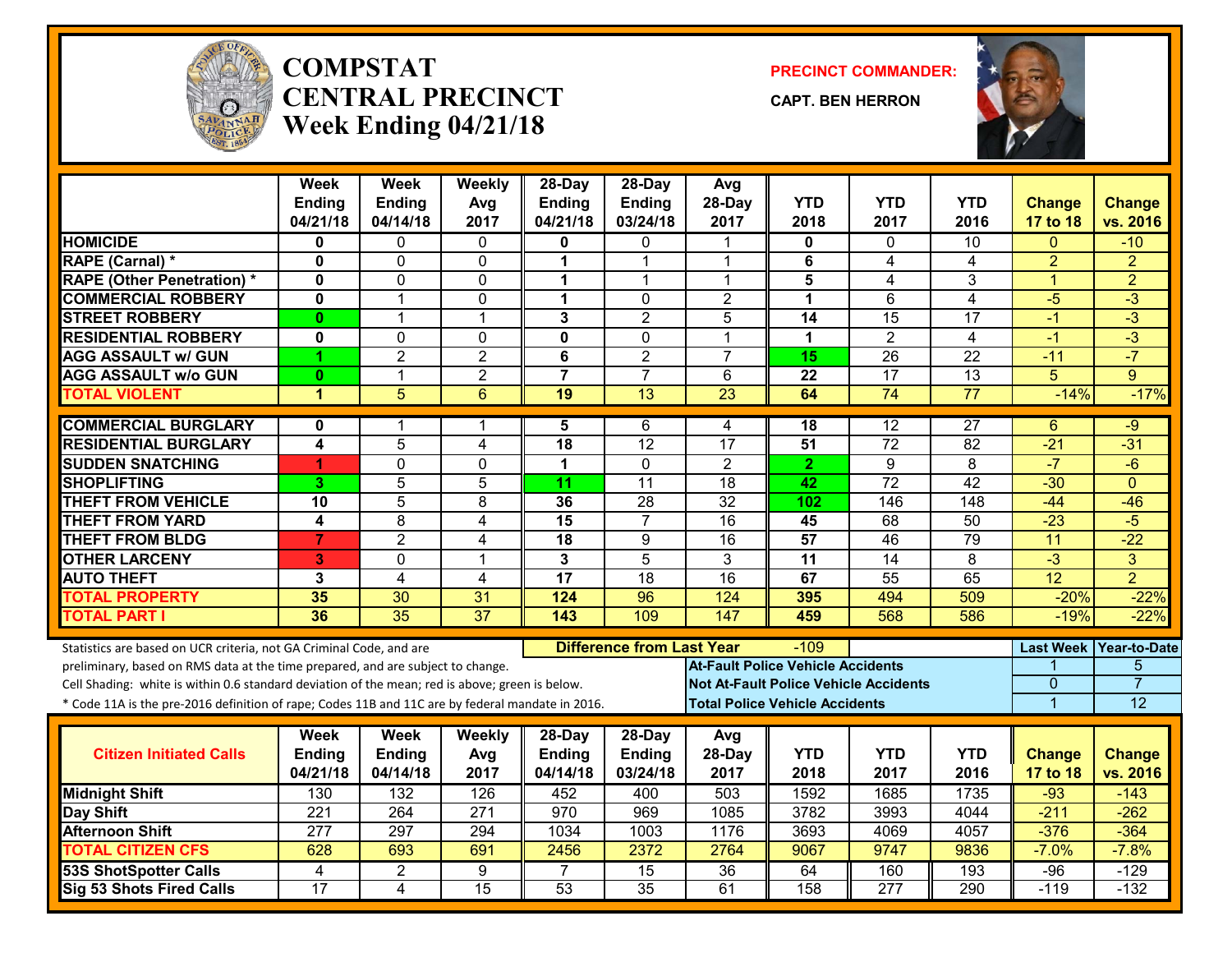# **BEAT 31 Central Precinct Week Ending 04/21/18**

|                                   |                |                | <b>Last 4 Weeks</b> |                | 28 Days        | 28 Day  |                |                |                |                      |                      |
|-----------------------------------|----------------|----------------|---------------------|----------------|----------------|---------|----------------|----------------|----------------|----------------------|----------------------|
|                                   | <b>Ending</b>  | <b>Ending</b>  | <b>Ending</b>       | <b>Ending</b>  | Ending         | Average | <b>YTD</b>     | <b>YTD</b>     | <b>YTD</b>     | <b>Change</b>        | <b>Change</b>        |
|                                   | 04/21/18       | 04/14/18       | 04/07/18            | 03/31/18       | 03/24/18       | 2017    | 2018           | 2017           | 2016           | 17 to 18             | vs. 2016             |
| <b>HOMICIDE</b>                   | $\Omega$       | 0              | 0                   | 0              | 0              | 0.1     | 0              | $\Omega$       | 4              | $\mathbf{0}$         | $-4$                 |
| RAPE (Carnal) *                   | $\Omega$       | 0              | $\mathbf{0}$        | $\Omega$       | $\Omega$       | 0.2     | $\mathbf{0}$   | $\mathbf{1}$   | $\mathbf{1}$   | $-1$                 | $-1$                 |
| <b>RAPE (Other Penetration) *</b> | 0              | 0              | $\mathbf 0$         | 0              | 0              | 0.3     | $\mathbf{1}$   | 3              | 0              | $-2$                 | $\blacktriangleleft$ |
| <b>COMMERCIAL ROBBERY</b>         | 0              | 0              | $\mathbf{1}$        | 0              | $\mathbf{1}$   | 0.0     | $\mathbf{1}$   | 0              | 0              | $\mathbf{1}$         | $\mathbf{1}$         |
| <b>STREET ROBBERY</b>             | $\mathbf{1}$   | 0              | $\mathbf 0$         | 0              | $\mathbf{1}$   | 1.1     | $\overline{7}$ | $\overline{2}$ | $\overline{2}$ | 5                    | $\overline{5}$       |
| <b>RESIDENTIAL ROBBERY</b>        | 0              | 0              | $\mathbf 0$         | 0              | 0              | 0.2     | $\mathbf 0$    | $\mathbf{1}$   | 0              | $-1$                 | $\overline{0}$       |
| <b>AGG ASSAULT w/ GUN</b>         | 0              | 0              | $\mathbf 0$         | 0              | 0              | 1.0     | $\overline{2}$ | $\overline{2}$ | 3              | $\mathbf{0}$         | $-1$                 |
| <b>AGG ASSAULT w/o GUN</b>        | 0              | 0              | $\mathbf 0$         | $\Omega$       | 0              | 1.1     | 4              | 3              | 1              | $\blacktriangleleft$ | 3 <sup>1</sup>       |
| <b>TOTAL VIOLENT</b>              | $\mathbf{1}$   | $\overline{0}$ | $\mathbf{1}$        | $\mathbf{0}$   | $\overline{2}$ | 3.8     | 15             | 12             | 11             | 25%                  | 36%                  |
|                                   |                |                |                     |                |                |         |                |                |                |                      |                      |
| <b>COMMERCIAL BURGLARY</b>        | $\Omega$       | 0              | 0                   | 0              | $\Omega$       | 0.5     | 6              | $\mathbf{1}$   | 4              | 5                    | 2 <sup>1</sup>       |
| <b>RESIDENTIAL BURGLARY</b>       | $\mathbf{0}$   | $\overline{2}$ | 0                   | $\mathbf{1}$   | 3              | 2.3     | 5              | 11             | 13             | $-6$                 | $-8$                 |
| <b>SUDDEN SNATCHING</b>           | 0              | $\Omega$       | $\mathbf 0$         | $\Omega$       | 0              | 0.4     | 0              | $\mathbf{1}$   | $\mathbf{1}$   | $-1$                 | $-1$                 |
| <b>SHOPLIFTING</b>                | 0              | 0              | $\mathbf 0$         | 0              | 0              | 1.5     | 0              | 9              | 5              | $-9$                 | $-5$                 |
| <b>THEFT FROM VEHICLE</b>         | 5              | $\mathbf{1}$   | $\mathbf 0$         | $\overline{2}$ | 8              | 7.0     | 18             | 35             | 30             | $-17$                | $-12$                |
| <b>THEFT FROM YARD</b>            | $\overline{2}$ | 0              | 1                   | $\mathbf{1}$   | 4              | 4.9     | 11             | 20             | 11             | $-9$                 | $\overline{0}$       |
| <b>THEFT FROM BLDG</b>            | $\mathbf{1}$   | $\overline{2}$ | $\mathbf 0$         | $\overline{2}$ | 5              | 2.8     | 13             | 4              | 16             | 9                    | $-3$                 |
| <b>OTHER LARCENY</b>              | $\mathbf 0$    | 0              | $\mathbf 0$         | $\Omega$       | 0              | 0.7     | $\mathbf 0$    | 4              | 0              | $-4$                 | $\overline{0}$       |
| <b>AUTO THEFT</b>                 | $\mathbf{1}$   | 0              | $\mathbf 0$         | 0              | $\mathbf{1}$   | 3.0     | 4              | 12             | 13             | $-8$                 | $-9$                 |
| <b>TOTAL PROPERTY</b>             | 9              | 5              | $\mathbf{1}$        | 6              | 21             | 22.9    | 57             | 97             | 93             | $-41%$               | $-39%$               |
| <b>TOTAL PART I</b>               | 10             | 5              | $\overline{2}$      | 6              | 23             | 26.8    | 72             | 109            | 104            | $-34%$               | $-31%$               |

 **Difference from Last Year**‐37

Statistics are based on UCR criteria, not GA Criminal Code.

\* Rape Code 11A is the historical definition of rape (aka Legacy Rape); Rape Codes 11B and 11C are those moved from Part II to Part I in 2017.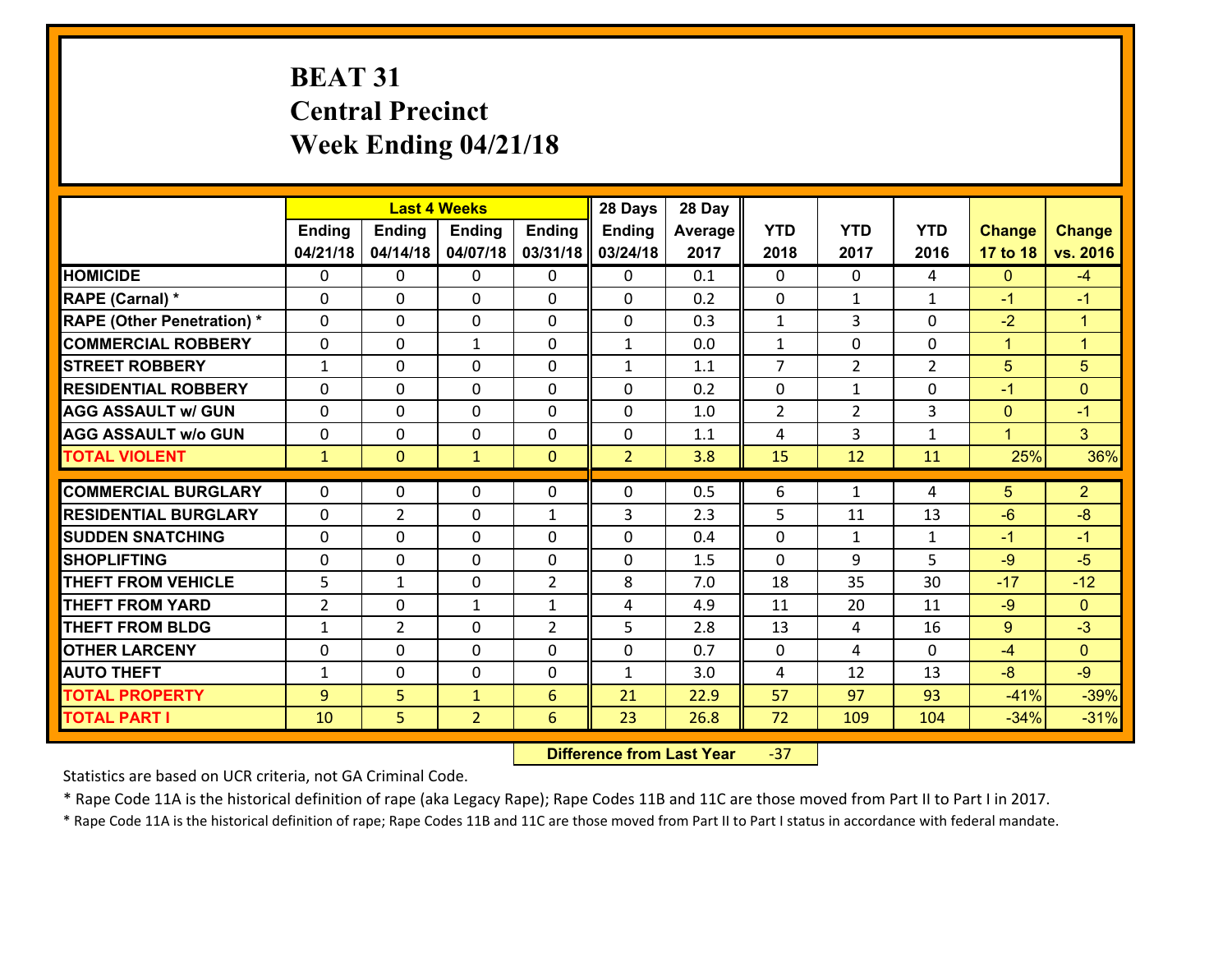# **BEAT 32 Central Precinct Week Ending 04/21/18**

|                                   |                |                | <b>Last 4 Weeks</b> |              | 28 Days        | 28 Day  |                |                |                |                |                      |
|-----------------------------------|----------------|----------------|---------------------|--------------|----------------|---------|----------------|----------------|----------------|----------------|----------------------|
|                                   | <b>Ending</b>  | <b>Ending</b>  | <b>Ending</b>       | Ending       | <b>Ending</b>  | Average | <b>YTD</b>     | <b>YTD</b>     | <b>YTD</b>     | <b>Change</b>  | <b>Change</b>        |
|                                   | 04/21/18       | 04/14/18       | 04/07/18            | 03/31/18     | 03/24/18       | 2017    | 2018           | 2017           | 2016           | 17 to 18       | vs. 2016             |
| <b>HOMICIDE</b>                   | $\Omega$       | 0              | $\Omega$            | $\Omega$     | $\Omega$       | 0.0     | $\Omega$       | $\Omega$       | 0              | $\mathbf{0}$   | $\mathbf{0}$         |
| RAPE (Carnal) *                   | 0              | 0              | $\mathbf{0}$        | 0            | 0              | 0.4     | $\mathbf{1}$   | $\overline{2}$ | 0              | $-1$           | $\blacktriangleleft$ |
| <b>RAPE (Other Penetration) *</b> | $\Omega$       | 0              | $\mathbf{0}$        | $\Omega$     | 0              | 0.2     | $\Omega$       | $\mathbf{1}$   | $\Omega$       | $-1$           | $\mathbf{0}$         |
| <b>COMMERCIAL ROBBERY</b>         | 0              | 0              | 0                   | 0            | 0              | 0.5     | $\mathbf{0}$   | 3              | 0              | $-3$           | $\mathbf{0}$         |
| <b>STREET ROBBERY</b>             | $\Omega$       | 0              | $\mathbf 0$         | $\Omega$     | 0              | 0.5     | $\mathbf{1}$   | $\mathbf{1}$   | $\mathbf{1}$   | $\mathbf{0}$   | $\mathbf{0}$         |
| <b>RESIDENTIAL ROBBERY</b>        | $\Omega$       | $\Omega$       | $\mathbf 0$         | $\Omega$     | 0              | 0.0     | $\mathbf 0$    | $\Omega$       | $\Omega$       | $\mathbf{0}$   | $\mathbf{0}$         |
| <b>AGG ASSAULT w/ GUN</b>         | $\mathbf{1}$   | 0              | $\mathbf 0$         | $\mathbf{1}$ | $\overline{2}$ | 0.4     | $\overline{2}$ | 3              | $\mathbf{1}$   | $-1$           | $\mathbf{1}$         |
| <b>AGG ASSAULT w/o GUN</b>        | 0              | 0              | $\mathbf{1}$        | 0            | $\mathbf{1}$   | 0.5     | $\overline{2}$ | $\overline{2}$ | 3              | $\mathbf{0}$   | $-1$                 |
| <b>TOTAL VIOLENT</b>              | $\mathbf{1}$   | $\overline{0}$ | $\mathbf{1}$        | $\mathbf{1}$ | 3              | 2.5     | $6\phantom{1}$ | 12             | 5              | $-50%$         | 20%                  |
| <b>COMMERCIAL BURGLARY</b>        | $\Omega$       | 0              | $\mathbf{0}$        | $\Omega$     | $\Omega$       | 0.3     | $\Omega$       | $\Omega$       | 3              | $\mathbf{0}$   | $-3$                 |
| <b>RESIDENTIAL BURGLARY</b>       | 0              | 0              | $\mathbf 0$         | 0            | 0              | 2.1     | 5              | 4              | 10             | $\mathbf{1}$   | $-5$                 |
| <b>SUDDEN SNATCHING</b>           | 0              | 0              | $\mathbf 0$         | 0            | 0              | 0.2     | $\mathbf 0$    | $\overline{2}$ | 0              | $-2$           | $\mathbf{0}$         |
| <b>SHOPLIFTING</b>                | $\overline{2}$ | 0              | 3                   | $\mathbf{1}$ | 6              | 3.8     | 19             | 11             | $\overline{7}$ | 8              | 12                   |
| <b>THEFT FROM VEHICLE</b>         | $\mathbf{1}$   | $\overline{2}$ | $\mathbf 0$         | 4            | $\overline{7}$ | 8.7     | 25             | 41             | 30             | $-16$          | $-5$                 |
| <b>THEFT FROM YARD</b>            | 0              | 0              | 1                   | $\mathbf{1}$ | $\overline{2}$ | 2.8     | 11             | 19             | 5              | $-8$           | $6\phantom{1}$       |
| <b>THEFT FROM BLDG</b>            | $\mathbf{1}$   | 1              | $\mathbf 0$         | $\mathbf{1}$ | 3              | 4.1     | 11             | 16             | 20             | $-5$           | $-9$                 |
| <b>OTHER LARCENY</b>              | 0              | 0              | $\mathbf 0$         | 3            | 3              | 1.0     | $\overline{4}$ | $\overline{2}$ | 0              | $\overline{2}$ | $\overline{4}$       |
| <b>AUTO THEFT</b>                 | $\mathbf{0}$   | 0              | $\mathbf{0}$        | 2            | $\overline{2}$ | 2.3     | 11             | 11             | 8              | $\mathbf{0}$   | 3 <sup>1</sup>       |
| <b>TOTAL PROPERTY</b>             | $\overline{4}$ | 3              | 4                   | 12           | 23             | 25.4    | 86             | 106            | 83             | $-19%$         | 4%                   |
| <b>TOTAL PART I</b>               | 5              | $\overline{3}$ | 5                   | 13           | 26             | 27.8    | 92             | 118            | 88             | $-22%$         | 5%                   |
|                                   |                |                |                     |              |                |         |                |                |                |                |                      |

 **Difference from Last Year**‐26

Statistics are based on UCR criteria, not GA Criminal Code.

\* Rape Code 11A is the historical definition of rape (aka Legacy Rape); Rape Codes 11B and 11C are those moved from Part II to Part I in 2017.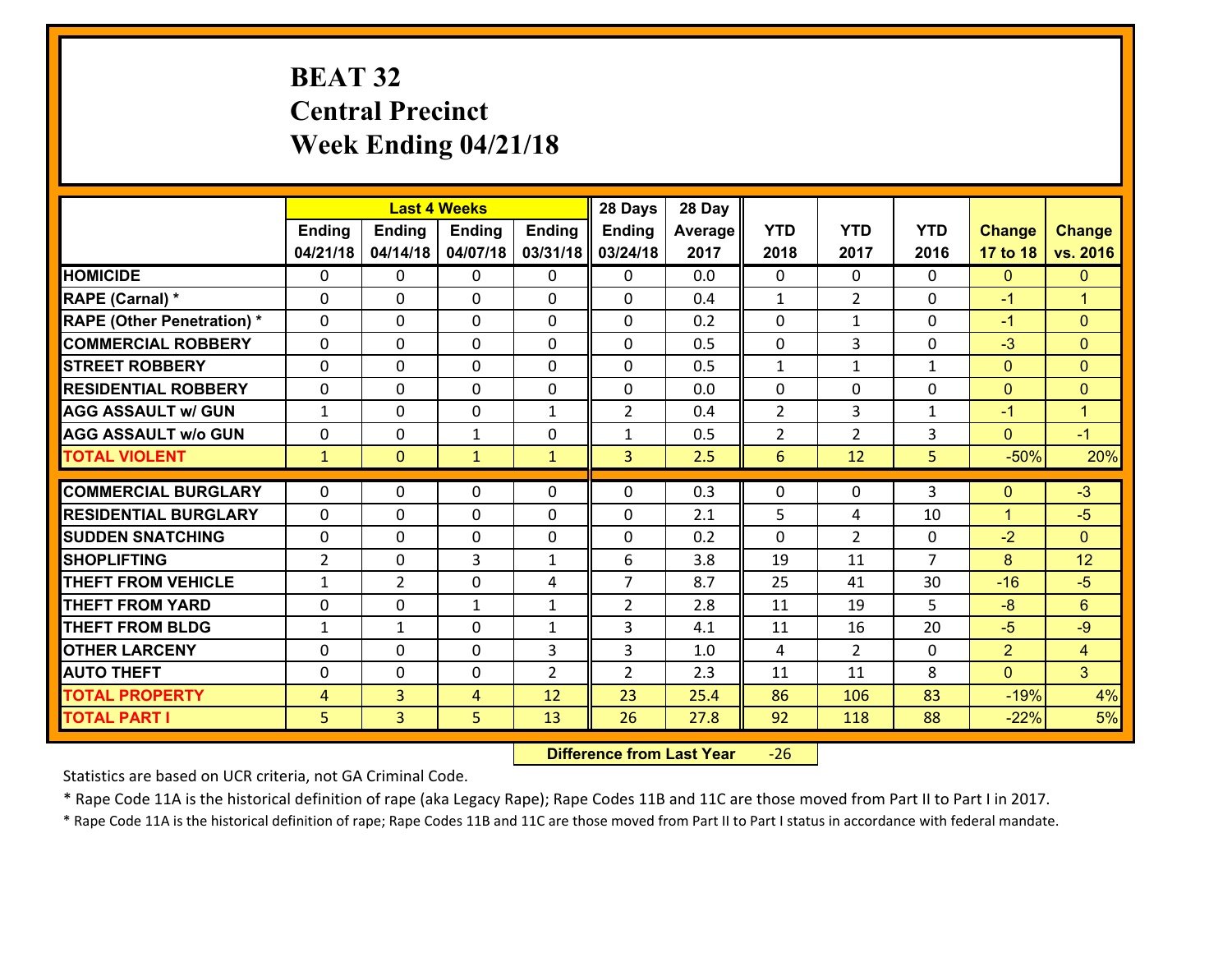# **BEAT 33 Central PrecinctWeek Ending 04/21/18**

|                                   |                |                | <b>Last 4 Weeks</b> |                | 28 Days        | 28 Day  |                |                |                |                |                |
|-----------------------------------|----------------|----------------|---------------------|----------------|----------------|---------|----------------|----------------|----------------|----------------|----------------|
|                                   | <b>Ending</b>  | <b>Ending</b>  | <b>Ending</b>       | <b>Ending</b>  | Ending         | Average | <b>YTD</b>     | <b>YTD</b>     | <b>YTD</b>     | <b>Change</b>  | <b>Change</b>  |
|                                   | 04/21/18       | 04/14/18       | 04/07/18            | 03/31/18       | 03/24/18       | 2017    | 2018           | 2017           | 2016           | 17 to 18       | vs. 2016       |
| <b>HOMICIDE</b>                   | $\Omega$       | 0              | 0                   | 0              | 0              | 0.2     | 0              | $\Omega$       | 4              | $\Omega$       | $-4$           |
| RAPE (Carnal) *                   | $\Omega$       | 0              | $\mathbf{0}$        | $\Omega$       | $\Omega$       | 0.2     | $\mathbf{0}$   | $\Omega$       | $\overline{2}$ | $\mathbf{0}$   | $-2$           |
| <b>RAPE (Other Penetration) *</b> | 0              | 0              | 0                   | $\Omega$       | 0              | 0.1     | $\mathbf{1}$   | $\mathbf{0}$   | $\mathbf{1}$   | $\mathbf{1}$   | $\Omega$       |
| <b>COMMERCIAL ROBBERY</b>         | 0              | 0              | $\mathbf 0$         | 0              | 0              | 0.5     | 0              | 3              | $\mathbf{1}$   | $-3$           | $-1$           |
| <b>STREET ROBBERY</b>             | 0              | $\mathbf{1}$   | $\mathbf{1}$        | 0              | $\overline{2}$ | 1.5     | 5              | 8              | $\overline{7}$ | $-3$           | $-2$           |
| <b>RESIDENTIAL ROBBERY</b>        | 0              | 0              | $\mathbf 0$         | 0              | 0              | 0.1     | 0              | 0              | 0              | $\mathbf{0}$   | $\overline{0}$ |
| <b>AGG ASSAULT w/ GUN</b>         | 0              | 0              | $\mathbf 0$         | 0              | 0              | 1.4     | $\overline{2}$ | 6              | 3              | $-4$           | $-1$           |
| <b>AGG ASSAULT w/o GUN</b>        | $\overline{2}$ | 0              | $\mathbf 0$         | $\mathbf{0}$   | $\overline{2}$ | 1.1     | 3              | 5              | 5              | $-2$           | $-2$           |
| <b>TOTAL VIOLENT</b>              | $\overline{2}$ | $\mathbf{1}$   | $\mathbf{1}$        | $\mathbf{0}$   | $\overline{4}$ | 4.9     | 11             | 22             | 23             | $-50%$         | $-52%$         |
| <b>COMMERCIAL BURGLARY</b>        | $\Omega$       |                |                     |                |                |         |                |                |                | $\mathbf{1}$   |                |
|                                   |                | $\overline{2}$ | 0                   | 0              | $\overline{2}$ | 0.6     | 3              | $\overline{2}$ | 9              |                | $-6$           |
| <b>RESIDENTIAL BURGLARY</b>       | $\mathbf{1}$   | $\overline{2}$ | 1                   | $\mathbf{1}$   | 5              | 1.7     | 5              | 6              | 10             | $-1$           | $-5$           |
| <b>SUDDEN SNATCHING</b>           | $\Omega$       | $\Omega$       | $\mathbf 0$         | $\mathbf{1}$   | $\mathbf{1}$   | 0.3     | $\mathbf{1}$   | $\mathbf{1}$   | $\mathcal{P}$  | $\Omega$       | $-1$           |
| <b>SHOPLIFTING</b>                | 0              | 0              | $\mathbf{1}$        | 0              | $\mathbf{1}$   | 5.4     | $\overline{7}$ | 32             | 14             | $-25$          | $-7$           |
| <b>THEFT FROM VEHICLE</b>         | 4              | 0              | $\mathbf{1}$        | $\mathbf{0}$   | 5              | 5.6     | 16             | 37             | 28             | $-21$          | $-12$          |
| <b>THEFT FROM YARD</b>            | $\mathbf{1}$   | 0              | 5                   | $\overline{2}$ | 8              | 3.2     | 13             | 9              | 18             | 4              | $-5$           |
| <b>THEFT FROM BLDG</b>            | $\Omega$       | $\Omega$       | $\mathbf 0$         | $\mathbf{1}$   | $\mathbf{1}$   | 2.5     | 9              | 8              | 17             | $\mathbf{1}$   | $-8$           |
| <b>OTHER LARCENY</b>              | $\mathbf 0$    | 0              | $\mathbf 0$         | $\Omega$       | 0              | 0.8     | 4              | 4              | 4              | $\overline{0}$ | $\overline{0}$ |
| <b>AUTO THEFT</b>                 | $\mathbf{1}$   | $\mathbf{1}$   | $\mathbf{1}$        | $\mathbf{1}$   | 4              | 3.0     | 14             | 11             | 17             | 3              | $-3$           |
| <b>TOTAL PROPERTY</b>             | $\overline{7}$ | 5              | 9                   | 6              | 27             | 23.1    | 72             | 110            | 119            | $-35%$         | $-39%$         |
| <b>TOTAL PART I</b>               | 9              | 6              | 10                  | 6              | 31             | 28.0    | 83             | 132            | 142            | $-37%$         | $-42%$         |

 **Difference from Last Year**r -49

Statistics are based on UCR criteria, not GA Criminal Code.

\* Rape Code 11A is the historical definition of rape (aka Legacy Rape); Rape Codes 11B and 11C are those moved from Part II to Part I in 2017.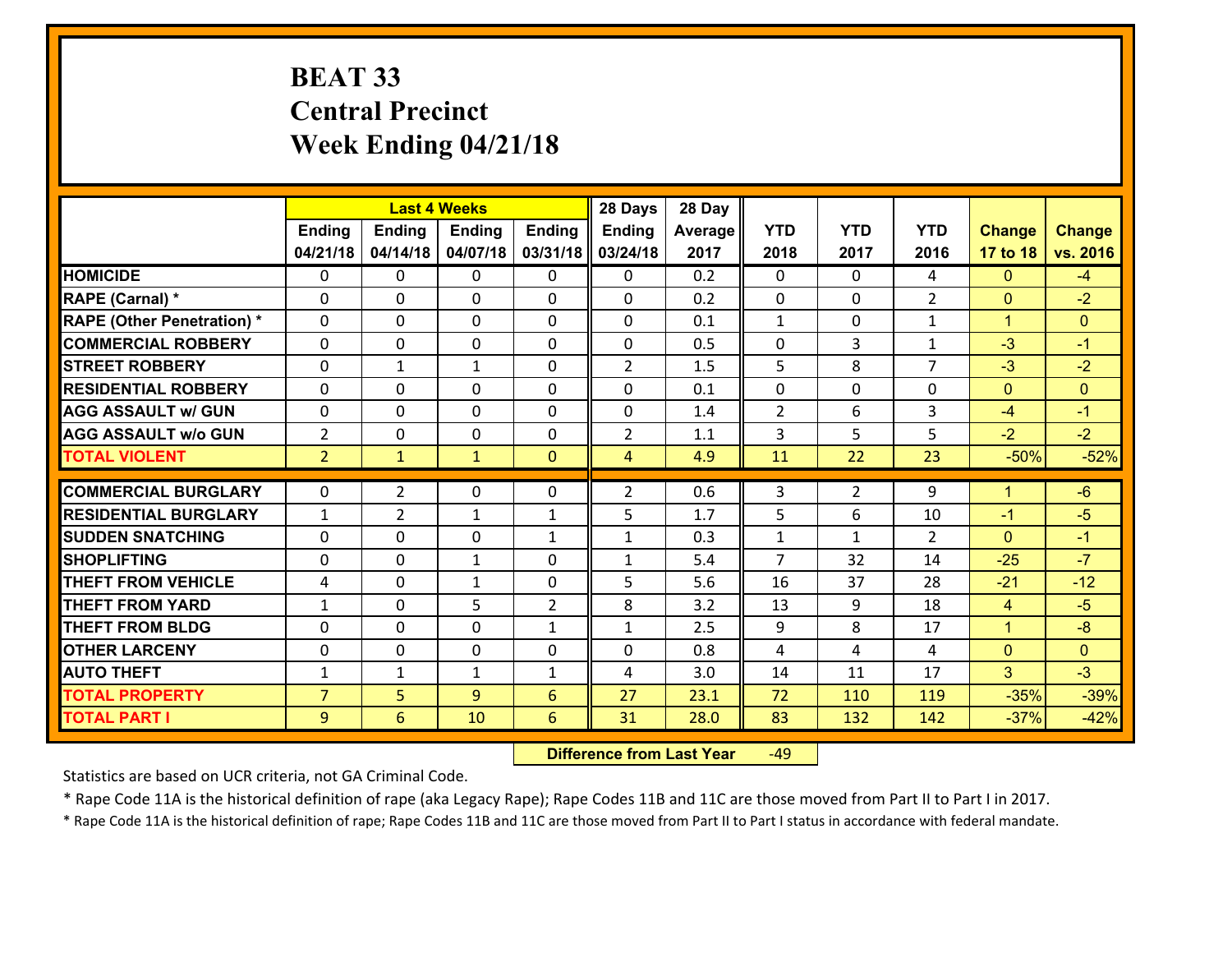# **BEAT 34 Central Precinct Week Ending 04/21/18**

|                                   |                |                | <b>Last 4 Weeks</b> |                | 28 Days        | 28 Day  |              |                |                |                |                |
|-----------------------------------|----------------|----------------|---------------------|----------------|----------------|---------|--------------|----------------|----------------|----------------|----------------|
|                                   | Ending         | <b>Ending</b>  | <b>Ending</b>       | <b>Ending</b>  | <b>Ending</b>  | Average | <b>YTD</b>   | <b>YTD</b>     | <b>YTD</b>     | <b>Change</b>  | <b>Change</b>  |
|                                   | 04/21/18       | 04/14/18       | 04/07/18            | 03/31/18       | 03/24/18       | 2017    | 2018         | 2017           | 2016           | 17 to 18       | vs. 2016       |
| <b>HOMICIDE</b>                   | 0              | 0              | 0                   | 0              | 0              | 0.3     | $\mathbf{0}$ | $\Omega$       | $\mathbf{1}$   | $\mathbf{0}$   | $-1$           |
| RAPE (Carnal) *                   | 0              | 0              | $\mathbf{0}$        | 0              | $\Omega$       | 0.5     | 2            | $\Omega$       | 0              | $\overline{2}$ | $\overline{2}$ |
| <b>RAPE (Other Penetration) *</b> | $\mathbf{1}$   | 0              | $\mathbf{0}$        | $\Omega$       | $\mathbf{1}$   | 0.0     | $\Omega$     | 0              | $\mathbf{1}$   | $\mathbf{0}$   | $-1$           |
| <b>COMMERCIAL ROBBERY</b>         | $\Omega$       | 0              | $\mathbf 0$         | $\Omega$       | 0              | 0.1     | $\Omega$     | $\mathbf{0}$   | $\mathbf{1}$   | $\mathbf{0}$   | $-1$           |
| <b>ISTREET ROBBERY</b>            | 0              | 0              | $\mathbf 0$         | 0              | 0              | 0.7     | 0            | $\overline{2}$ | $\overline{2}$ | $-2$           | $-2$           |
| <b>RESIDENTIAL ROBBERY</b>        | $\mathbf{0}$   | 0              | $\mathbf 0$         | 0              | 0              | 0.3     | $\mathbf{1}$ | $\mathbf{1}$   | $\mathbf{1}$   | $\mathbf{0}$   | $\Omega$       |
| <b>AGG ASSAULT w/ GUN</b>         | 0              | 1              | 1                   | 0              | $\overline{2}$ | 2.4     | 3            | 12             | 6              | $-9$           | $-3$           |
| <b>AGG ASSAULT W/o GUN</b>        | $\overline{2}$ | $\mathbf{1}$   | $\mathbf 0$         | $\mathbf{0}$   | 3              | 1.8     | 8            | 5              | $\mathbf{1}$   | 3 <sup>1</sup> | $\overline{7}$ |
| <b>TOTAL VIOLENT</b>              | $\overline{3}$ | $\overline{2}$ | $\mathbf{1}$        | $\overline{0}$ | 6              | 6.1     | 14           | 20             | 13             | $-30%$         | 8%             |
| <b>COMMERCIAL BURGLARY</b>        | $\mathbf{0}$   | 0              | $\mathbf{0}$        | 0              | $\Omega$       | 0.4     | 2            | $\overline{2}$ | 3              | $\mathbf{0}$   | $-1$           |
| <b>RESIDENTIAL BURGLARY</b>       | $\mathbf{1}$   | $\overline{2}$ | 3                   | $\overline{2}$ | 8              | 5.4     | 22           | 27             | 19             | $-5$           | 3              |
| <b>SUDDEN SNATCHING</b>           | $\Omega$       | 0              | $\mathbf 0$         | $\Omega$       | $\Omega$       | 0.5     | $\Omega$     | 3              | $\mathbf{1}$   | $-3$           | $-1$           |
| <b>SHOPLIFTING</b>                | $\mathbf{0}$   | 0              | $\mathbf{0}$        | $\Omega$       | $\Omega$       | 2.8     | 2            | $\Omega$       | $\mathbf{1}$   | $\overline{2}$ | $\mathbf{1}$   |
| <b>THEFT FROM VEHICLE</b>         | 1              | $\overline{2}$ | 1                   | $\overline{2}$ | 6              | 3.3     | 15           | 14             | 15             | $\mathbf{1}$   | $\Omega$       |
| <b>THEFT FROM YARD</b>            | 0              | 0              | $\mathbf 0$         | 0              | 0              | 1.6     | 3            | 5              | 6              | $-2$           | $-3$           |
| <b>THEFT FROM BLDG</b>            | $\mathbf{1}$   | 0              | $\mathbf{1}$        | $\overline{2}$ | 4              | 2.3     | 10           | 4              | $\overline{7}$ | 6              | 3 <sup>1</sup> |
| <b>OTHER LARCENY</b>              | 0              | 0              | $\mathbf 0$         | 0              | 0              | 0.2     | 0            | $\mathbf{1}$   | $\mathbf{1}$   | $-1$           | $-1$           |
| <b>AUTO THEFT</b>                 | $\mathbf{1}$   | 0              | 0                   | 0              | $\mathbf{1}$   | 3.2     | 11           | 9              | 13             | $\overline{2}$ | $-2$           |
| <b>TOTAL PROPERTY</b>             | 4              | 4              | 5                   | 6              | 19             | 19.7    | 65           | 65             | 66             | 0%             | $-2%$          |
| <b>TOTAL PART I</b>               | $\overline{7}$ | 6              | 6                   | 6              | 25             | 25.8    | 79           | 85             | 79             | $-7%$          | 0%             |

 **Difference from Last Year**‐6

Statistics are based on UCR criteria, not GA Criminal Code.

\* Rape Code 11A is the historical definition of rape (aka Legacy Rape); Rape Codes 11B and 11C are those moved from Part II to Part I in 2017.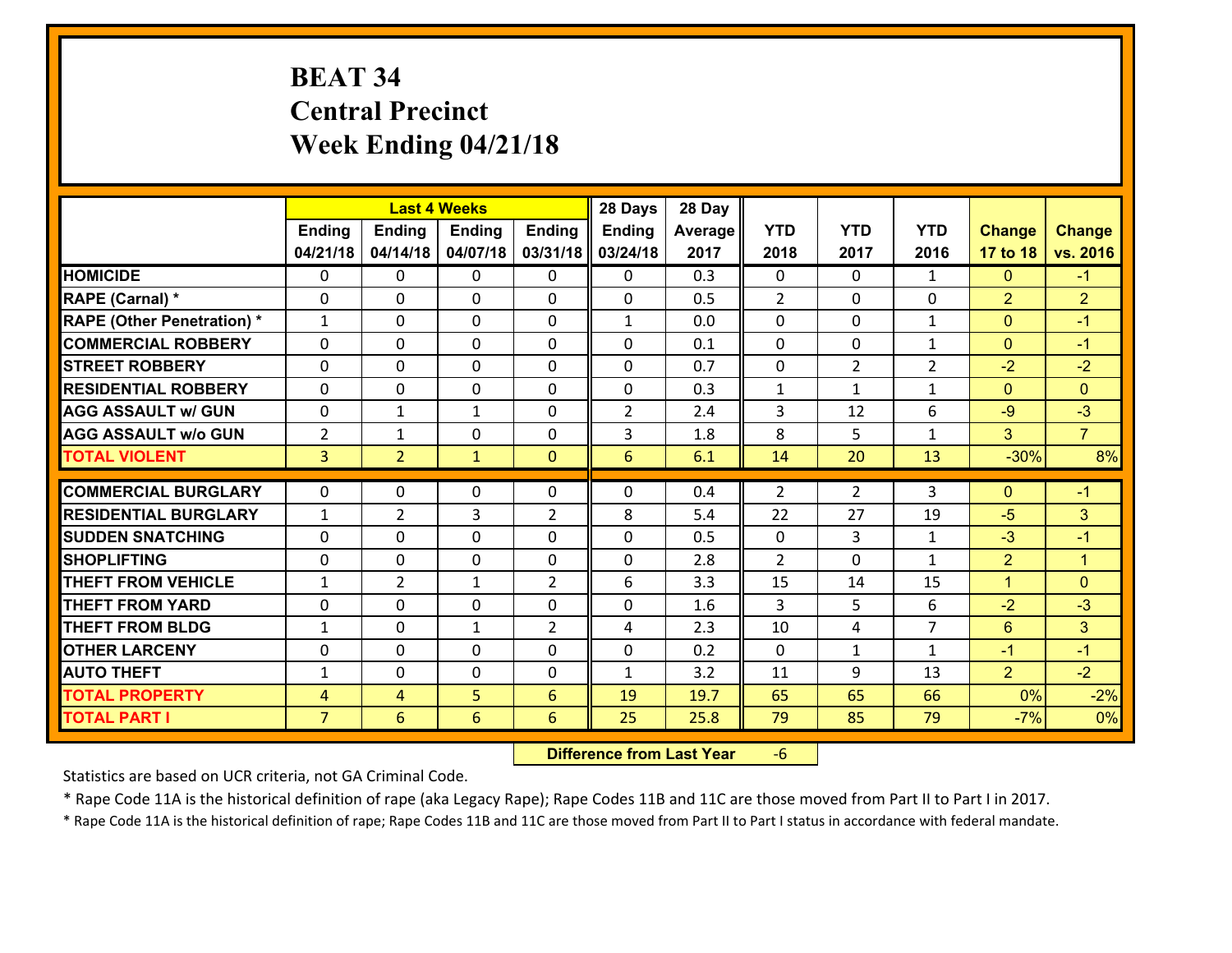# **BEAT 35 Central PrecinctWeek Ending 04/21/18**

|                                                  |                |                | <b>Last 4 Weeks</b>            |               | 28 Days           | 28 Day     |                |                |                      |                      |                |
|--------------------------------------------------|----------------|----------------|--------------------------------|---------------|-------------------|------------|----------------|----------------|----------------------|----------------------|----------------|
|                                                  | Ending         | <b>Ending</b>  | <b>Ending</b>                  | <b>Ending</b> | <b>Ending</b>     | Average    | <b>YTD</b>     | <b>YTD</b>     | <b>YTD</b>           | <b>Change</b>        | <b>Change</b>  |
|                                                  | 04/21/18       | 04/14/18       | 04/07/18                       | 03/31/18      | 03/24/18          | 2017       | 2018           | 2017           | 2016                 | 17 to 18             | vs. 2016       |
| <b>HOMICIDE</b>                                  | $\mathbf{0}$   | 0              | $\mathbf{0}$                   | 0             | 0                 | 0.1        | $\mathbf{0}$   | $\Omega$       | $\mathbf{1}$         | $\mathbf{0}$         | $-1$           |
| RAPE (Carnal) *                                  | $\Omega$       | 0              | $\mathbf{0}$                   | 0             | $\Omega$          | 0.0        | 1              | $\Omega$       | $\mathbf{1}$         | $\mathbf{1}$         | $\mathbf{0}$   |
| <b>RAPE (Other Penetration) *</b>                | $\Omega$       | $\Omega$       | $\Omega$                       | $\Omega$      | $\Omega$          | 0.0        | 3              | 0              | $\Omega$             | 3                    | 3              |
| <b>COMMERCIAL ROBBERY</b>                        | 0              | 0              | $\mathbf 0$                    | 0             | 0                 | 0.4        | 0              | $\mathbf{0}$   | $\overline{2}$       | $\mathbf{0}$         | $-2$           |
| <b>STREET ROBBERY</b>                            | $\Omega$       | 0              | $\mathbf{0}$                   | $\Omega$      | $\Omega$          | 0.6        | 1              | $\mathbf{1}$   | 4                    | $\mathbf{0}$         | $-3$           |
| <b>RESIDENTIAL ROBBERY</b>                       | $\Omega$       | $\Omega$       | $\mathbf 0$                    | $\Omega$      | 0                 | 0.1        | $\Omega$       | $\Omega$       | $\overline{2}$       | $\mathbf{0}$         | $-2$           |
| <b>AGG ASSAULT w/ GUN</b>                        | $\mathbf{1}$   | $\Omega$       | $\mathbf{1}$                   | $\Omega$      | $\overline{2}$    | 1.3        | 6              | 3              | 6                    | 3                    | $\Omega$       |
| <b>AGG ASSAULT W/o GUN</b>                       | $\mathbf{1}$   | 0              | $\mathbf 0$                    | 0             | $\mathbf{1}$      | 1.2        | 3              | $\mathbf{1}$   | $\overline{2}$       | $\overline{2}$       | $\mathbf{1}$   |
| <b>TOTAL VIOLENT</b>                             | $\overline{2}$ | $\mathbf{0}$   | $\mathbf{1}$                   | $\mathbf{0}$  | $\overline{3}$    | 3.6        | 14             | 5              | 18                   | 180%                 | $-22%$         |
|                                                  |                |                |                                |               |                   |            |                |                |                      |                      |                |
|                                                  |                |                |                                |               |                   |            |                |                |                      |                      |                |
| <b>COMMERCIAL BURGLARY</b>                       | $\mathbf{0}$   | 0              | 1                              | 0             | $\mathbf{1}$      | 1.0        | $\overline{2}$ | 4              | 5                    | $-2$                 | $-3$           |
| <b>RESIDENTIAL BURGLARY</b>                      | $\mathbf{0}$   | 0              | $\mathbf{0}$                   | 0             | $\Omega$          | 3.7        | $\overline{7}$ | 15             | 21                   | -8                   | $-14$          |
| <b>ISUDDEN SNATCHING</b>                         | $\Omega$       | 0              | $\mathbf{0}$                   | $\Omega$      | $\Omega$          | 0.2        | 1              | $\mathbf{1}$   | 3                    | $\mathbf{0}$         | $-2$           |
| <b>SHOPLIFTING</b>                               | $\mathbf{1}$   | 0              | $\mathbf 0$                    | $\mathbf{1}$  | $\overline{2}$    | 2.2        | 3              | 8              | 11                   | $-5$                 | $-8$           |
| <b>THEFT FROM VEHICLE</b>                        | $\mathbf{1}$   | 3              | $\overline{2}$<br>$\mathbf{1}$ | $\Omega$<br>0 | 6<br>$\mathbf{1}$ | 3.6        | 14             | 12             | 24<br>$\overline{7}$ | $\overline{2}$<br>-4 | $-10$          |
| <b>THEFT FROM YARD</b><br><b>THEFT FROM BLDG</b> | 0<br>0         | 0<br>0         | $\mathbf 0$                    | 0             | 0                 | 2.2<br>2.6 | 4<br>5         | 8<br>8         | 12                   | $-3$                 | $-3$<br>$-7$   |
| <b>OTHER LARCENY</b>                             | 0              | 0              | $\mathbf 0$                    | 0             | 0                 | 0.5        | $\overline{2}$ | 3              | $\overline{2}$       | $-1$                 | $\overline{0}$ |
| <b>AUTO THEFT</b>                                | $\mathbf{1}$   | $\overline{2}$ | 3                              | 0             | 6                 | 2.5        | 18             | $\overline{7}$ | 10                   | 11                   | 8              |
| <b>TOTAL PROPERTY</b>                            | 3              | 5              | $\overline{7}$                 | $\mathbf{1}$  | 16                | 18.6       | 56             | 66             | 95                   | $-15%$               | $-41%$         |
| <b>TOTAL PART I</b>                              | 5              | 5              | 8                              | $\mathbf{1}$  | 19                | 22.2       | 70             | 71             | 113                  | $-1%$                | $-38%$         |

 **Difference from Last Year**r -1

Statistics are based on UCR criteria, not GA Criminal Code.

\* Rape Code 11A is the historical definition of rape (aka Legacy Rape); Rape Codes 11B and 11C are those moved from Part II to Part I in 2017.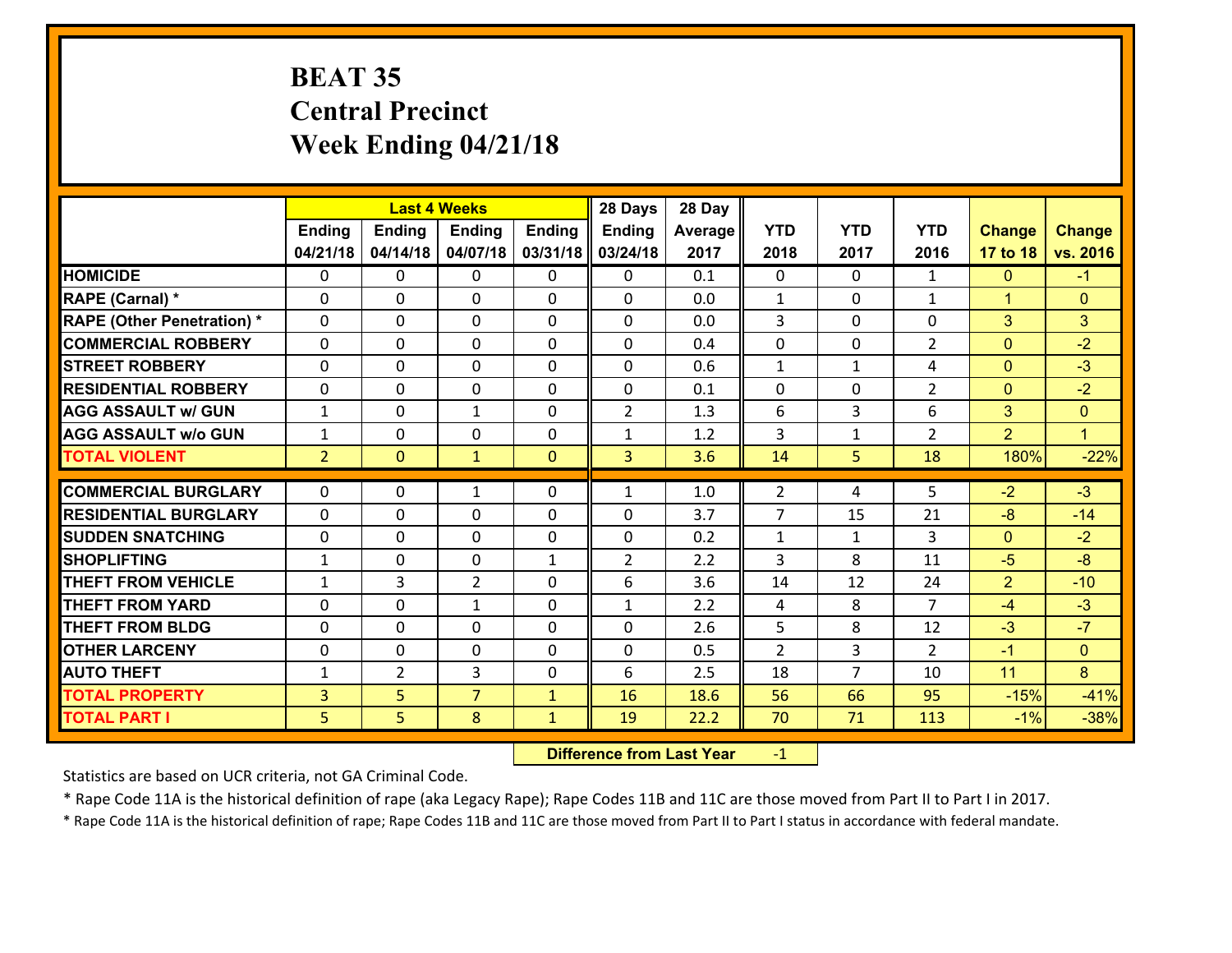# **BEAT 36 Central Precinct Week Ending 04/21/18**

|                                   |                |                | <b>Last 4 Weeks</b> |                | 28 Days        | 28 Day  |                |                |                |                      |                |
|-----------------------------------|----------------|----------------|---------------------|----------------|----------------|---------|----------------|----------------|----------------|----------------------|----------------|
|                                   | <b>Ending</b>  | <b>Ending</b>  | <b>Ending</b>       | <b>Ending</b>  | Ending         | Average | <b>YTD</b>     | <b>YTD</b>     | <b>YTD</b>     | <b>Change</b>        | <b>Change</b>  |
|                                   | 04/21/18       | 04/14/18       | 04/07/18            | 03/31/18       | 03/24/18       | 2017    | 2018           | 2017           | 2016           | 17 to 18             | vs. 2016       |
| <b>HOMICIDE</b>                   | $\Omega$       | 0              | $\mathbf{0}$        | 0              | 0              | 0.0     | $\Omega$       | $\Omega$       | 0              | $\mathbf{0}$         | $\mathbf{0}$   |
| RAPE (Carnal) *                   | $\Omega$       | $\mathbf{1}$   | $\mathbf{0}$        | 0              | $\mathbf{1}$   | 0.2     | 2              | $\mathbf{1}$   | 0              | $\blacktriangleleft$ | $\overline{2}$ |
| <b>RAPE (Other Penetration) *</b> | 0              | 0              | $\mathbf 0$         | 0              | 0              | 0.0     | 0              | $\mathbf{0}$   | $\mathbf{1}$   | $\mathbf{0}$         | $-1$           |
| <b>COMMERCIAL ROBBERY</b>         | $\mathbf{0}$   | 0              | 0                   | 0              | $\Omega$       | 0.2     | $\mathbf{0}$   | 0              | 0              | $\mathbf{0}$         | $\mathbf{0}$   |
| <b>STREET ROBBERY</b>             | 0              | 0              | $\mathbf 0$         | 0              | 0              | 0.4     | 0              | $\mathbf{1}$   | $\mathbf{1}$   | $-1$                 | $-1$           |
| <b>RESIDENTIAL ROBBERY</b>        | 0              | 0              | $\mathbf 0$         | 0              | 0              | 0.1     | 0              | 0              | $\mathbf{1}$   | $\mathbf{0}$         | $-1$           |
| <b>AGG ASSAULT w/ GUN</b>         | 0              | 0              | $\mathbf 0$         | 0              | 0              | 0.6     | 0              | 0              | 3              | $\mathbf{0}$         | $-3$           |
| <b>AGG ASSAULT w/o GUN</b>        | 0              | 0              | $\mathbf 0$         | $\mathbf{0}$   | $\mathbf 0$    | 0.7     | $\overline{2}$ | $\mathbf{1}$   | $\mathbf{1}$   | $\mathbf{1}$         | $\blacksquare$ |
| <b>TOTAL VIOLENT</b>              | $\mathbf{0}$   | $\mathbf{1}$   | $\mathbf{0}$        | $\mathbf{0}$   | $\mathbf{1}$   | 2.1     | 4              | $\overline{3}$ | $\overline{7}$ | 33%                  | $-43%$         |
| <b>COMMERCIAL BURGLARY</b>        | $\mathbf{1}$   | $\mathbf{1}$   | $\mathbf{0}$        | 0              | $\overline{2}$ | 0.8     | 5              | 3              | 3              | $\overline{2}$       | $\overline{2}$ |
| <b>RESIDENTIAL BURGLARY</b>       | $\mathbf{1}$   | 0              | $\mathbf{1}$        | 0              | $\overline{2}$ | 1.7     | $\overline{7}$ | 9              | 9              | $-2$                 | $-2$           |
| <b>ISUDDEN SNATCHING</b>          | $\mathbf{0}$   | 0              | $\mathbf{0}$        | $\Omega$       | $\Omega$       | 0.2     | $\Omega$       | $\mathbf{1}$   | $\mathbf{1}$   | $-1$                 | $-1$           |
| <b>SHOPLIFTING</b>                | $\Omega$       | $\Omega$       | $\mathbf{1}$        | $\mathbf{1}$   | $\overline{2}$ | 2.6     | 11             | 12             | 4              | $-1$                 | $\overline{7}$ |
| <b>THEFT FROM VEHICLE</b>         | $\mathbf{0}$   | $\mathbf{1}$   | $\mathbf{1}$        | $\overline{2}$ | 4              | 3.3     | 14             | $\overline{7}$ | 21             | $\overline{7}$       | $-7$           |
| <b>THEFT FROM YARD</b>            | 0              | 0              | 0                   | 0              | 0              | 1.5     | 3              | $\overline{7}$ | 3              | $-4$                 | $\mathbf{0}$   |
| <b>THEFT FROM BLDG</b>            | $\overline{2}$ | $\mathbf{1}$   | $\mathbf{1}$        | $\mathbf{1}$   | 5              | 1.5     | 9              | 6              | $\overline{7}$ | 3                    | $\overline{2}$ |
| <b>OTHER LARCENY</b>              | 0              | 0              | $\mathbf 0$         | 0              | 0              | 0.3     | $\mathbf{1}$   | 0              | $\mathbf{1}$   | $\mathbf{1}$         | $\overline{0}$ |
| <b>AUTO THEFT</b>                 | $\mathbf{1}$   | $\overline{2}$ | 0                   | 0              | 3              | 2.0     | 9              | 5              | 4              | $\overline{4}$       | 5              |
| <b>TOTAL PROPERTY</b>             | 5              | 5              |                     | 4              | 18             | 13.8    | 59             | 50             | 53             | 18%                  | 11%            |
|                                   |                |                | 4                   |                |                |         |                |                |                |                      |                |
| <b>TOTAL PART I</b>               | 5              | 6              | 4                   | 4              | 19             | 16.0    | 63             | 53             | 60             | 19%                  | 5%             |

 **Difference from Last Year**r 10

Statistics are based on UCR criteria, not GA Criminal Code.

\* Rape Code 11A is the historical definition of rape (aka Legacy Rape); Rape Codes 11B and 11C are those moved from Part II to Part I in 2017.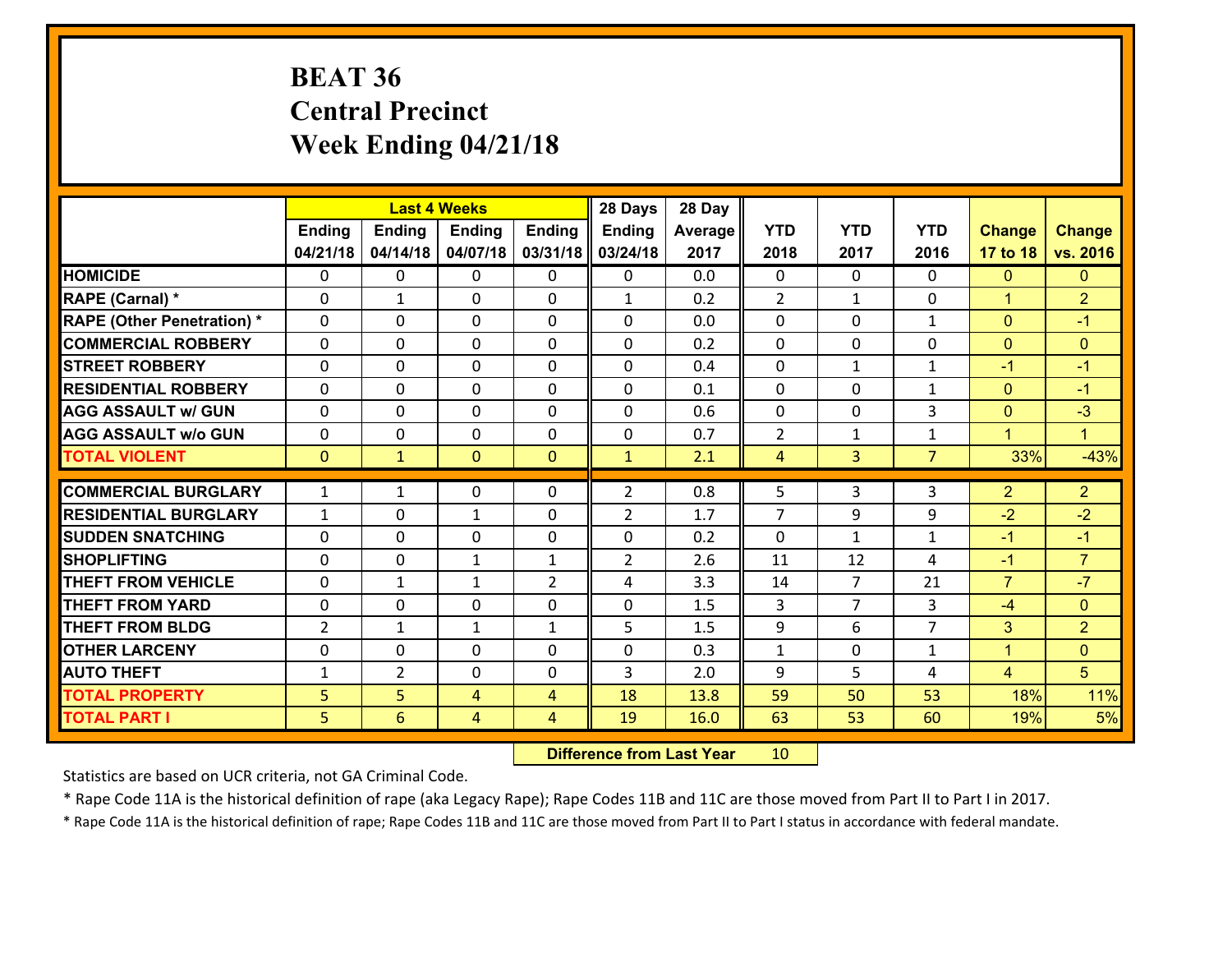

#### **COMPSTATSOUTH PRECINCT** CAPT. JOY GELLATLY **Week Ending 04/21/18**

**PRECINCT COMMANDER:**



|                                                                                                  | Week<br><b>Ending</b><br>04/21/18 | Week<br><b>Ending</b><br>04/14/18 | Weekly<br>Avg<br>2017 | 28-Day<br><b>Ending</b><br>04/21/18 | $28$ -Day<br><b>Ending</b><br>03/24/18 | Avg<br>28-Day<br>2017                        | <b>YTD</b><br>2018      | <b>YTD</b><br>2017 | <b>YTD</b><br>2016 | <b>Change</b><br>17 to 18 | <b>Change</b><br>vs. 2016 |
|--------------------------------------------------------------------------------------------------|-----------------------------------|-----------------------------------|-----------------------|-------------------------------------|----------------------------------------|----------------------------------------------|-------------------------|--------------------|--------------------|---------------------------|---------------------------|
| <b>HOMICIDE</b>                                                                                  | 0                                 | 0                                 | 0                     | $\mathbf{0}$                        | 1                                      | 0                                            | 1                       | 1                  | 1                  | $\Omega$                  | $\Omega$                  |
| <b>RAPE (Carnal) *</b>                                                                           | $\mathbf 0$                       | 1                                 | $\Omega$              | $\overline{2}$                      | 1                                      | 1                                            | $\overline{7}$          | 1                  | 5                  | $6\phantom{1}6$           | $\overline{2}$            |
| <b>RAPE (Other Penetration) *</b>                                                                | $\mathbf{0}$                      | $\Omega$                          | $\Omega$              | $\mathbf{0}$                        | $\mathbf 1$                            | $\Omega$                                     | 4                       | $\overline{2}$     | 1                  | $\overline{2}$            | 3                         |
| <b>COMMERCIAL ROBBERY</b>                                                                        | $\mathbf 0$                       | $\mathbf 0$                       | $\mathbf 1$           | $\mathbf{0}$                        | $\mathbf{0}$                           | $\overline{2}$                               | 4                       | 10                 | 6                  | $-6$                      | $-2$                      |
| <b>STREET ROBBERY</b>                                                                            | 1                                 | 0                                 | 1                     | 2                                   | $\overline{2}$                         | $\overline{2}$                               | 8                       | $\overline{7}$     | 14                 | 1                         | $-6$                      |
| <b>RESIDENTIAL ROBBERY</b>                                                                       | 1                                 | $\Omega$                          | 0                     | 1                                   | $\Omega$                               | $\Omega$                                     | $\overline{\mathbf{2}}$ | 1                  | 1                  | $\overline{1}$            | $\blacktriangleleft$      |
| <b>AGG ASSAULT w/ GUN</b>                                                                        | $\overline{2}$                    | $\overline{1}$                    | $\mathbf{1}$          | 3                                   | $\mathbf 0$                            | 3                                            | 5                       | 12                 | $\overline{2}$     | $-7$                      | 3                         |
| <b>AGG ASSAULT w/o GUN</b>                                                                       | $\bf{0}$                          | 1                                 | $\mathbf{1}$          | 1                                   | 4                                      | 3                                            | 9                       | $\overline{7}$     | 16                 | $\overline{2}$            | $-7$                      |
| <b>TOTAL VIOLENT</b>                                                                             | 4                                 | 3                                 | 3                     | 9                                   | 9                                      | $\overline{12}$                              | 40                      | $\overline{41}$    | 46                 | $-2%$                     | $-13%$                    |
| <b>COMMERCIAL BURGLARY</b>                                                                       | 0                                 | 3                                 | 1                     | 4                                   | 4                                      | 4                                            | 14                      | 21                 | 14                 | -7                        | $\Omega$                  |
| <b>RESIDENTIAL BURGLARY</b>                                                                      | 1                                 | $\overline{4}$                    | 4                     | 14                                  | $\overline{22}$                        | 14                                           | 62                      | 54                 | 54                 | 8                         | 8                         |
| <b>SUDDEN SNATCHING</b>                                                                          | $\mathbf 0$                       | $\overline{0}$                    | $\overline{0}$        | $\mathbf 0$                         | $\mathbf 0$                            | 1                                            | $\overline{3}$          | 1                  | $\overline{2}$     | $\overline{2}$            | 1                         |
| <b>SHOPLIFTING</b>                                                                               | 19                                | 15                                | $\overline{7}$        | 55                                  | 46                                     | 28                                           | 188                     | 223                | 236                | $-35$                     | $-48$                     |
| <b>THEFT FROM VEHICLE</b>                                                                        | 9                                 | 5                                 | $\overline{7}$        | 28                                  | $\overline{27}$                        | $\overline{30}$                              | 99                      | $\overline{121}$   | 89                 | $-22$                     | 10                        |
| <b>THEFT FROM YARD</b>                                                                           | $\overline{\mathbf{2}}$           | 1                                 | $\overline{2}$        | 6                                   | 8                                      | 8                                            | $\overline{21}$         | $\overline{27}$    | $\overline{30}$    | $-6$                      | $-9$                      |
| <b>THEFT FROM BLDG</b>                                                                           | 1                                 | $\mathbf{1}$                      | 3                     | 3                                   | 8                                      | 13                                           | 31                      | 77                 | 44                 | $-46$                     | $-13$                     |
| <b>OTHER LARCENY</b>                                                                             | $\mathbf 0$                       | $\mathbf{0}$                      | $\mathbf{1}$          | $\mathbf{0}$                        | 4                                      | 3                                            | $\overline{7}$          | 14                 | 5                  | $-7$                      | $\overline{2}$            |
| <b>AUTO THEFT</b>                                                                                | $\overline{7}$                    | $\overline{2}$                    | 3                     | $\overline{12}$                     | $\overline{13}$                        | $\overline{13}$                              | 48                      | $\overline{42}$    | $\overline{45}$    | $6\phantom{1}$            | 3                         |
| <b>TOTAL PROPERTY</b>                                                                            | 39                                | 31                                | 28                    | 122                                 | 132                                    | 113                                          | 473                     | 580                | 519                | $-18%$                    | $-9%$                     |
| <b>TOTAL PART I</b>                                                                              | 43                                | $\overline{34}$                   | $\overline{31}$       | 131                                 | $\overline{141}$                       | 125                                          | 513                     | 621                | 565                | $-17%$                    | $-9%$                     |
| Statistics are based on UCR criteria, not GA Criminal Code, and are                              |                                   |                                   |                       |                                     | <b>Difference from Last Year</b>       |                                              | -108                    |                    |                    |                           | Last Week Year-to-Date    |
| preliminary, based on RMS data at the time prepared, and are subject to change.                  |                                   |                                   |                       |                                     |                                        | <b>At-Fault Police Vehicle Accidents</b>     |                         |                    |                    | $\Omega$                  | 3                         |
| Cell Shading: white is within 0.6 standard deviation of the mean; red is above; green is below.  |                                   |                                   |                       |                                     |                                        | <b>Not At-Fault Police Vehicle Accidents</b> |                         |                    |                    | 1                         | $\overline{5}$            |
| * Code 11A is the pre-2016 definition of rape; Codes 11B and 11C are by federal mandate in 2016. |                                   |                                   |                       |                                     |                                        | <b>Total Police Vehicle Accidents</b>        |                         |                    |                    | $\overline{1}$            | 8                         |
|                                                                                                  | Week                              | Week                              | Weekly                | $28$ -Day                           | $28$ -Day                              | Avg                                          |                         |                    |                    |                           |                           |
| <b>Citizen Initiated Calls</b>                                                                   | <b>Ending</b>                     | <b>Ending</b>                     | Avg                   | <b>Ending</b>                       | <b>Ending</b>                          | 28-Day                                       | <b>YTD</b>              | <b>YTD</b>         | <b>YTD</b>         | <b>Change</b>             | <b>Change</b>             |
|                                                                                                  | 04/21/18                          | 04/14/18                          | 2017                  | 04/21/18                            | 03/24/18                               | 2017                                         | 2018                    | 2017               | 2016               | 17 to 18                  | vs. 2016                  |
| <b>Midnight Shift</b>                                                                            | 104                               | 102                               | 91                    | 367                                 | 368                                    | 364                                          | 1343                    | 1461               | 1434               | $-118$                    | $-91$                     |
| <b>Day Shift</b>                                                                                 | 269                               | 279                               | 247                   | 1037                                | 925                                    | 986                                          | 3867                    | 4088               | 4044               | $-221$                    | $-177$                    |
| <b>Afternoon Shift</b>                                                                           | 276                               | 262                               | 246                   | 1024                                | 970                                    | 982                                          | 3707                    | 4057               | 3934               | $-350$                    | $-227$                    |
| <b>TOTAL CITIZEN CFS</b>                                                                         | 649                               | 643                               | 583                   | 2428                                | 2263                                   | 2332                                         | 8917                    | 9606               | 9412               | $-7.2%$                   | $-5.3%$                   |
| <b>53S ShotSpotter Calls</b>                                                                     | $\mathbf{0}$                      | 0                                 | 0                     | $\Omega$                            | $\mathbf{0}$                           | $\mathbf{0}$                                 | 0                       | $\Omega$           | 0                  | 0                         | 0                         |
| Sig 53 Shots Fired Calls                                                                         | $\overline{20}$                   | 6                                 | 8                     | 40                                  | $\overline{31}$                        | $\overline{32}$                              | 143                     | 143                | 140                | $\Omega$                  | 3                         |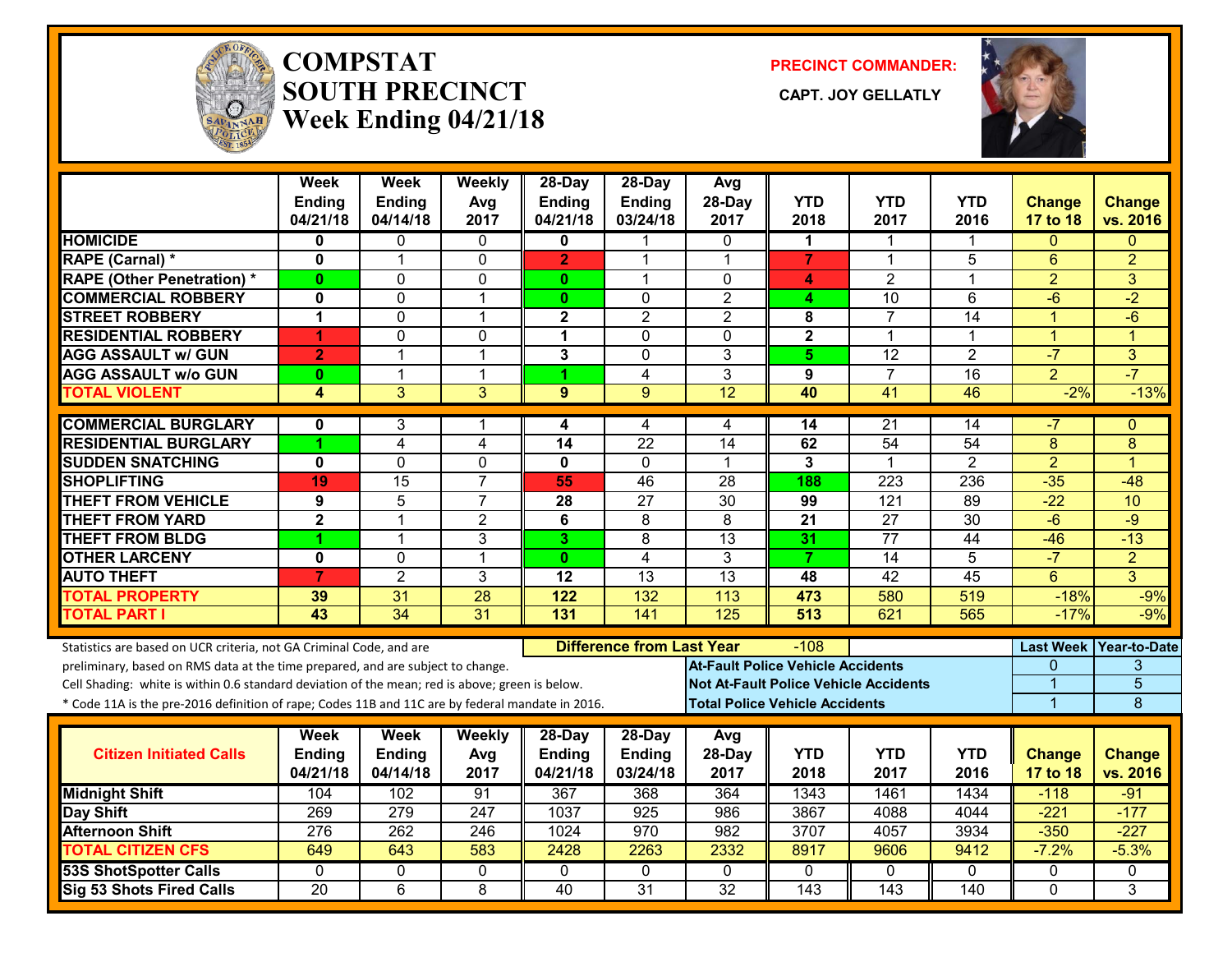# **BEAT 41 South Precinct Week Ending 04/21/18**

|                                   |                |               | <b>Last 4 Weeks</b> |               | 28 Days        | 28 Day  |                |                |                |                      |                      |
|-----------------------------------|----------------|---------------|---------------------|---------------|----------------|---------|----------------|----------------|----------------|----------------------|----------------------|
|                                   | <b>Ending</b>  | <b>Ending</b> | <b>Ending</b>       | <b>Ending</b> | <b>Ending</b>  | Average | <b>YTD</b>     | <b>YTD</b>     | <b>YTD</b>     | <b>Change</b>        | <b>Change</b>        |
|                                   | 04/21/18       | 04/14/18      | 04/07/18            | 03/31/18      | 03/24/18       | 2017    | 2018           | 2017           | 2016           | 17 to 18             | vs. 2016             |
| <b>HOMICIDE</b>                   | 0              | $\Omega$      | $\Omega$            | 0             | $\Omega$       | 0.0     | $\Omega$       | $\Omega$       | 0              | $\mathbf{0}$         | $\mathbf{0}$         |
| RAPE (Carnal) *                   | $\Omega$       | 0             | $\mathbf{0}$        | 0             | 0              | 0.1     | $\mathbf{1}$   | $\Omega$       | $\overline{2}$ | $\mathbf{1}$         | $-1$                 |
| <b>RAPE (Other Penetration) *</b> | $\Omega$       | 0             | $\mathbf{0}$        | $\Omega$      | 0              | 0.0     | $\Omega$       | $\Omega$       | $\Omega$       | $\mathbf{0}$         | $\mathbf{0}$         |
| <b>COMMERCIAL ROBBERY</b>         | 0              | 0             | 0                   | $\Omega$      | $\mathbf{0}$   | 1.2     | $\mathbf{0}$   | 3              | $\overline{2}$ | $-3$                 | $-2$                 |
| <b>STREET ROBBERY</b>             | 0              | 0             | $\mathbf 0$         | 0             | 0              | 0.3     | $\mathbf{1}$   | $\mathbf 0$    | 3              | $\mathbf{1}$         | $-2$                 |
| <b>RESIDENTIAL ROBBERY</b>        | $\Omega$       | $\Omega$      | $\mathbf 0$         | $\Omega$      | $\Omega$       | 0.1     | $\Omega$       | $\Omega$       | $\Omega$       | $\overline{0}$       | $\mathbf{0}$         |
| <b>AGG ASSAULT w/ GUN</b>         | 0              | $\Omega$      | $\mathbf 0$         | $\Omega$      | $\Omega$       | 0.2     | $\mathbf 0$    | $\mathbf{1}$   | 0              | $-1$                 | $\mathbf{0}$         |
| <b>AGG ASSAULT w/o GUN</b>        | 0              | 0             | $\mathbf 0$         | 0             | 0              | 0.3     | $\mathbf{1}$   | $\overline{2}$ | $\overline{2}$ | $-1$                 | $-1$                 |
| <b>TOTAL VIOLENT</b>              | $\mathbf{0}$   | $\mathbf{0}$  | $\mathbf{0}$        | $\mathbf{0}$  | $\mathbf{0}$   | 2.1     | 3              | 6              | 9              | $-50%$               | $-67%$               |
| <b>COMMERCIAL BURGLARY</b>        | $\Omega$       | $\Omega$      | $\mathbf{0}$        | $\Omega$      | 0              | 1.4     | $\mathbf{1}$   | 3              | 9              | $-2$                 | $-8$                 |
| <b>RESIDENTIAL BURGLARY</b>       | 0              | 0             | $\mathbf 0$         | 0             | 0              | 2.1     | 5              | 6              | 9              | $-1$                 | $-4$                 |
| <b>SUDDEN SNATCHING</b>           | 0              | 0             | 0                   | $\Omega$      | 0              | 0.2     | $\overline{2}$ | $\mathbf 0$    | $\mathbf{1}$   | $\overline{2}$       | $\blacktriangleleft$ |
| <b>SHOPLIFTING</b>                | $\mathbf{1}$   | 0             | $\mathbf{1}$        | 0             | $\overline{2}$ | 4.4     | $\overline{7}$ | 21             | 12             | $-14$                | $-5$                 |
| <b>THEFT FROM VEHICLE</b>         | $\mathbf{1}$   | $\mathbf{1}$  | $\mathbf{1}$        | $\mathbf{1}$  | 4              | 3.5     | 11             | 11             | 26             | $\mathbf{0}$         | $-15$                |
| <b>THEFT FROM YARD</b>            | 0              | $\mathbf 0$   | $\mathbf 0$         | $\Omega$      | 0              | 1.8     | $\mathbf{1}$   | 5              | 3              | $-4$                 | $-2$                 |
| <b>THEFT FROM BLDG</b>            | 0              | 0             | $\mathbf 0$         | $\Omega$      | 0              | 3.1     | $\overline{7}$ | 8              | $\overline{7}$ | $-1$                 | $\mathbf{0}$         |
| <b>OTHER LARCENY</b>              | 0              | 0             | $\mathbf 0$         | 0             | 0              | 0.4     | $\mathbf{1}$   | $\mathbf{1}$   | 0              | $\overline{0}$       | $\mathbf{1}$         |
| <b>AUTO THEFT</b>                 | $\Omega$       | 0             | $\mathbf{0}$        | $\Omega$      | 0              | 1.7     | 4              | 3              | 9              | $\blacktriangleleft$ | $-5$                 |
| <b>TOTAL PROPERTY</b>             | $\overline{2}$ | $\mathbf{1}$  | $\overline{2}$      | $\mathbf{1}$  | 6              | 18.6    | 39             | 58             | 76             | $-33%$               | $-49%$               |
| <b>TOTAL PART I</b>               | $\overline{2}$ | $\mathbf{1}$  | $\overline{2}$      | $\mathbf{1}$  | $6\phantom{1}$ | 20.8    | 42             | 64             | 85             | $-34%$               | $-51%$               |
|                                   |                |               |                     |               |                |         |                |                |                |                      |                      |

 **Difference from Last Year**r -22

Statistics are based on UCR criteria, not GA Criminal Code.

\* Rape Code 11A is the historical definition of rape (aka Legacy Rape); Rape Codes 11B and 11C are those moved from Part II to Part I in 2017.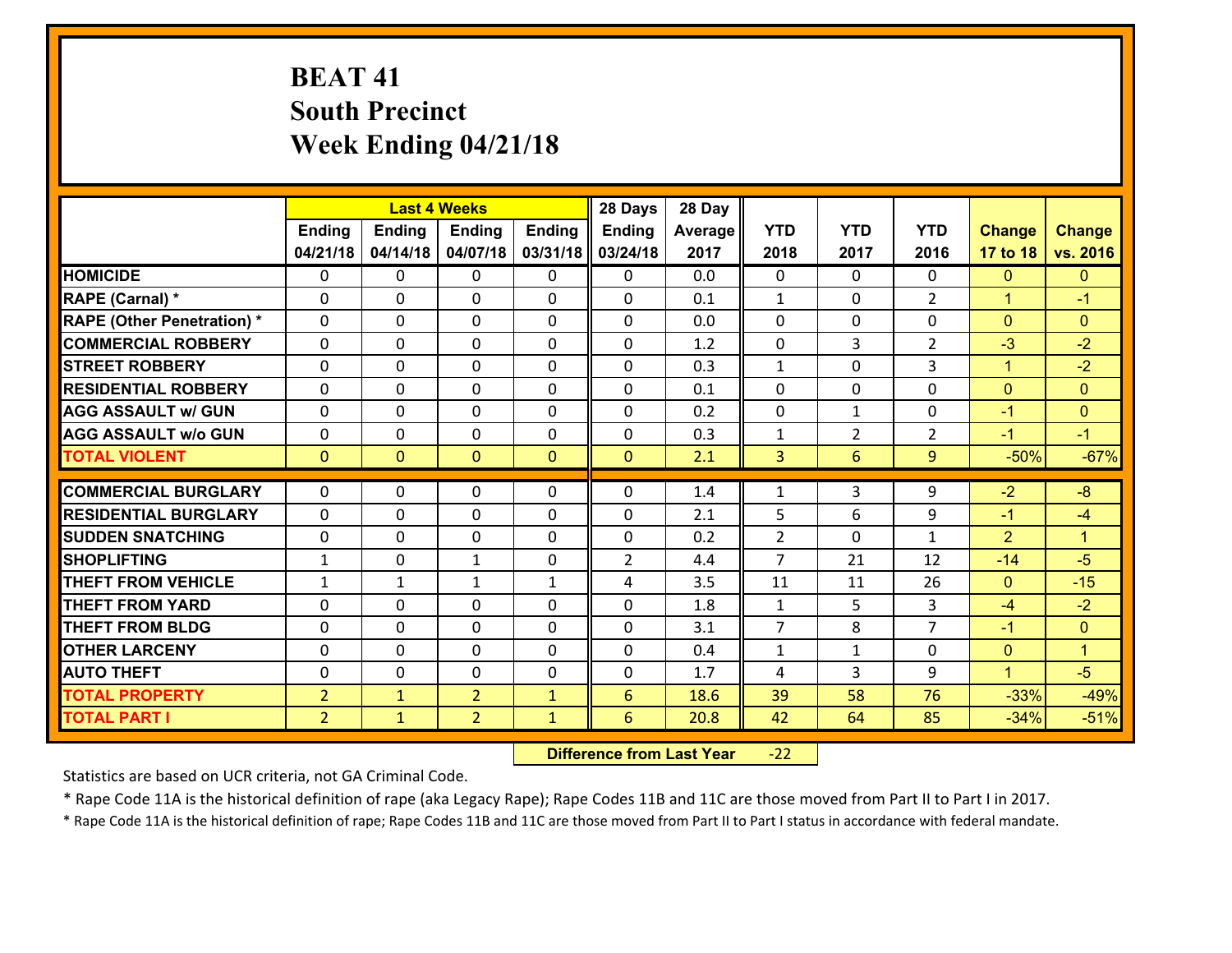# **BEAT 42 South Precinct Week Ending 04/21/18**

|                                              |               |                                   | <b>Last 4 Weeks</b>              |                | 28 Days      | 28 Day     |                |                |                |                  |                      |
|----------------------------------------------|---------------|-----------------------------------|----------------------------------|----------------|--------------|------------|----------------|----------------|----------------|------------------|----------------------|
|                                              | <b>Ending</b> | Ending                            | <b>Ending</b>                    | <b>Ending</b>  | Ending       | Average    | <b>YTD</b>     | <b>YTD</b>     | <b>YTD</b>     | <b>Change</b>    | <b>Change</b>        |
|                                              | 04/21/18      | 04/14/18                          | 04/07/18                         | 03/31/18       | 03/24/18     | 2017       | 2018           | 2017           | 2016           | 17 to 18         | vs. 2016             |
| <b>HOMICIDE</b>                              | $\Omega$      | 0                                 | $\mathbf{0}$                     | $\Omega$       | 0            | 0.0        | $\Omega$       | $\Omega$       | $\Omega$       | $\mathbf{0}$     | $\mathbf{0}$         |
| RAPE (Carnal) *                              | $\Omega$      | 0                                 | $\mathbf{0}$                     | 0              | $\Omega$     | 0.0        | $\Omega$       | $\Omega$       | $\mathbf{1}$   | $\mathbf{0}$     | $-1$                 |
| <b>RAPE (Other Penetration) *</b>            | $\Omega$      | 0                                 | $\mathbf 0$                      | 0              | 0            | 0.0        | $\mathbf{1}$   | 0              | 0              | $\mathbf{1}$     | $\blacktriangleleft$ |
| <b>COMMERCIAL ROBBERY</b>                    | 0             | 0                                 | 0                                | 0              | $\Omega$     | 0.0        | $\mathbf{1}$   | $\overline{2}$ | 1              | $-1$             | $\mathbf{0}$         |
| <b>STREET ROBBERY</b>                        | $\mathbf{1}$  | 0                                 | $\mathbf 0$                      | 0              | $\mathbf{1}$ | 0.0        | 4              | $\mathbf{1}$   | $\overline{2}$ | 3                | $\overline{2}$       |
| <b>RESIDENTIAL ROBBERY</b>                   | 0             | 0                                 | $\mathbf 0$                      | 0              | 0            | 0.0        | $\mathbf 0$    | $\mathbf 0$    | $\mathbf{1}$   | $\mathbf{0}$     | $-1$                 |
| <b>AGG ASSAULT w/ GUN</b>                    | 0             | 0                                 | $\mathbf 0$                      | 0              | 0            | 0.0        | $\mathbf 0$    | $\mathbf{1}$   | 0              | $-1$             | $\mathbf{0}$         |
| <b>AGG ASSAULT w/o GUN</b>                   | 0             | 0                                 | $\mathbf 0$                      | 0              | 0            | 0.0        | $\mathbf 1$    | $\mathbf 0$    | 3              | $\mathbf{1}$     | $-2$                 |
| <b>TOTAL VIOLENT</b>                         | $\mathbf{1}$  | $\overline{0}$                    | $\mathbf{O}$                     | $\mathbf{0}$   | $\mathbf{1}$ | 0.0        | $\overline{7}$ | $\overline{4}$ | 8              | 75%              | $-13%$               |
| <b>COMMERCIAL BURGLARY</b>                   | $\Omega$      | 0                                 | $\mathbf{0}$                     | 0              | $\Omega$     | 0.0        | 1              | 4              | $\overline{2}$ | $-3$             | $-1$                 |
| <b>RESIDENTIAL BURGLARY</b>                  | $\Omega$      | 0                                 | $\mathbf 0$                      | $\mathbf{1}$   | $\mathbf{1}$ | 0.0        | $\mathbf{1}$   | $\overline{2}$ | $\Omega$       | $-1$             | $\blacktriangleleft$ |
|                                              |               |                                   |                                  |                |              |            |                |                |                |                  |                      |
|                                              |               |                                   |                                  |                |              |            |                |                |                |                  |                      |
| <b>SUDDEN SNATCHING</b>                      | $\mathbf{0}$  | 0                                 | 0                                | $\Omega$       | $\Omega$     | 0.0        | $\Omega$       | $\Omega$       | $\Omega$       | $\mathbf{0}$     | $\Omega$             |
| <b>SHOPLIFTING</b>                           | 6             | 6                                 | $\overline{7}$                   | 10             | 29           | 0.0        | 90             | 116            | 126            | $-26$            | $-36$                |
| <b>THEFT FROM VEHICLE</b>                    | 0             | 0                                 | $\mathbf 0$                      | $\mathbf{1}$   | $\mathbf{1}$ | 0.0        | 12             | 28             | 17             | $-16$            | $-5$                 |
| <b>THEFT FROM YARD</b>                       | $\mathbf{1}$  | 0                                 | 0                                | 0              | $\mathbf{1}$ | 0.0        | 6              | 4              | 5              | $\overline{2}$   | $\blacktriangleleft$ |
| <b>THEFT FROM BLDG</b>                       | 0             | $\Omega$                          | $\mathbf 0$                      | 0              | 0            | 0.0        | $\mathbf 0$    | 20             | 8              | $-20$            | $-8$                 |
| <b>OTHER LARCENY</b>                         | 0             | 0                                 | $\mathbf 0$                      | 0              | 0            | 0.0        | 0              | 3              | $\mathbf{1}$   | $-3$             | $-1$                 |
| <b>AUTO THEFT</b>                            | $\mathbf{1}$  | 0                                 | 0                                | $\overline{2}$ | 3            | 0.0        | 8              | $\overline{7}$ | $\overline{7}$ | $\mathbf{1}$     | $\blacklozenge$      |
| <b>TOTAL PROPERTY</b><br><b>TOTAL PART I</b> | 8<br>9        | $6\overline{6}$<br>$6\phantom{1}$ | $\overline{7}$<br>$\overline{7}$ | 14<br>14       | 35<br>36     | 0.0<br>0.0 | 118<br>125     | 184<br>188     | 166<br>174     | $-36%$<br>$-34%$ | $-29%$<br>$-28%$     |

 **Difference from Last Year**r -63

Statistics are based on UCR criteria, not GA Criminal Code.

\* Rape Code 11A is the historical definition of rape (aka Legacy Rape); Rape Codes 11B and 11C are those moved from Part II to Part I in 2017.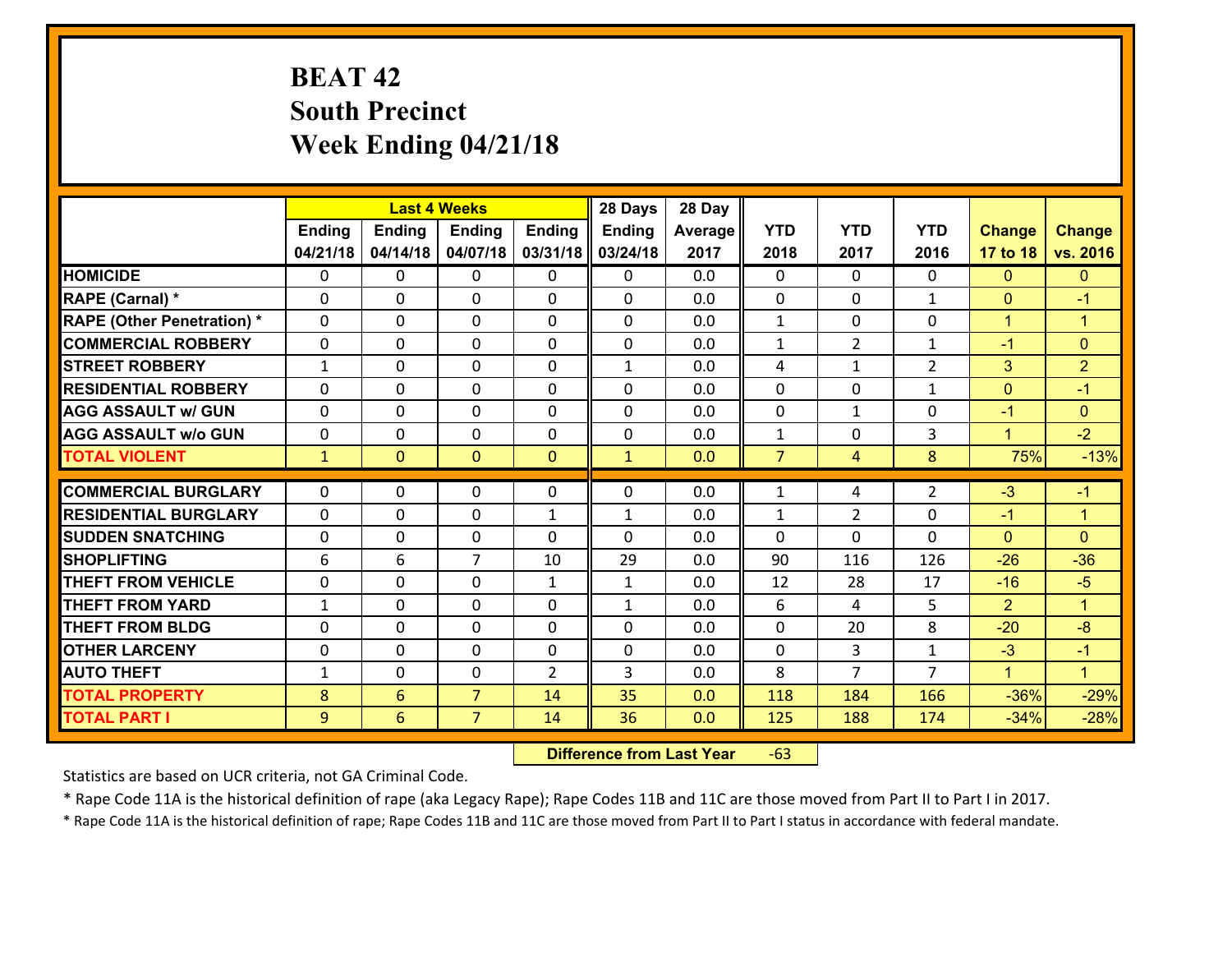# **BEAT 43 South Precinct Week Ending 04/21/18**

|                                   |                |                | <b>Last 4 Weeks</b> |                | 28 Days        | 28 Day  |                |                |                |                |                      |
|-----------------------------------|----------------|----------------|---------------------|----------------|----------------|---------|----------------|----------------|----------------|----------------|----------------------|
|                                   | <b>Ending</b>  | <b>Ending</b>  | <b>Ending</b>       | <b>Ending</b>  | <b>Ending</b>  | Average | <b>YTD</b>     | <b>YTD</b>     | <b>YTD</b>     | <b>Change</b>  | <b>Change</b>        |
|                                   | 04/21/18       | 04/14/18       | 04/07/18            | 03/31/18       | 03/24/18       | 2017    | 2018           | 2017           | 2016           | 17 to 18       | vs. 2016             |
| <b>HOMICIDE</b>                   | $\Omega$       | $\Omega$       | $\mathbf{0}$        | 0              | $\mathbf{0}$   | 0.0     | 1              | $\Omega$       | $\Omega$       | 1              | 1                    |
| RAPE (Carnal) *                   | $\Omega$       | $\Omega$       | $\mathbf{0}$        | 0              | $\Omega$       | 0.0     | $\overline{2}$ | $\Omega$       | $\Omega$       | $\overline{2}$ | $\overline{2}$       |
| <b>RAPE (Other Penetration) *</b> | $\Omega$       | $\Omega$       | $\mathbf 0$         | $\Omega$       | $\Omega$       | 0.1     | $\Omega$       | $\Omega$       | $\Omega$       | $\mathbf{0}$   | $\Omega$             |
| <b>COMMERCIAL ROBBERY</b>         | $\Omega$       | $\Omega$       | $\mathbf 0$         | $\Omega$       | $\Omega$       | 0.4     | $\mathbf 0$    | $\mathbf{1}$   | $\overline{2}$ | $-1$           | $-2$                 |
| <b>STREET ROBBERY</b>             | 0              | 0              | 0                   | $\Omega$       | 0              | 0.5     | $\mathbf{1}$   | $\overline{2}$ | 3              | $-1$           | $-2$                 |
| <b>RESIDENTIAL ROBBERY</b>        | 0              | $\Omega$       | 0                   | $\Omega$       | 0              | 0.1     | $\mathbf 0$    | $\mathbf 0$    | 0              | $\overline{0}$ | $\mathbf{0}$         |
| <b>AGG ASSAULT w/ GUN</b>         | 0              | $\Omega$       | $\mathbf{1}$        | $\Omega$       | $\mathbf{1}$   | 0.5     | $\mathbf{1}$   | $\overline{2}$ | 0              | $-1$           | $\blacktriangleleft$ |
| <b>AGG ASSAULT w/o GUN</b>        | 0              | 0              | $\mathbf 0$         | $\Omega$       | 0              | 0.6     | $\mathbf{1}$   | $\mathbf{1}$   | 5              | $\overline{0}$ | $-4$                 |
| <b>TOTAL VIOLENT</b>              | $\mathbf{0}$   | $\mathbf{0}$   | $\mathbf{1}$        | $\overline{0}$ | $\mathbf{1}$   | 2.1     | 6              | 6              | 10             | 0%             | $-40%$               |
| <b>COMMERCIAL BURGLARY</b>        | 0              | 0              | $\mathbf{1}$        | 0              | $\mathbf{1}$   | 1.2     | 5              | 5              | $\overline{2}$ | $\mathbf{0}$   | 3                    |
| <b>RESIDENTIAL BURGLARY</b>       | $\mathbf{1}$   | $\mathbf{1}$   | $\mathbf{1}$        | $\Omega$       | 3              | 2.6     | 13             | 11             | 12             | $\overline{2}$ | $\overline{1}$       |
| <b>SUDDEN SNATCHING</b>           | $\Omega$       | 0              | $\mathbf{0}$        | $\Omega$       | $\mathbf{0}$   | 0.2     | $\Omega$       | $\Omega$       | $\Omega$       | $\mathbf{0}$   | $\Omega$             |
| <b>SHOPLIFTING</b>                | $\mathbf{1}$   | $\mathbf{1}$   | $\mathbf 0$         | $\Omega$       | $\overline{2}$ | 3.5     | 14             | 20             | 43             | $-6$           | $-29$                |
| <b>THEFT FROM VEHICLE</b>         | $\overline{2}$ | $\mathbf{1}$   | $\mathbf{1}$        | $\overline{2}$ | 6              | 4.6     | 15             | 27             | 4              | $-12$          | 11                   |
| <b>THEFT FROM YARD</b>            | 0              | 0              | 0                   | $\mathbf{1}$   | $\mathbf{1}$   | 1.2     | 2              | 3              | 6              | $-1$           | $-4$                 |
| <b>THEFT FROM BLDG</b>            | 0              | $\Omega$       | $\mathbf 0$         | $\Omega$       | $\Omega$       | 2.8     | 10             | 14             | 11             | $-4$           | $-1$                 |
| <b>OTHER LARCENY</b>              | 0              | $\Omega$       | $\mathbf 0$         | $\Omega$       | $\Omega$       | 0.2     | $\mathbf{1}$   | $\mathbf{1}$   | $\mathbf{1}$   | $\overline{0}$ | $\overline{0}$       |
| <b>AUTO THEFT</b>                 | 0              | 0              | 1                   | $\overline{2}$ | 3              | 2.1     | 6              | $\overline{7}$ | 9              | $-1$           | $-3$                 |
| <b>TOTAL PROPERTY</b>             | 4              | $\overline{3}$ | 4                   | 5              | 16             | 18.3    | 66             | 88             | 88             | $-25%$         | $-25%$               |
| <b>TOTAL PART I</b>               | 4              | 3              | 5                   | 5              | 17             | 20.5    | 72             | 94             | 98             | $-23%$         | $-27%$               |

 **Difference from Last Year**r -22

Statistics are based on UCR criteria, not GA Criminal Code.

\* Rape Code 11A is the historical definition of rape (aka Legacy Rape); Rape Codes 11B and 11C are those moved from Part II to Part I in 2017.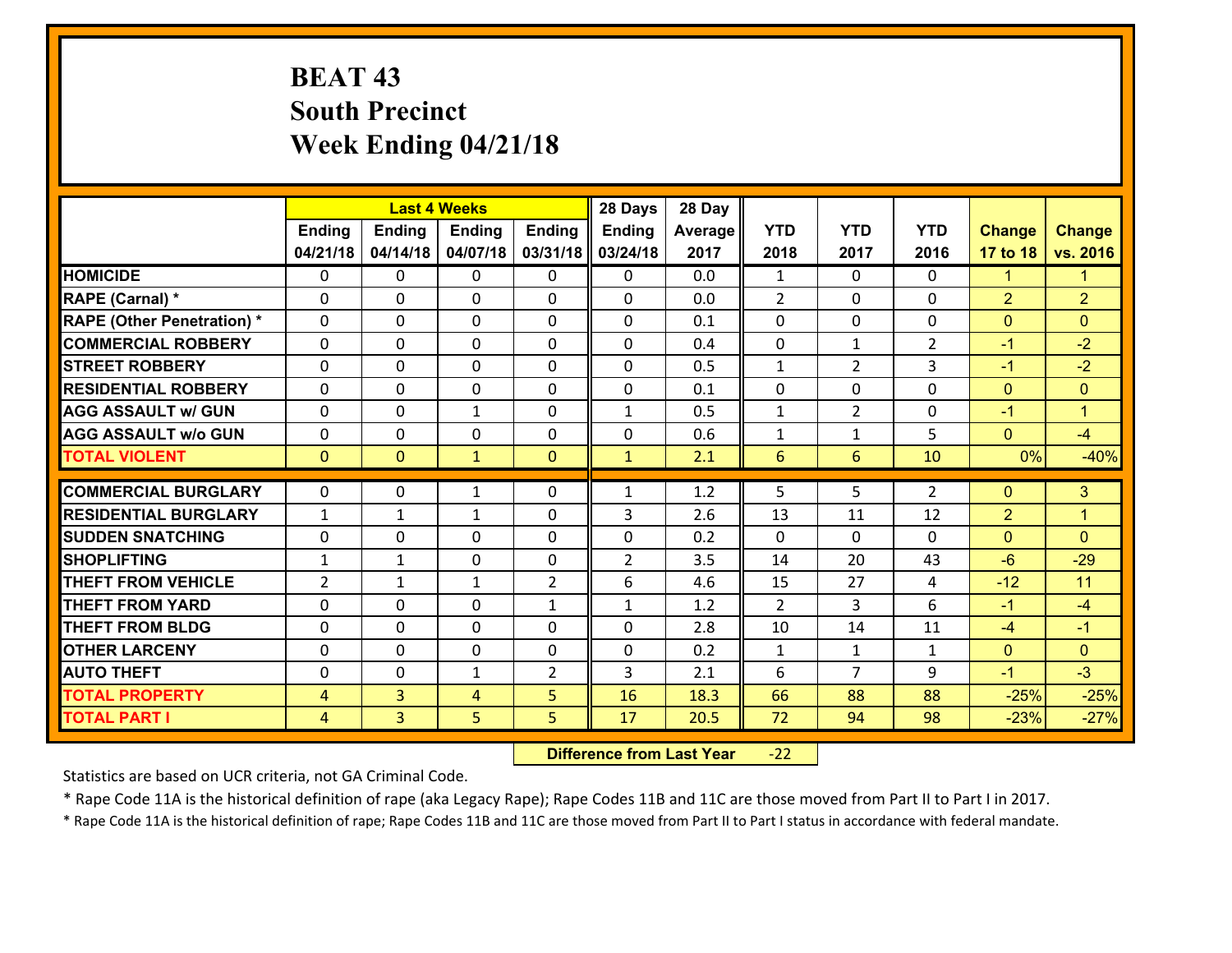# **BEAT 44 South Precinct Week Ending 04/21/18**

|                                   |                |                | <b>Last 4 Weeks</b> |                | 28 Days        | 28 Day  |                |                |                |                      |                      |
|-----------------------------------|----------------|----------------|---------------------|----------------|----------------|---------|----------------|----------------|----------------|----------------------|----------------------|
|                                   | Ending         | <b>Ending</b>  | <b>Ending</b>       | <b>Ending</b>  | <b>Ending</b>  | Average | <b>YTD</b>     | <b>YTD</b>     | <b>YTD</b>     | <b>Change</b>        | <b>Change</b>        |
|                                   | 04/21/18       | 04/14/18       | 04/07/18            | 03/31/18       | 03/24/18       | 2017    | 2018           | 2017           | 2016           | 17 to 18             | vs. 2016             |
| <b>HOMICIDE</b>                   | 0              | 0              | 0                   | 0              | 0              | 0.1     | $\mathbf{0}$   | $\Omega$       | $\mathbf{1}$   | $\mathbf{0}$         | $-1$                 |
| RAPE (Carnal) *                   | 0              | $\mathbf{1}$   | $\mathbf{0}$        | 0              | $\mathbf{1}$   | 0.1     | 1              | $\Omega$       | 0              | $\blacktriangleleft$ | $\blacktriangleleft$ |
| <b>RAPE (Other Penetration) *</b> | $\Omega$       | 0              | $\Omega$            | $\Omega$       | $\Omega$       | 0.0     | $\mathbf{1}$   | 0              | 0              | $\mathbf{1}$         | $\blacktriangleleft$ |
| <b>COMMERCIAL ROBBERY</b>         | $\Omega$       | 0              | $\mathbf 0$         | $\Omega$       | 0              | 0.2     | $\Omega$       | $\Omega$       | 0              | $\mathbf{0}$         | $\Omega$             |
| <b>ISTREET ROBBERY</b>            | 0              | 0              | $\mathbf 0$         | 0              | 0              | 0.6     | 0              | $\mathbf{1}$   | $\overline{2}$ | $-1$                 | $-2$                 |
| <b>RESIDENTIAL ROBBERY</b>        | $\mathbf{0}$   | 0              | $\mathbf 0$         | $\mathbf{1}$   | $\mathbf{1}$   | 0.0     | $\overline{2}$ | $\mathbf{0}$   | 0              | $\overline{2}$       | 2 <sup>1</sup>       |
| <b>AGG ASSAULT w/ GUN</b>         | 0              | 0              | $\mathbf 0$         | $\mathbf{1}$   | $\mathbf{1}$   | 0.7     | 3              | 5              | $\mathbf{1}$   | $-2$                 | $\overline{2}$       |
| <b>AGG ASSAULT w/o GUN</b>        | 0              | 0              | $\mathbf 0$         | 0              | 0              | 0.5     | 3              | $\mathbf{1}$   | 3              | $\overline{2}$       | $\overline{0}$       |
| <b>TOTAL VIOLENT</b>              | $\mathbf{0}$   | $\mathbf{1}$   | $\mathbf{0}$        | $\overline{2}$ | 3              | 2.1     | 10             | $\overline{7}$ | $\overline{7}$ | 43%                  | 43%                  |
| <b>COMMERCIAL BURGLARY</b>        | $\Omega$       | 0              | $\mathbf{0}$        | 0              | 0              | 0.5     | $\mathbf{0}$   | $\mathbf{1}$   | 0              | $-1$                 | $\mathbf{0}$         |
| <b>RESIDENTIAL BURGLARY</b>       | $\overline{2}$ | 0              | 1                   | 0              | 3              | 3.9     | $\overline{7}$ | 14             | 16             | $-7$                 | $-9$                 |
| <b>SUDDEN SNATCHING</b>           | $\Omega$       | 0              | $\mathbf 0$         | $\Omega$       | $\Omega$       | 0.0     | $\Omega$       | 0              | 0              | $\Omega$             | $\Omega$             |
| <b>SHOPLIFTING</b>                | $\mathbf{1}$   | $\mathbf{1}$   | 4                   | $\mathbf{1}$   | $\overline{7}$ | 3.4     | 22             | 6              | 4              | 16                   | 18                   |
| <b>THEFT FROM VEHICLE</b>         | 1              | $\overline{2}$ | 0                   | $\overline{2}$ | 5              | 8.6     | 21             | 16             | 16             | 5                    | 5                    |
| <b>THEFT FROM YARD</b>            | 0              | 0              | $\mathbf 0$         | $\mathbf{1}$   | $\mathbf{1}$   | 1.7     | 4              | 3              | 3              | $\mathbf{1}$         | $\overline{1}$       |
| <b>THEFT FROM BLDG</b>            | $\mathbf{1}$   | 0              | $\mathbf 0$         | 0              | $\mathbf{1}$   | 2.7     | 3              | 9              | 8              | $-6$                 | $-5$                 |
| <b>OTHER LARCENY</b>              | 0              | 0              | $\mathbf 0$         | 0              | 0              | 0.5     | 3              | 3              | $\mathbf{1}$   | $\mathbf{0}$         | $\overline{2}$       |
| <b>AUTO THEFT</b>                 | $\mathbf{0}$   | 0              | 1                   | 0              | $\mathbf{1}$   | 3.0     | 6              | 5              | 11             | $\blacktriangleleft$ | $-5$                 |
| <b>TOTAL PROPERTY</b>             | 5              | 3              | 6                   | $\overline{4}$ | 18             | 24.2    | 66             | 57             | 59             | 16%                  | 12%                  |
| <b>TOTAL PART I</b>               | 5 <sub>1</sub> | $\overline{4}$ | 6                   | 6              | 21             | 26.4    | 76             | 64             | 66             | 19%                  | 15%                  |

 **Difference from Last Year**r 12

Statistics are based on UCR criteria, not GA Criminal Code.

\* Rape Code 11A is the historical definition of rape (aka Legacy Rape); Rape Codes 11B and 11C are those moved from Part II to Part I in 2017.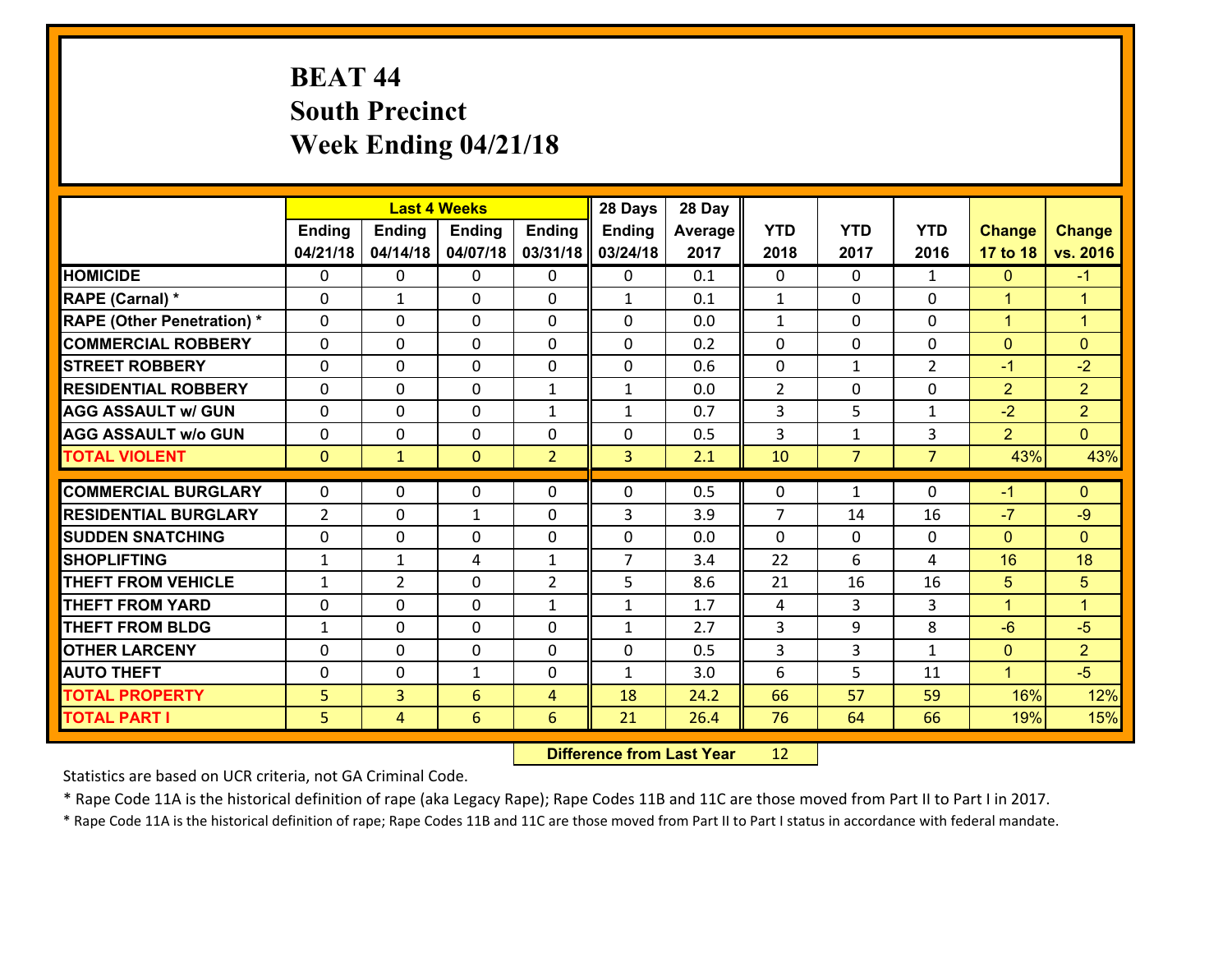# **BEAT 45 South Precinct Week Ending 04/21/18**

|                                   |                |                | <b>Last 4 Weeks</b> |                | 28 Days        | 28 Day  |                |                |                |                |                      |
|-----------------------------------|----------------|----------------|---------------------|----------------|----------------|---------|----------------|----------------|----------------|----------------|----------------------|
|                                   | <b>Ending</b>  | <b>Ending</b>  | <b>Ending</b>       | <b>Ending</b>  | <b>Ending</b>  | Average | <b>YTD</b>     | <b>YTD</b>     | <b>YTD</b>     | <b>Change</b>  | <b>Change</b>        |
|                                   | 04/21/18       | 04/14/18       | 04/07/18            | 03/31/18       | 03/24/18       | 2017    | 2018           | 2017           | 2016           | 17 to 18       | vs. 2016             |
| <b>HOMICIDE</b>                   | 0              | 0              | 0                   | 0              | $\mathbf{0}$   | 0.1     | $\mathbf{0}$   | $\mathbf{1}$   | $\Omega$       | $-1$           | $\mathbf{0}$         |
| RAPE (Carnal) *                   | 0              | $\Omega$       | $\mathbf{1}$        | 0              | $\mathbf{1}$   | 0.1     | 2              | $\Omega$       | $\mathbf{1}$   | $\overline{2}$ | $\blacktriangleleft$ |
| <b>RAPE (Other Penetration) *</b> | $\Omega$       | $\Omega$       | $\Omega$            | $\Omega$       | $\Omega$       | 0.1     | $\Omega$       | $\mathbf{1}$   | $\mathbf{1}$   | $-1$           | $-1$                 |
| <b>COMMERCIAL ROBBERY</b>         | 0              | 0              | $\mathbf 0$         | $\Omega$       | 0              | 0.2     | $\mathbf{1}$   | $\mathbf{1}$   | 0              | $\mathbf{0}$   | $\mathbf{1}$         |
| <b>STREET ROBBERY</b>             | 0              | $\Omega$       | $\mathbf 0$         | $\Omega$       | $\mathbf{0}$   | 0.5     | $\Omega$       | $\mathbf{1}$   | $\Omega$       | $-1$           | $\mathbf{0}$         |
| <b>RESIDENTIAL ROBBERY</b>        | $\Omega$       | $\Omega$       | $\mathbf 0$         | $\Omega$       | $\Omega$       | 0.1     | $\Omega$       | $\Omega$       | $\Omega$       | $\mathbf{0}$   | $\mathbf{0}$         |
| <b>AGG ASSAULT w/ GUN</b>         | 0              | $\Omega$       | $\mathbf 0$         | $\Omega$       | 0              | 0.6     | $\mathbf 0$    | $\overline{2}$ | 0              | $-2$           | $\mathbf{0}$         |
| <b>AGG ASSAULT w/o GUN</b>        | 0              | 0              | $\mathbf{1}$        | 0              | $\mathbf{1}$   | 0.2     | 3              | $\mathbf 0$    | $\overline{2}$ | 3              | $\mathbf{1}$         |
| <b>TOTAL VIOLENT</b>              | $\mathbf{0}$   | $\overline{0}$ | $\overline{2}$      | $\mathbf{0}$   | $\overline{2}$ | 1.8     | 6              | 6              | 4              | 0%             | 50%                  |
| <b>COMMERCIAL BURGLARY</b>        | $\mathbf{1}$   | 0              | 0                   | $\Omega$       | $\mathbf{1}$   | 0.3     | 1              | 3              | 1              | $-2$           | $\mathbf{0}$         |
| <b>RESIDENTIAL BURGLARY</b>       | $\overline{2}$ | 1              | $\overline{2}$      | 0              | 5              | 2.8     | 17             | 15             | $\overline{7}$ | $\overline{2}$ | 10                   |
| <b>ISUDDEN SNATCHING</b>          | $\Omega$       | $\Omega$       | $\mathbf{0}$        | 0              | 0              | 0.0     | $\Omega$       | $\Omega$       | $\Omega$       | $\mathbf{0}$   | $\Omega$             |
| <b>SHOPLIFTING</b>                | $\Omega$       | $\overline{2}$ | $\overline{2}$      | 3              | $\overline{7}$ | 5.8     | 17             | 18             | 29             | $-1$           | $-12$                |
| <b>THEFT FROM VEHICLE</b>         | $\overline{2}$ | $\Omega$       | 3                   | $\mathbf{1}$   | 6              | 4.4     | 19             | 21             | 9              | $-2$           | 10                   |
| <b>THEFT FROM YARD</b>            | 0              | $\mathbf{1}$   | 1                   | 0              | $\overline{2}$ | 1.1     | 4              | 5              | 5              | $-1$           | $-1$                 |
| <b>THEFT FROM BLDG</b>            | 0              | 0              | $\mathbf{1}$        | 0              | $\mathbf{1}$   | 1.2     | 3              | $\overline{7}$ | 3              | $-4$           | $\mathbf{0}$         |
| <b>OTHER LARCENY</b>              | 0              | 0              | $\mathbf 0$         | 0              | 0              | 0.6     | $\mathbf{1}$   | $\overline{2}$ | 0              | $-1$           | $\mathbf{1}$         |
| <b>AUTO THEFT</b>                 | $\mathbf{1}$   | 0              | 0                   | $\overline{2}$ | 3              | 1.8     | $\overline{7}$ | 3              | 5              | $\overline{4}$ | $\overline{2}$       |
| <b>TOTAL PROPERTY</b>             | 6              | 4              | 9                   | 6              | 25             | 18.0    | 69             | 74             | 59             | $-7%$          | 17%                  |
| <b>TOTAL PART I</b>               | 6              | 4              | 11                  | 6              | 27             | 19.8    | 75             | 80             | 63             | $-6%$          | 19%                  |

 **Difference from Last Year**‐5

Statistics are based on UCR criteria, not GA Criminal Code.

\* Rape Code 11A is the historical definition of rape (aka Legacy Rape); Rape Codes 11B and 11C are those moved from Part II to Part I in 2017.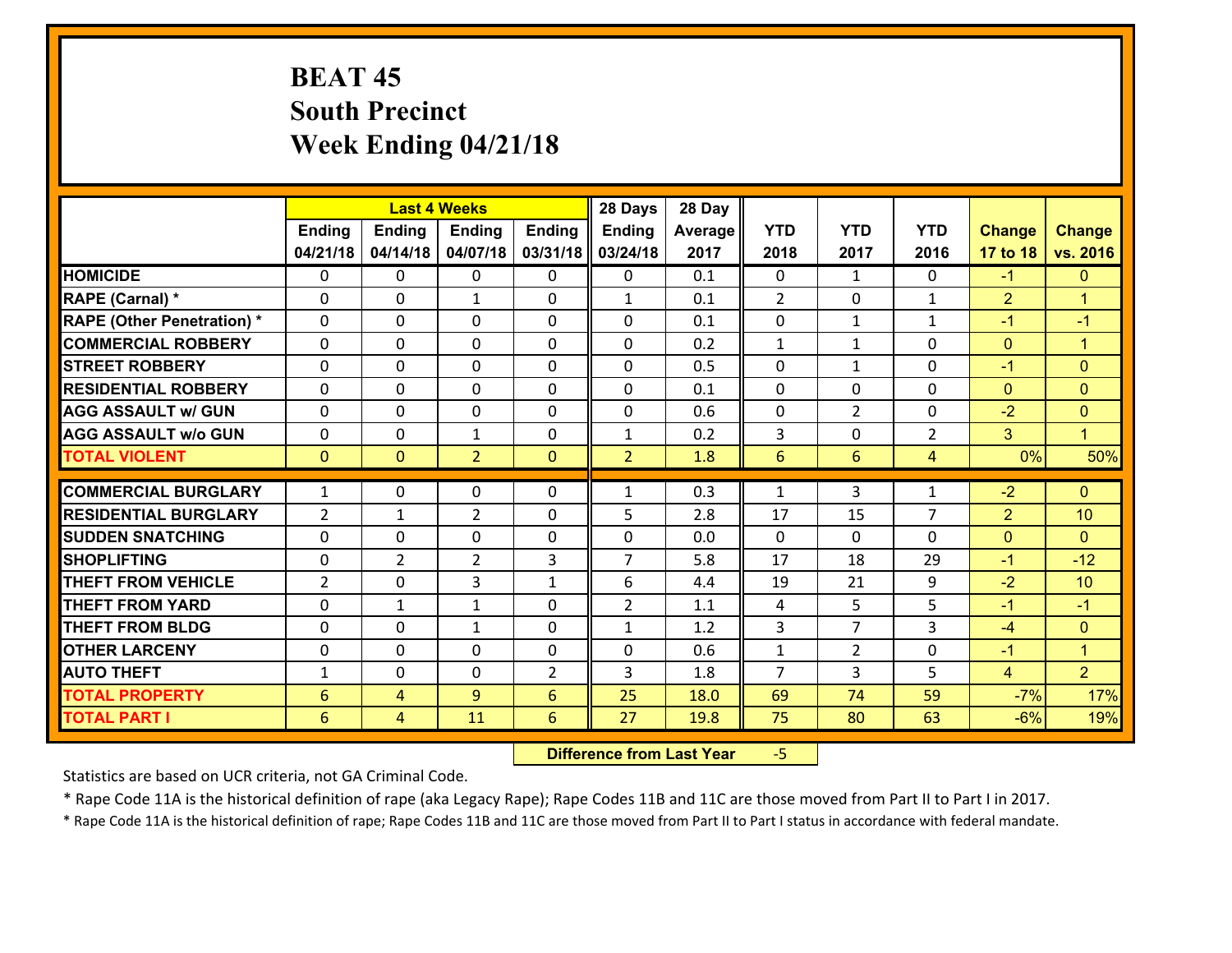# **BEAT 46 South Precinct Week Ending 04/21/18**

|                                                  |                |                | <b>Last 4 Weeks</b>        |                   | 28 Days                      | 28 Day     |                     |                |                     |                |                      |
|--------------------------------------------------|----------------|----------------|----------------------------|-------------------|------------------------------|------------|---------------------|----------------|---------------------|----------------|----------------------|
|                                                  | <b>Ending</b>  | <b>Ending</b>  | <b>Ending</b>              | <b>Ending</b>     | <b>Ending</b>                | Average    | <b>YTD</b>          | <b>YTD</b>     | <b>YTD</b>          | <b>Change</b>  | <b>Change</b>        |
|                                                  | 04/21/18       | 04/14/18       | 04/07/18                   | 03/31/18          | 03/24/18                     | 2017       | 2018                | 2017           | 2016                | 17 to 18       | vs. 2016             |
| <b>HOMICIDE</b>                                  | $\mathbf{0}$   | 0              | $\mathbf{0}$               | $\mathbf{0}$      | 0                            | 0.2        | $\Omega$            | $\Omega$       | $\Omega$            | $\mathbf{0}$   | $\mathbf{0}$         |
| RAPE (Carnal) *                                  | $\Omega$       | 0              | $\mathbf{0}$               | 0                 | 0                            | 0.2        | 1                   | $\Omega$       | $\mathbf{1}$        | $\mathbf{1}$   | $\mathbf{0}$         |
| <b>RAPE (Other Penetration) *</b>                | $\Omega$       | $\Omega$       | $\Omega$                   | $\Omega$          | $\Omega$                     | 0.2        | 2                   | $\mathbf{1}$   | $\Omega$            | $\mathbf{1}$   | $\overline{2}$       |
| <b>COMMERCIAL ROBBERY</b>                        | 0              | 0              | $\mathbf 0$                | 0                 | 0                            | 0.4        | 2                   | 3              | $\mathbf{1}$        | $-1$           | $\blacktriangleleft$ |
| <b>STREET ROBBERY</b>                            | $\Omega$       | 0              | $\mathbf 0$                | $\mathbf{1}$      | $\mathbf{1}$                 | 0.5        | $\overline{2}$      | $\overline{2}$ | 4                   | $\mathbf{0}$   | $-2$                 |
| <b>RESIDENTIAL ROBBERY</b>                       | $\Omega$       | $\Omega$       | $\mathbf 0$                | $\Omega$          | 0                            | 0.1        | 0                   | $\mathbf{1}$   | $\Omega$            | $-1$           | $\overline{0}$       |
| <b>AGG ASSAULT w/ GUN</b>                        | $\Omega$       | 0              | $\mathbf 0$                | $\mathbf{1}$      | $\mathbf{1}$                 | 0.5        | $\mathbf{1}$        | $\mathbf{1}$   | $\mathbf{1}$        | $\mathbf{0}$   | $\mathbf{0}$         |
| <b>AGG ASSAULT w/o GUN</b>                       | 0              | 0              | $\mathbf 0$                | 0                 | 0                            | 1.2        | $\mathbf 0$         | 3              | $\mathbf{1}$        | $-3$           | $-1$                 |
| <b>TOTAL VIOLENT</b>                             | $\mathbf{0}$   | $\overline{0}$ | $\mathbf{0}$               | $\overline{2}$    | $\overline{2}$               | 3.2        | 8                   | 11             | 8                   | $-27%$         | 0%                   |
| <b>COMMERCIAL BURGLARY</b>                       | $\Omega$       | 0              | $\overline{2}$             | 0                 | $\overline{2}$               | 0.5        | 6                   | 4              | $\Omega$            | $\overline{2}$ | 6                    |
| <b>RESIDENTIAL BURGLARY</b>                      | $\Omega$       | 1              | $\mathbf{0}$               | 0                 | 1                            | 2.4        | 14                  | 6              | 5                   | 8              | 9                    |
|                                                  |                |                |                            |                   |                              |            |                     |                |                     |                |                      |
|                                                  |                |                |                            |                   |                              |            |                     |                |                     |                |                      |
| <b>SUDDEN SNATCHING</b>                          | 0              | 0              | $\mathbf{0}$               | $\Omega$          | $\Omega$                     | 0.2        | $\mathbf{1}$        | $\mathbf{1}$   | $\mathbf{1}$        | $\mathbf{0}$   | $\Omega$             |
| <b>SHOPLIFTING</b>                               | $\mathbf{1}$   | $\mathbf{1}$   | $\mathbf{1}$               | 5                 | 8                            | 10.0       | 37                  | 42             | 22                  | $-5$           | 15                   |
| <b>THEFT FROM VEHICLE</b>                        | 3              | 1              | $\mathbf{0}$               | $\mathbf{1}$<br>0 | 5                            | 6.2        | 12                  | 17<br>4        | 14                  | $-5$           | $-2$                 |
| <b>THEFT FROM YARD</b><br><b>THEFT FROM BLDG</b> | 0<br>0         | 1<br>0         | $\mathbf 0$<br>$\mathbf 0$ | $\mathbf{1}$      | $\mathbf{1}$<br>$\mathbf{1}$ | 1.1<br>2.5 | $\overline{2}$<br>6 | 13             | 8<br>$\overline{7}$ | $-2$<br>$-7$   | $-6$<br>$-1$         |
| <b>OTHER LARCENY</b>                             | 0              | 0              | $\mathbf 0$                | 0                 | 0                            | 0.5        | $\mathbf{1}$        | $\overline{2}$ | $\overline{2}$      | $-1$           | $-1$                 |
| <b>AUTO THEFT</b>                                | 0              | $\mathbf{1}$   | $\mathbf 0$                | $\mathbf{1}$      | $\overline{2}$               | 3.0        | 16                  | 17             | 4                   | $-1$           | 12                   |
| <b>TOTAL PROPERTY</b>                            | $\overline{4}$ | 5              | $\overline{3}$             | 8                 | 20                           | 26.3       | 95                  | 106            | 63                  | $-10%$         | 51%                  |
| <b>TOTAL PART I</b>                              | $\overline{4}$ | 5              | 3                          | 10                | 22                           | 29.5       | 103                 | 117            | 71                  | $-12%$         | 45%                  |

 **Difference from Last Year**r -14

Statistics are based on UCR criteria, not GA Criminal Code.

\* Rape Code 11A is the historical definition of rape (aka Legacy Rape); Rape Codes 11B and 11C are those moved from Part II to Part I in 2017.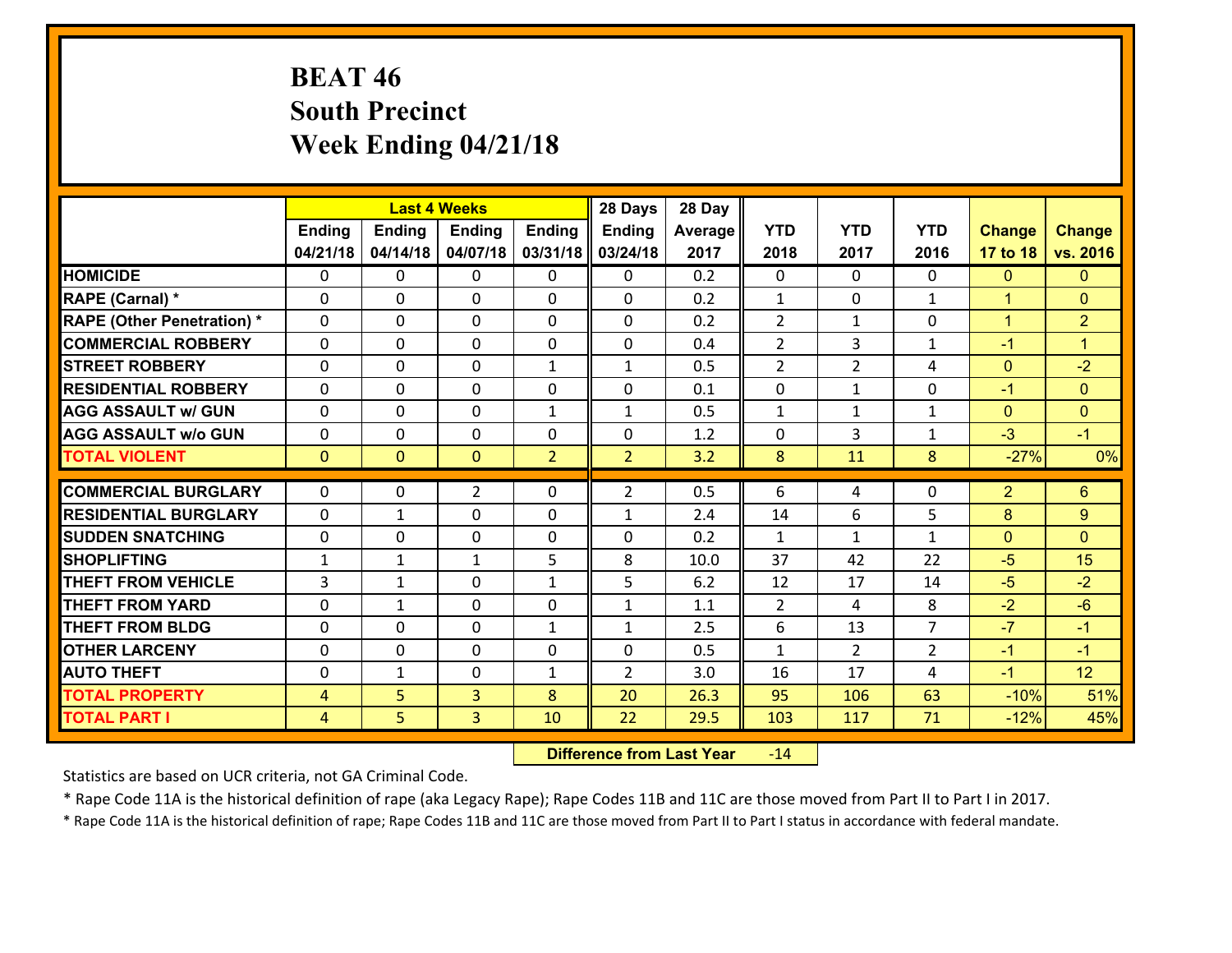# **BEAT 47 South Precinct Week Ending 04/21/18**

|                                   |                | <b>Last 4 Weeks</b> |                |               | 28 Days        | 28 Day  |                |                |              |                      |                |
|-----------------------------------|----------------|---------------------|----------------|---------------|----------------|---------|----------------|----------------|--------------|----------------------|----------------|
|                                   | <b>Ending</b>  | <b>Ending</b>       | <b>Ending</b>  | <b>Ending</b> | <b>Ending</b>  | Average | <b>YTD</b>     | <b>YTD</b>     | <b>YTD</b>   | <b>Change</b>        | <b>Change</b>  |
|                                   | 04/21/18       | 04/14/18            | 04/07/18       | 03/31/18      | 03/24/18       | 2017    | 2018           | 2017           | 2016         | 17 to 18             | vs. 2016       |
| <b>HOMICIDE</b>                   | $\mathbf{0}$   | 0                   | 0              | $\mathbf{0}$  | 0              | 0.0     | $\mathbf{0}$   | $\Omega$       | $\Omega$     | $\mathbf{0}$         | $\overline{0}$ |
| RAPE (Carnal) *                   | $\mathbf{0}$   | 0                   | $\mathbf{0}$   | 0             | 0              | 0.2     | $\mathbf{0}$   | $\mathbf{1}$   | 0            | $-1$                 | $\overline{0}$ |
| <b>RAPE (Other Penetration) *</b> | $\Omega$       | 0                   | $\mathbf{0}$   | 0             | 0              | 0.0     | $\Omega$       | $\Omega$       | 0            | $\mathbf{0}$         | $\Omega$       |
| <b>COMMERCIAL ROBBERY</b>         | 0              | 0                   | $\mathbf{0}$   | 0             | 0              | 0.1     | $\mathbf 0$    | $\Omega$       | 0            | $\mathbf{0}$         | $\overline{0}$ |
| <b>STREET ROBBERY</b>             | $\Omega$       | 0                   | $\Omega$       | $\Omega$      | $\Omega$       | 0.0     | $\Omega$       | $\Omega$       | 0            | $\mathbf{0}$         | $\Omega$       |
| <b>RESIDENTIAL ROBBERY</b>        | 0              | 0                   | 0              | 0             | 0              | 0.0     | 0              | $\Omega$       | 0            | $\overline{0}$       | $\overline{0}$ |
| <b>AGG ASSAULT w/ GUN</b>         | $\Omega$       | $\Omega$            | $\Omega$       | $\Omega$      | $\Omega$       | 0.2     | $\Omega$       | $\Omega$       | 0            | $\mathbf{0}$         | $\Omega$       |
| <b>AGG ASSAULT w/o GUN</b>        | 0              | 0                   | 0              | 0             | 0              | 0.3     | 0              | 0              | 0            | $\mathbf{0}$         | $\Omega$       |
| <b>TOTAL VIOLENT</b>              | $\mathbf{0}$   | $\mathbf{0}$        | $\mathbf{0}$   | $\mathbf{0}$  | $\mathbf{0}$   | 0.7     | $\mathbf{0}$   | $\mathbf{1}$   | $\mathbf{O}$ | $-100%$              | #DIV/0!        |
|                                   |                |                     |                |               |                |         |                |                |              |                      |                |
| <b>COMMERCIAL BURGLARY</b>        | $\mathbf 0$    | 0                   | 0              | 0             | 0              | 0.3     | $\mathbf{0}$   | 1              | 0            | $-1$                 | $\overline{0}$ |
| <b>RESIDENTIAL BURGLARY</b>       | 0              | 1                   | 0              | 0             | 1              | 0.7     | 5              | 0              | 5            | 5                    | $\overline{0}$ |
| <b>SUDDEN SNATCHING</b>           | 0              | 0                   | 0              | 0             | 0              | 0.0     | 0              | 0              | 0            | $\mathbf{0}$         | $\overline{0}$ |
| <b>SHOPLIFTING</b>                | $\Omega$       | 0                   | 0              | 0             | 0              | 0.9     | 1              | 0              | 0            | $\overline{1}$       | 1              |
| <b>THEFT FROM VEHICLE</b>         | $\mathbf{0}$   | 0                   | 0              | $\mathbf{1}$  | 1              | 2.7     | 9              | 1              | 3            | 8                    | 6              |
| <b>THEFT FROM YARD</b>            | 0              | 0                   | 0              | 0             | 0              | 0.7     | $\overline{2}$ | 3              | 0            | $-1$                 | $\overline{2}$ |
| <b>THEFT FROM BLDG</b>            | 0              | 0                   | $\mathbf{0}$   | 0             | 0              | 0.9     | $\overline{2}$ | 6              | 0            | $-4$                 | $\overline{2}$ |
| <b>OTHER LARCENY</b>              | 0              | 0                   | 0              | 0             | 0              | 0.3     | 0              | $\overline{2}$ | 0            | $-2$                 | $\overline{0}$ |
| <b>AUTO THEFT</b>                 | 0              | 0                   | 0              | 0             | 0              | 0.9     | 1              | $\Omega$       | 0            | $\blacktriangleleft$ | $\mathbf{1}$   |
| <b>TOTAL PROPERTY</b>             | $\overline{0}$ | $\mathbf{1}$        | $\overline{0}$ | $\mathbf{1}$  | $\overline{2}$ | 7.4     | 20             | 13             | 8            | 54%                  | 150%           |
| <b>TOTAL PART I</b>               | $\mathbf{0}$   | $\mathbf{1}$        | $\mathbf{0}$   | $\mathbf{1}$  | $\overline{2}$ | 8.1     | 20             | 14             | 8            | 43%                  | 150%           |
|                                   |                |                     |                |               |                |         |                |                |              |                      |                |

 **Difference from Last Year**r 6

Statistics are based on UCR criteria, not GA Criminal Code.

\* Rape Code 11A is the historical definition of rape (aka Legacy Rape); Rape Codes 11B and 11C are those moved from Part II to Part I in 2017.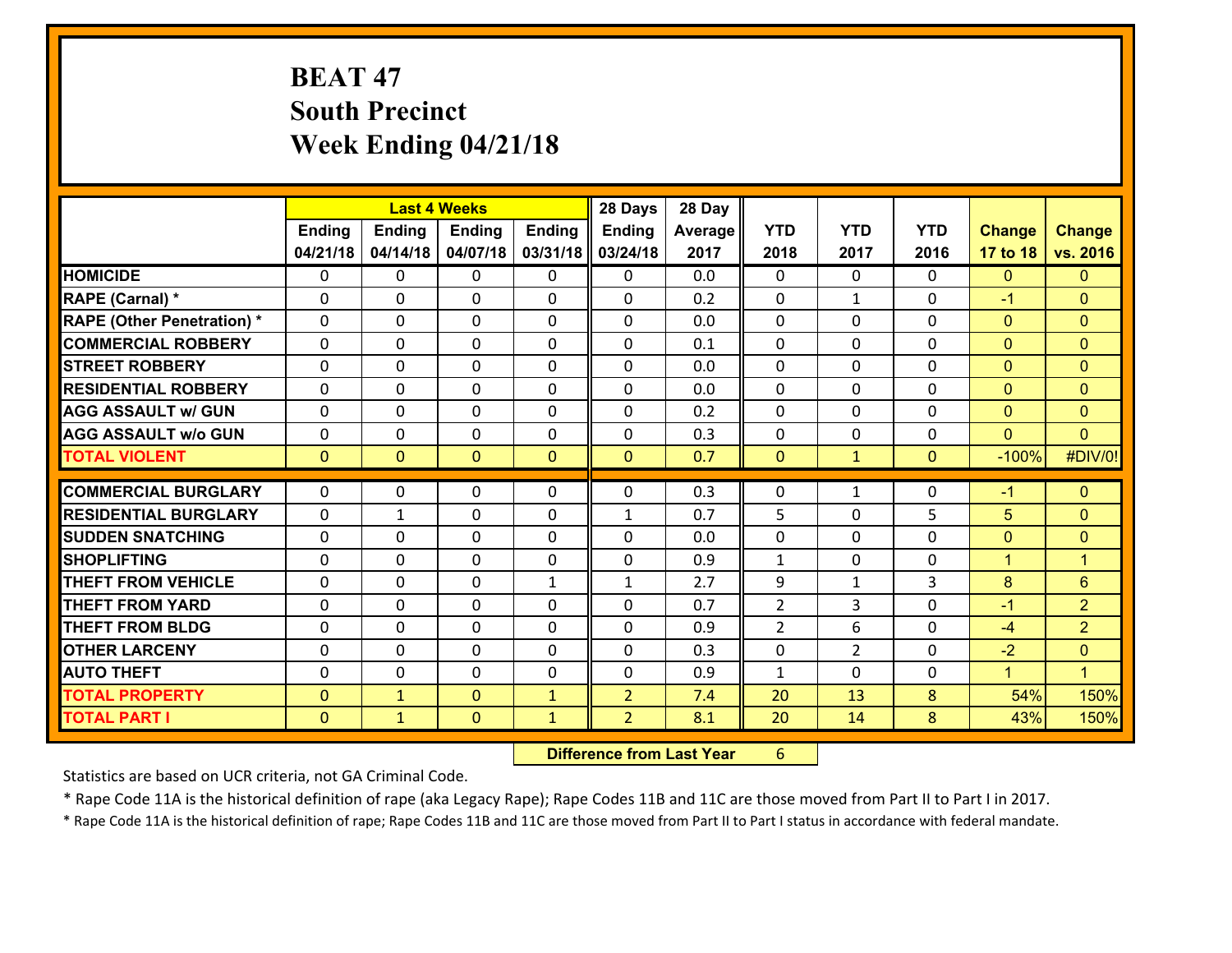

#### **COMPSTATEAST PRECINCTWeek Ending 04/21/18**

**PRECINCT COMMANDER:**

**CAPT. GEORGE GUNDICH**



|                                                                                                                                                        | <b>Week</b><br>Ending   | <b>Week</b><br>Ending | Weekly<br>Avg  | 28-Day<br><b>Ending</b> | 28-Day<br>Ending                 | Avg<br>28-Day                                | <b>YTD</b>       | <b>YTD</b>       | <b>YTD</b>      | <b>Change</b>    | <b>Change</b>   |
|--------------------------------------------------------------------------------------------------------------------------------------------------------|-------------------------|-----------------------|----------------|-------------------------|----------------------------------|----------------------------------------------|------------------|------------------|-----------------|------------------|-----------------|
|                                                                                                                                                        | 04/21/18                | 04/14/18              | 2017           | 04/21/18                | 03/24/18                         | 2017                                         | 2018             | 2017             | 2016            | <b>17 to 18</b>  | vs. 2016        |
| <b>HOMICIDE</b>                                                                                                                                        | 0                       | 1                     | $\mathbf{0}$   | $\mathbf{2}$            | $\mathbf{0}$                     | $\mathbf 1$                                  | 5                | 3                | 3               | 2                | 2               |
| RAPE (Carnal) *                                                                                                                                        | 0                       | $\mathbf 1$           | 0              | 3                       | 1                                | 0                                            | 5                | $\mathbf 1$      | $\overline{2}$  | 4                | 3               |
| <b>RAPE (Other Penetration) *</b>                                                                                                                      | $\mathbf{0}$            | $\Omega$              | $\mathbf 0$    | $\mathbf{0}$            | 1                                | $\mathbf{1}$                                 | 3                | 6                | $\overline{2}$  | $\overline{3}$   | $\overline{1}$  |
| <b>COMMERCIAL ROBBERY</b>                                                                                                                              | $\mathbf{0}$            | 0                     | $\overline{1}$ | $\mathbf{0}$            | $\Omega$                         | $\overline{2}$                               | $\overline{2}$   | $\overline{13}$  | $\overline{4}$  | $-11$            | $-2$            |
| <b>STREET ROBBERY</b>                                                                                                                                  | 4                       | $\mathbf 1$           | $\overline{1}$ | 8                       | 5                                | 3                                            | 14               | $\overline{12}$  | 37              | $\overline{2}$   | $-23$           |
| <b>RESIDENTIAL ROBBERY</b>                                                                                                                             | 0                       | $\Omega$              | $\mathbf 0$    | $\mathbf 0$             | $\Omega$                         | 1                                            | $\mathbf{0}$     | $\overline{2}$   | $\mathbf{1}$    | $-2$             | $-1$            |
| <b>AGG ASSAULT w/ GUN</b>                                                                                                                              | 1                       | 0                     | $\overline{1}$ | 3                       | 3                                | 4                                            | 15               | $\overline{22}$  | $\overline{42}$ | $-7$             | $-27$           |
| <b>AGG ASSAULT w/o GUN</b>                                                                                                                             | 1                       | $\mathbf{1}$          | $\overline{1}$ | 9 <sup>°</sup>          | $\overline{7}$                   | 5                                            | $\overline{24}$  | $\overline{20}$  | $\overline{13}$ | 4                | $\overline{11}$ |
| <b>TOTAL VIOLENT</b>                                                                                                                                   | $\overline{6}$          | $\overline{4}$        | 4              | $\overline{25}$         | 17                               | $\overline{17}$                              | 68               | 79               | 104             | $-14%$           | $-35%$          |
| <b>COMMERCIAL BURGLARY</b>                                                                                                                             | 0                       | 1                     | 0              | 1                       | 2                                | 2                                            | 7                | 5                | 21              | 2                | -14             |
| <b>RESIDENTIAL BURGLARY</b>                                                                                                                            | $\overline{2}$          | $\overline{2}$        | $\overline{5}$ | $\overline{14}$         | 28                               | $\overline{18}$                              | $\overline{80}$  | 78               | 122             | $\overline{2}$   | $-42$           |
| <b>SUDDEN SNATCHING</b>                                                                                                                                | 1                       | 1                     | $\Omega$       | $\overline{2}$          | $\mathbf{0}$                     | $\mathbf{1}$                                 | 5                | 6                | 0               | $-1$             | 5               |
| <b>SHOPLIFTING</b>                                                                                                                                     | 3                       | $\overline{5}$        | $\overline{5}$ | 20                      | $\overline{22}$                  | $\overline{22}$                              | $\overline{87}$  | 85               | 47              | $\overline{2}$   | 40              |
| <b>THEFT FROM VEHICLE</b>                                                                                                                              | 3                       | $\overline{11}$       | $\overline{7}$ | $\overline{27}$         | $\overline{20}$                  | $\overline{27}$                              | 84               | $\overline{113}$ | $\overline{86}$ | $-29$            | $-2$            |
| <b>THEFT FROM YARD</b>                                                                                                                                 | 3                       | 3                     | $\mathbf{3}$   | $\overline{11}$         | $\overline{10}$                  | 10                                           | 35               | $\overline{29}$  | $\overline{30}$ | $6\phantom{1}$   | 5               |
| <b>THEFT FROM BLDG</b>                                                                                                                                 | $\overline{\mathbf{2}}$ | $\overline{2}$        | 3              | $\overline{10}$         | 10                               | $\overline{12}$                              | 48               | $\overline{48}$  | 68              | $\mathbf{0}$     | $-20$           |
| <b>OTHER LARCENY</b>                                                                                                                                   | $\bf{0}$                | 1                     | $\overline{1}$ | 6                       | $\overline{3}$                   | $\overline{2}$                               | 22               | $\overline{13}$  | 6               | $\overline{9}$   | 16              |
| <b>AUTO THEFT</b>                                                                                                                                      | $\mathbf{2}$            | $\mathbf{1}$          | 3              | 12                      | $\overline{22}$                  | 11                                           | 60               | 50               | $\overline{56}$ | 10               | $\overline{4}$  |
| <b>TOTAL PROPERTY</b>                                                                                                                                  | 16                      | 27                    | 27             | 103                     | 117                              | 106                                          | 428              | 427              | 436             | 0%               | $-2%$           |
| <b>TOTAL PART I</b>                                                                                                                                    | $\overline{22}$         | 31                    | 31             | 128                     | 134                              | 123                                          | 496              | 506              | 540             | $-2%$            | $-8%$           |
|                                                                                                                                                        |                         |                       |                |                         | <b>Difference from Last Year</b> |                                              | -10              |                  |                 | <b>Last Week</b> | Year-to-Date    |
| Statistics are based on UCR criteria, not GA Criminal Code, and are<br>preliminary, based on RMS data at the time prepared, and are subject to change. |                         |                       |                |                         |                                  | <b>At-Fault Police Vehicle Accidents</b>     |                  |                  |                 | 0                | 3               |
| Cell Shading: white is within 0.6 standard deviation of the mean; red is above; green is below.                                                        |                         |                       |                |                         |                                  | <b>Not At-Fault Police Vehicle Accidents</b> |                  |                  |                 | $\Omega$         | $\overline{2}$  |
| * Code 11A is the pre-2016 definition of rape; Codes 11B and 11C are by federal mandate in 2016.                                                       |                         |                       |                |                         |                                  | <b>Total Police Vehicle Accidents</b>        |                  |                  |                 | $\overline{0}$   | 5               |
|                                                                                                                                                        |                         |                       |                |                         |                                  |                                              |                  |                  |                 |                  |                 |
|                                                                                                                                                        | Week                    | <b>Week</b>           | Weekly         | 28-Day                  | 28-Day                           | Avg                                          |                  |                  |                 |                  |                 |
| <b>Citizen Initiated Calls</b>                                                                                                                         | Ending                  | <b>Ending</b>         | Avg            | <b>Ending</b>           | <b>Ending</b>                    | 28-Day                                       | <b>YTD</b>       | <b>YTD</b>       | <b>YTD</b>      | <b>Change</b>    | <b>Change</b>   |
|                                                                                                                                                        | 04/21/18                | 04/14/18              | 2017           | 04/21/18                | 03/24/18                         | 2017                                         | 2018             | 2017             | 2016            | 17 to 18         | vs. 2016        |
| <b>Midnight Shift</b>                                                                                                                                  | 86                      | 101                   | 114            | $\overline{347}$        | 369                              | 455                                          | 1397             | 1632             | 1590            | $-235$           | $-193$          |
| Day Shift                                                                                                                                              | $\overline{243}$        | 286                   | 282            | 1050                    | 1075                             | 1127                                         | 3984             | 3963             | 4018            | 21               | $-34$           |
| <b>Afternoon Shift</b>                                                                                                                                 | 277                     | 330                   | 294            | 1155                    | 1114                             | 1177                                         | 4126             | 4197             | 4280            | $-71$            | $-154$          |
| <b>TOTAL CITIZEN CFS</b>                                                                                                                               | 606                     | 606                   | 690            | 2552                    | 2558                             | 2758                                         | 9507             | 9792             | 9889            | $-2.9%$          | $-3.9%$         |
| <b>53S ShotSpotter Calls</b>                                                                                                                           | $\overline{2}$          | $\overline{2}$        | $\overline{7}$ | $\overline{7}$          | $\overline{22}$                  | 29                                           | 99               | 146              | 220             | $-47$            | $-121$          |
| <b>Sig 53 Shots Fired Calls</b>                                                                                                                        | 8                       | $\overline{17}$       | 16             | $\overline{51}$         | 44                               | 62                                           | $\overline{221}$ | 290              | 407             | $-69$            | $-186$          |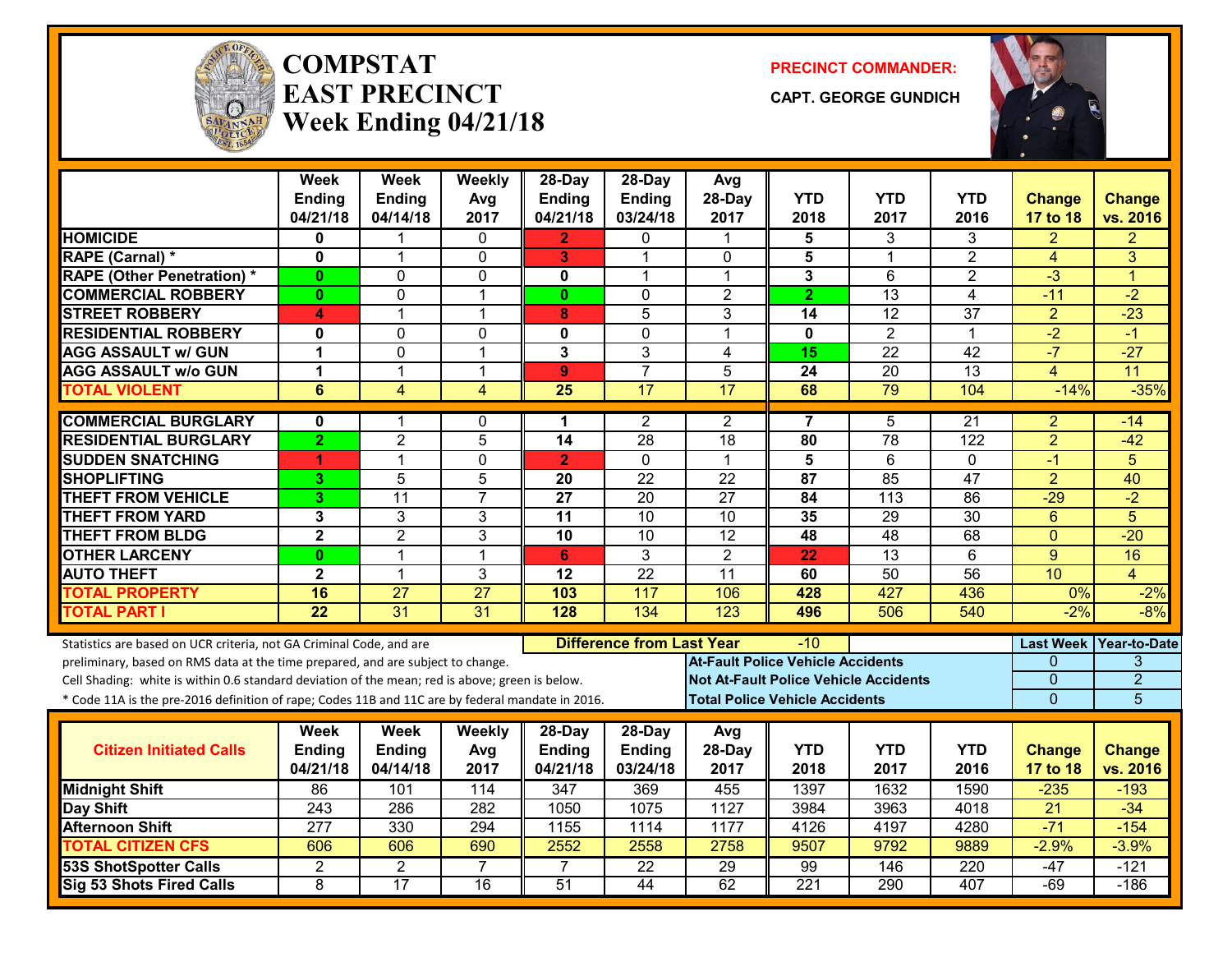# **BEAT 51 East Precinct Week Ending 04/21/18**

|                                   | <b>Last 4 Weeks</b> |                |               |                | 28 Days        | 28 Day  |                |                      |                |                      |                      |
|-----------------------------------|---------------------|----------------|---------------|----------------|----------------|---------|----------------|----------------------|----------------|----------------------|----------------------|
|                                   | <b>Ending</b>       | <b>Ending</b>  | <b>Ending</b> | <b>Ending</b>  | <b>Ending</b>  | Average | <b>YTD</b>     | <b>YTD</b>           | <b>YTD</b>     | <b>Change</b>        | <b>Change</b>        |
|                                   | 04/21/18            | 04/14/18       | 04/07/18      | 03/31/18       | 03/24/18       | 2017    | 2018           | 2017                 | 2016           | 17 to 18             | vs. 2016             |
| <b>HOMICIDE</b>                   | $\mathbf{1}$        | 0              | $\Omega$      | $\Omega$       | $\mathbf{1}$   | 0.0     | 1              | $\mathbf{1}$         | 0              | $\mathbf{0}$         | -1                   |
| RAPE (Carnal) *                   | 0                   | 0              | $\mathbf{0}$  | 0              | $\Omega$       | 0.0     | $\mathbf{1}$   | 0                    | $\Omega$       | $\mathbf{1}$         | $\blacktriangleleft$ |
| <b>RAPE (Other Penetration) *</b> | $\Omega$            | 0              | $\mathbf{0}$  | $\Omega$       | $\Omega$       | 0.0     | $\mathbf{1}$   | $\mathbf{1}$         | $\Omega$       | $\mathbf{0}$         | $\overline{1}$       |
| <b>COMMERCIAL ROBBERY</b>         | 0                   | 0              | $\mathbf 0$   | 0              | 0              | 0.0     | $\mathbf{0}$   | $\mathbf{1}$         | $\mathbf{1}$   | $-1$                 | $-1$                 |
| <b>STREET ROBBERY</b>             | $\Omega$            | 0              | $\mathbf 0$   | $\overline{2}$ | $\overline{2}$ | 0.1     | 5              | 4                    | 3              | $\mathbf{1}$         | $\overline{2}$       |
| <b>RESIDENTIAL ROBBERY</b>        | $\Omega$            | 0              | $\mathbf 0$   | $\Omega$       | 0              | 0.0     | $\mathbf 0$    | $\mathbf{1}$         | $\Omega$       | $-1$                 | $\Omega$             |
| <b>AGG ASSAULT w/ GUN</b>         | $\mathbf{1}$        | 0              | $\mathbf 0$   | 0              | $\mathbf{1}$   | 0.1     | $\overline{2}$ | 5                    | 15             | $-3$                 | $-13$                |
| <b>AGG ASSAULT w/o GUN</b>        | 0                   | 4              | $\mathbf{1}$  | $\mathbf{1}$   | 6              | 0.2     | 9              | 5                    | $\overline{2}$ | $\overline{4}$       | $\overline{7}$       |
| <b>TOTAL VIOLENT</b>              | 2 <sup>1</sup>      | $\overline{4}$ | $\mathbf{1}$  | 3              | 10             | 0.6     | 19             | 18                   | 21             | 6%                   | $-10%$               |
| <b>COMMERCIAL BURGLARY</b>        | $\Omega$            | 0              | $\mathbf{0}$  | $\Omega$       | $\Omega$       | 0.1     | $\overline{2}$ | $\mathbf{1}$         | 4              | $\mathbf{1}$         | $-2$                 |
|                                   |                     |                |               |                |                |         |                |                      |                | $-7$                 | $-3$                 |
| <b>RESIDENTIAL BURGLARY</b>       | 0                   | 0              | $\mathbf 0$   | 0              | 0              | 0.5     | 5              | 12                   | 8              |                      |                      |
| <b>SUDDEN SNATCHING</b>           | 0                   | 0              | $\mathbf 0$   | 0              | 0              | 0.1     | $\mathbf{1}$   | $\mathbf{1}$         | 0              | $\mathbf{0}$<br>$-7$ | $\mathbf{1}$<br>$-7$ |
| <b>SHOPLIFTING</b>                | 0                   | $\mathbf{1}$   | $\mathbf 0$   | 0              | $\mathbf{1}$   | 0.4     | 6              | 13<br>$\overline{7}$ | 13             |                      |                      |
| <b>THEFT FROM VEHICLE</b>         | $\Omega$            | 0              | 5             | 0              | 5              | 0.4     | 15             |                      | 9              | 8                    | $6\phantom{a}$       |
| <b>THEFT FROM YARD</b>            | 0                   | 0              | $\mathbf 0$   | $\mathbf{1}$   | $\mathbf{1}$   | 0.2     | 3              | $\mathbf{1}$         | 6              | $\overline{2}$       | $-3$                 |
| <b>THEFT FROM BLDG</b>            | $\overline{2}$      | 0              | $\mathbf 0$   | $\mathbf{1}$   | 3              | 0.4     | 9              | 6                    | 12             | 3                    | $-3$                 |
| <b>OTHER LARCENY</b>              | 0                   | 3              | $\mathbf 0$   | 0              | 3              | 0.1     | $\overline{7}$ | $\overline{3}$       | $\mathbf{1}$   | $\overline{4}$       | $6\phantom{a}$       |
| <b>AUTO THEFT</b>                 | 0                   | 0              | $\mathbf{0}$  | 2              | $\overline{2}$ | 0.3     | 10             | 5                    | 9              | 5                    | $\blacktriangleleft$ |
| <b>TOTAL PROPERTY</b>             | $\overline{2}$      | 4              | 5             | 4              | 15             | 2.5     | 58             | 49                   | 62             | 18%                  | $-6%$                |
| <b>TOTAL PART I</b>               | $\overline{4}$      | 8              | 6             | $\overline{7}$ | 25             | 3.1     | 77             | 67                   | 83             | 15%                  | $-7%$                |

 **Difference from Last Year**r 10

Statistics are based on UCR criteria, not GA Criminal Code.

\* Rape Code 11A is the historical definition of rape (aka Legacy Rape); Rape Codes 11B and 11C are those moved from Part II to Part I in 2017.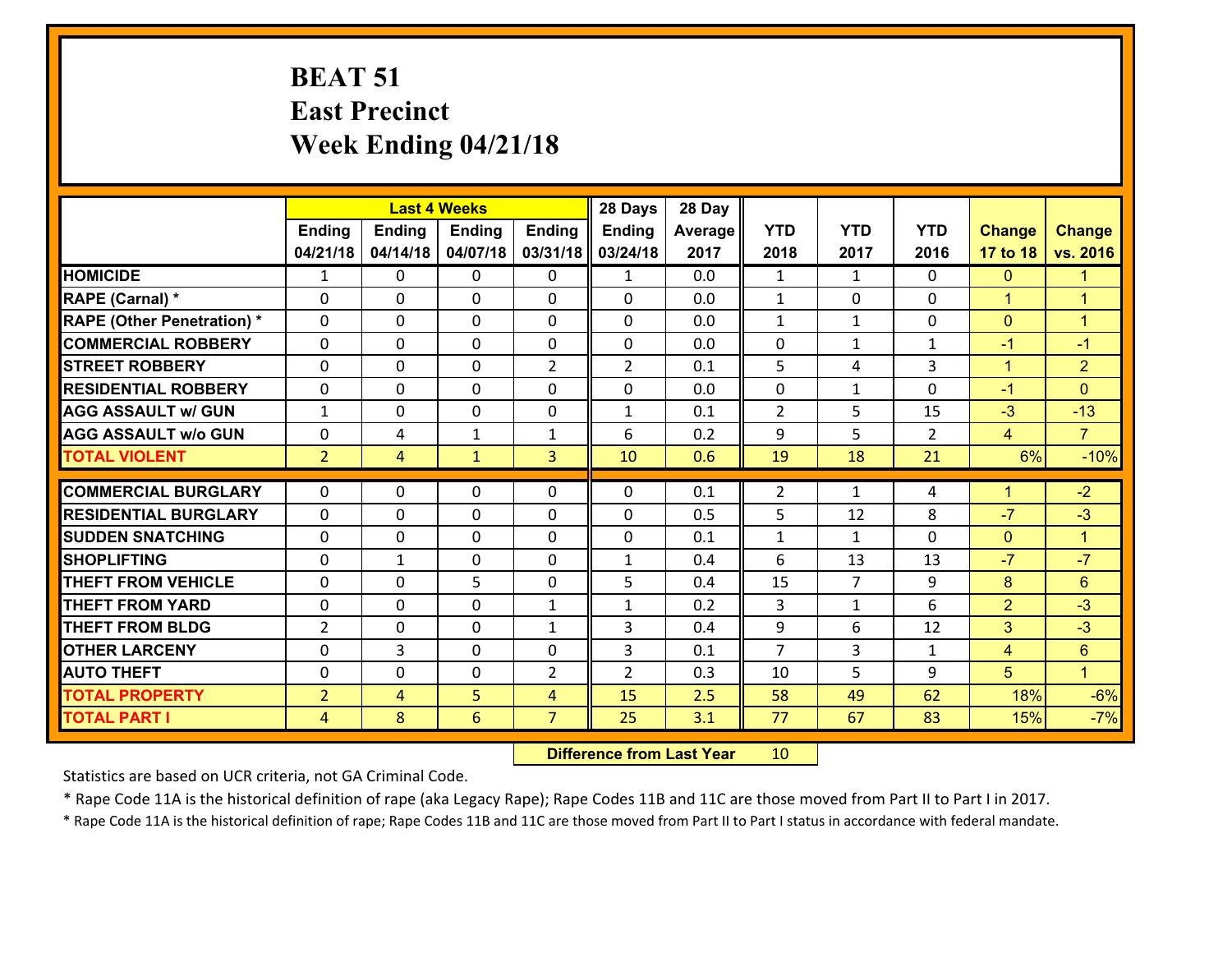## **BEAT 52 East Precinct Week Ending 04/21/18**

|                                              |                                  | <b>Last 4 Weeks</b> |                   |                                  |                | 28 Day       |                |                |                     |                      |                      |
|----------------------------------------------|----------------------------------|---------------------|-------------------|----------------------------------|----------------|--------------|----------------|----------------|---------------------|----------------------|----------------------|
|                                              | Ending                           | <b>Ending</b>       | <b>Ending</b>     | <b>Ending</b>                    | <b>Ending</b>  | Average      | <b>YTD</b>     | <b>YTD</b>     | <b>YTD</b>          | <b>Change</b>        | <b>Change</b>        |
|                                              | 04/21/18                         | 04/14/18            | 04/07/18          | 03/31/18                         | 03/24/18       | 2017         | 2018           | 2017           | 2016                | 17 to 18             | vs. 2016             |
| <b>HOMICIDE</b>                              | 0                                | 0                   | 0                 | 0                                | 0              | 0.0          | $\mathbf{0}$   | $\Omega$       | $\mathbf{1}$        | $\mathbf{0}$         | $-1$                 |
| RAPE (Carnal) *                              | 0                                | 0                   | 1                 | 0                                | $\mathbf{1}$   | 0.1          | 1              | $\mathbf{0}$   | 0                   | $\blacktriangleleft$ | $\blacktriangleleft$ |
| <b>RAPE (Other Penetration) *</b>            | $\Omega$                         | 0                   | $\mathbf{0}$      | $\Omega$                         | $\Omega$       | 0.2          | $\Omega$       | $\mathbf{1}$   | 0                   | $-1$                 | $\mathbf{0}$         |
| <b>COMMERCIAL ROBBERY</b>                    | $\Omega$                         | $\Omega$            | $\mathbf 0$       | $\Omega$                         | 0              | 0.0          | $\mathbf{1}$   | 0              | $\Omega$            | $\blacktriangleleft$ | $\blacktriangleleft$ |
| <b>ISTREET ROBBERY</b>                       | 0                                | $\mathbf{1}$        | $\mathbf{1}$      | 0                                | $\overline{2}$ | 1.1          | 2              | 5              | 10                  | $-3$                 | $-8$                 |
| <b>RESIDENTIAL ROBBERY</b>                   | $\mathbf{0}$                     | 0                   | $\mathbf 0$       | 0                                | 0              | 0.3          | $\mathbf{0}$   | $\mathbf{1}$   | $\Omega$            | $-1$                 | $\Omega$             |
| <b>AGG ASSAULT w/ GUN</b>                    | 0                                | 0                   | $\mathbf 0$       | 0                                | 0              | 0.5          | $\overline{2}$ | 3              | 11                  | $-1$                 | $-9$                 |
| <b>AGG ASSAULT W/o GUN</b>                   | 0                                | 0                   | $\mathbf 0$       | $\mathbf{0}$                     | $\mathbf 0$    | 1.2          | 4              | 5              | $\mathbf{1}$        | $-1$                 | 3 <sup>1</sup>       |
| <b>TOTAL VIOLENT</b>                         | $\mathbf{0}$                     | $\mathbf{1}$        | $\overline{2}$    | $\mathbf{0}$                     | 3              | 3.4          | 10             | 15             | 23                  | $-33%$               | $-57%$               |
|                                              |                                  |                     |                   |                                  |                |              |                |                |                     |                      |                      |
|                                              |                                  |                     |                   |                                  |                |              |                |                |                     |                      |                      |
| <b>COMMERCIAL BURGLARY</b>                   | $\mathbf{0}$                     | 0                   | $\mathbf{0}$      | 0                                | $\Omega$       | 0.2          | $\mathbf{0}$   | $\mathbf{1}$   | 0                   | $-1$                 | $\mathbf{0}$         |
| <b>RESIDENTIAL BURGLARY</b>                  | $\mathbf{1}$                     | 1                   | $\mathbf{0}$      | 0                                | $\overline{2}$ | 2.6          | 18             | 7              | 16                  | 11                   | $\overline{2}$       |
| <b>SUDDEN SNATCHING</b>                      | $\Omega$                         | 0                   | $\mathbf 0$       | $\Omega$                         | $\Omega$       | 0.3          | $\Omega$       | $\mathcal{L}$  | 0                   | $-2$                 | $\Omega$             |
| <b>SHOPLIFTING</b>                           | $\Omega$                         | 0                   | $\mathbf{0}$      | $\Omega$                         | $\Omega$       | 0.3          | $\Omega$       | $\overline{2}$ | 0                   | $-2$                 | $\Omega$             |
| <b>THEFT FROM VEHICLE</b>                    | $\mathbf{0}$                     | 0                   | 0                 | 1                                | $\mathbf{1}$   | 7.2          | 10             | 30             | 8                   | $-20$                | $\overline{2}$       |
| <b>THEFT FROM YARD</b>                       | 0                                | 0                   | $\mathbf 0$       | $\mathbf{1}$                     | $\mathbf{1}$   | 1.8          | 4              | 9              | 6                   | $-5$                 | $-2$                 |
| <b>THEFT FROM BLDG</b>                       | $\mathbf{1}$                     | $\mathbf{1}$        | $\mathbf{1}$      | 0                                | 3              | 1.3          | 6              | 6              | 8                   | $\mathbf{0}$         | $-2$                 |
| <b>OTHER LARCENY</b>                         | 0<br>$\mathbf{0}$                | 0                   | $\mathbf 0$       | 0<br>0                           | 0              | 0.5          | 5              | $\mathbf{1}$   | $\overline{2}$<br>4 | $\overline{4}$       | 3 <sup>1</sup>       |
| <b>AUTO THEFT</b>                            |                                  | 1                   | 0                 |                                  | $\mathbf{1}$   | 2.5          | 14             | 8              | 44                  | 6                    | 10                   |
| <b>TOTAL PROPERTY</b><br><b>TOTAL PART I</b> | $\overline{2}$<br>$\overline{2}$ | 3<br>$\overline{4}$ | $\mathbf{1}$<br>3 | $\overline{2}$<br>$\overline{2}$ | 8<br>11        | 16.6<br>20.0 | 57<br>67       | 66<br>81       | 67                  | $-14%$<br>$-17%$     | 30%<br>0%            |

 **Difference from Last Year**r -14

Statistics are based on UCR criteria, not GA Criminal Code.

\* Rape Code 11A is the historical definition of rape (aka Legacy Rape); Rape Codes 11B and 11C are those moved from Part II to Part I in 2017.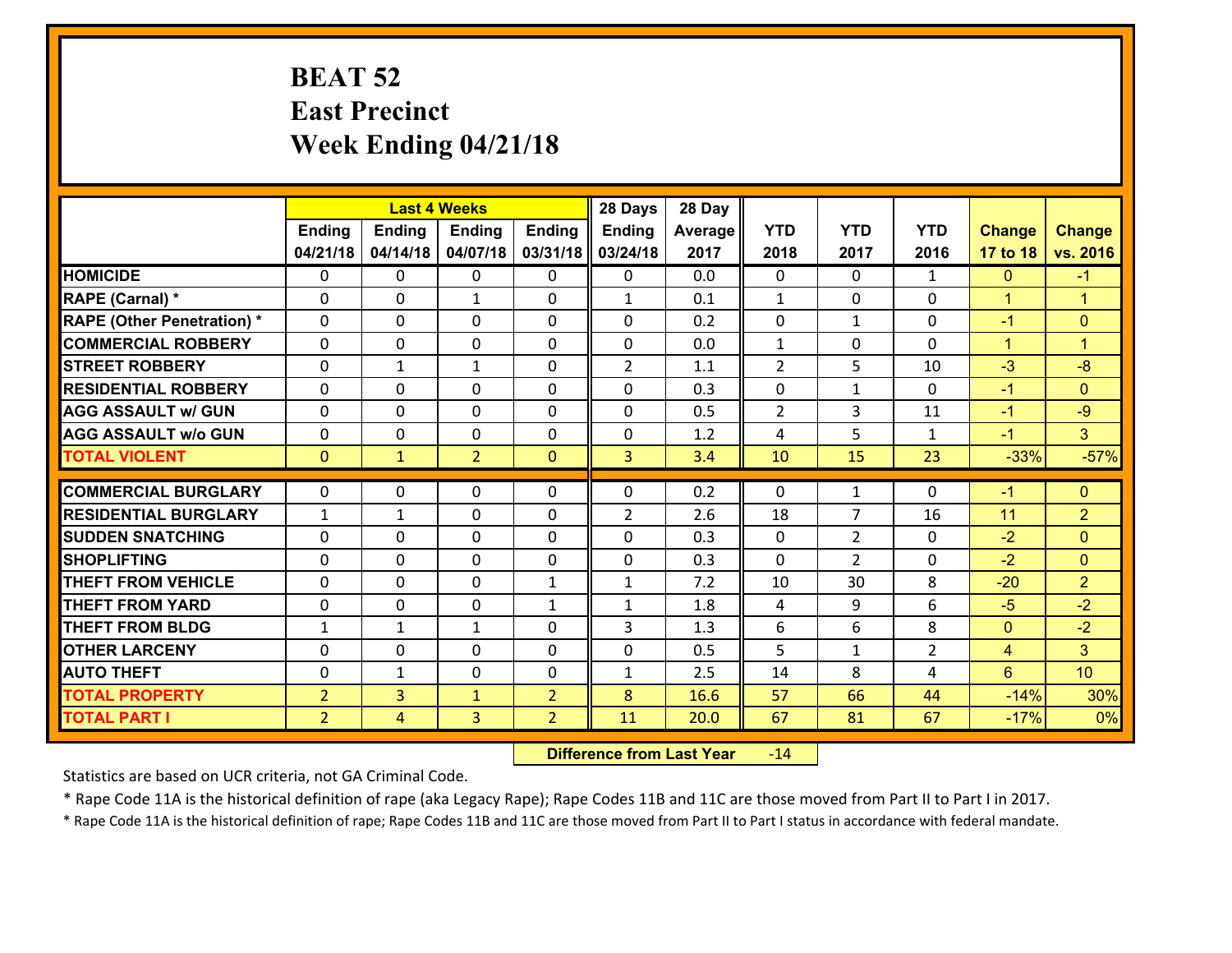## **BEAT 53 East Precinct Week Ending 04/21/18**

|                                               |                | <b>Last 4 Weeks</b> |                              |                | 28 Days                        | 28 Day         |                                |                          |                   |                                |                      |
|-----------------------------------------------|----------------|---------------------|------------------------------|----------------|--------------------------------|----------------|--------------------------------|--------------------------|-------------------|--------------------------------|----------------------|
|                                               | Ending         | <b>Ending</b>       | <b>Ending</b>                | Ending         | Ending                         | <b>Average</b> | <b>YTD</b>                     | <b>YTD</b>               | <b>YTD</b>        | <b>Change</b>                  | <b>Change</b>        |
|                                               | 04/21/18       | 04/14/18            | 04/07/18                     | 03/31/18       | 03/24/18                       | 2017           | 2018                           | 2017                     | 2016              | 17 to 18                       | vs. 2016             |
| <b>HOMICIDE</b>                               | $\Omega$       | 0                   | $\mathbf{0}$                 | $\Omega$       | 0                              | 0.5            | $\Omega$                       | $\mathbf{1}$             | 0                 | $-1$                           | $\Omega$             |
| RAPE (Carnal) *                               | $\Omega$       | 0                   | $\Omega$                     | $\Omega$       | $\Omega$                       | 0.1            | $\mathbf{1}$                   | 0                        | $\mathbf{1}$      | $\mathbf{1}$                   | $\Omega$             |
| <b>RAPE (Other Penetration) *</b>             | $\Omega$       | 0                   | 0                            | 0              | 0                              | 0.2            | $\mathbf 0$                    | $\overline{2}$           | $\mathbf{1}$      | $-2$                           | $-1$                 |
| <b>COMMERCIAL ROBBERY</b>                     | 0              | 0                   | 0                            | 0              | 0                              | 0.1            | $\mathbf{0}$                   | $\Omega$                 | 0                 | $\mathbf{0}$                   | $\mathbf{0}$         |
| <b>STREET ROBBERY</b>                         | $\Omega$       | 0                   | 0                            | $\mathbf{1}$   | $\mathbf{1}$                   | 0.3            | $\overline{3}$                 | $\Omega$                 | $\overline{7}$    | 3                              | $-4$                 |
| <b>RESIDENTIAL ROBBERY</b>                    | 0              | 0                   | 0                            | 0              | 0                              | 0.2            | 0                              | 0                        | $\mathbf{1}$      | $\overline{0}$                 | $-1$                 |
| <b>AGG ASSAULT w/ GUN</b>                     | 0              | 0                   | $\mathbf 0$                  | 0              | 0                              | 1.7            | $\overline{2}$                 | 4                        | 3                 | $-2$                           | $-1$                 |
| <b>AGG ASSAULT W/o GUN</b>                    | 0              | 1                   | 0                            | 0              | $\mathbf{1}$                   | 1.2            | 5                              | 5                        | $\mathbf{1}$      | $\mathbf{0}$                   | $\overline{4}$       |
| <b>TOTAL VIOLENT</b>                          | $\overline{0}$ | $\mathbf{1}$        | $\mathbf{0}$                 | $\mathbf{1}$   | $\overline{2}$                 | 4.3            | 11                             | 12                       | 14                | $-8%$                          | $-21%$               |
| <b>COMMERCIAL BURGLARY</b>                    | $\Omega$       | 0                   | 0                            | $\mathbf{0}$   | $\Omega$                       | 0.1            | $\mathbf{1}$                   | $\Omega$                 | 2                 | $\mathbf{1}$                   | $-1$                 |
| <b>RESIDENTIAL BURGLARY</b>                   | $\mathbf{1}$   | 0                   | 0                            | $\mathbf{1}$   | $\overline{2}$                 | 2.5            | 15                             | $\overline{7}$           | 26                | 8                              | $-11$                |
|                                               | $\Omega$       | 0                   |                              | $\Omega$       |                                |                |                                |                          |                   |                                | $\blacktriangleleft$ |
| <b>SUDDEN SNATCHING</b><br><b>SHOPLIFTING</b> | $\Omega$       | $\Omega$            | $\mathbf{0}$<br>$\mathbf{0}$ | $\Omega$       | $\Omega$<br>$\Omega$           | 0.2<br>0.1     | $\mathbf{1}$<br>$\overline{2}$ | $\mathbf{1}$<br>$\Omega$ | 0<br>$\mathbf{1}$ | $\mathbf{0}$<br>$\overline{2}$ | $\blacktriangleleft$ |
| <b>THEFT FROM VEHICLE</b>                     | 1              | $\overline{2}$      | $\mathbf{1}$                 | 0              | 4                              | 6.3            | 18                             | 14                       | 18                | $\overline{4}$                 | $\overline{0}$       |
| <b>THEFT FROM YARD</b>                        | 0              |                     |                              | 0              |                                | 2.2            | 8                              | 5                        | 5                 | 3                              | 3 <sup>1</sup>       |
| <b>THEFT FROM BLDG</b>                        | $\mathbf{1}$   | 0<br>0              | $\mathbf{1}$<br>$\mathbf{1}$ | 0              | $\mathbf{1}$<br>$\overline{2}$ | 4.4            | 10                             | 9                        | 18                | $\mathbf{1}$                   | $-8$                 |
|                                               |                |                     |                              |                |                                |                |                                |                          |                   |                                |                      |
| <b>OTHER LARCENY</b>                          | 0              | 0                   | $\mathbf{1}$                 | 0              | $\mathbf{1}$                   | 0.3            | 3                              | $\overline{2}$           | 0                 | $\mathbf{1}$                   | 3 <sup>1</sup>       |
| <b>AUTO THEFT</b>                             | $\mathbf{1}$   | $\mathbf{1}$        | 0                            | 0              | $\overline{2}$                 | 2.7            | 10                             | 9                        | 13                | $\mathbf{1}$                   | $-3$                 |
| <b>TOTAL PROPERTY</b>                         | $\overline{4}$ | $\overline{3}$      | 4                            | $\mathbf{1}$   | 12                             | 18.7           | 68                             | 47                       | 83                | 45%                            | $-18%$               |
| <b>TOTAL PART I</b>                           | $\overline{4}$ | $\overline{4}$      | 4                            | $\overline{2}$ | 14                             | 23.0           | 79                             | 59                       | 97                | 34%                            | $-19%$               |

 **Difference from Last Year**r 20

Statistics are based on UCR criteria, not GA Criminal Code.

\* Rape Code 11A is the historical definition of rape (aka Legacy Rape); Rape Codes 11B and 11C are those moved from Part II to Part I in 2017.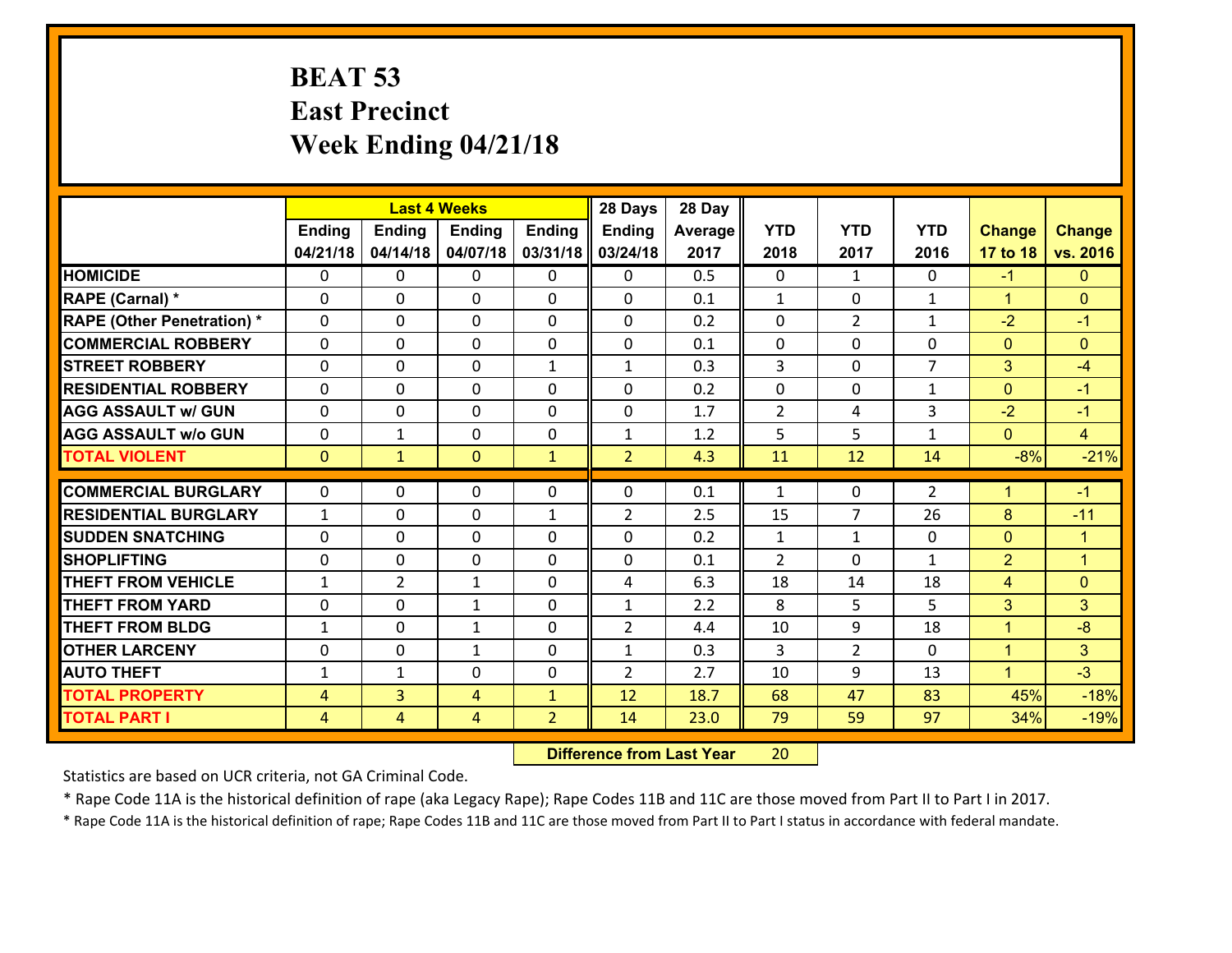# **BEAT 54 East Precinct Week Ending 04/21/18**

|                                   |                | <b>Last 4 Weeks</b> |                |                |                | 28 Day  |                |                |                |                |                      |
|-----------------------------------|----------------|---------------------|----------------|----------------|----------------|---------|----------------|----------------|----------------|----------------|----------------------|
|                                   | Ending         | <b>Ending</b>       | <b>Ending</b>  | <b>Ending</b>  | <b>Ending</b>  | Average | <b>YTD</b>     | <b>YTD</b>     | <b>YTD</b>     | <b>Change</b>  | <b>Change</b>        |
|                                   | 04/21/18       | 04/14/18            | 04/07/18       | 03/31/18       | 03/24/18       | 2017    | 2018           | 2017           | 2016           | 17 to 18       | vs. 2016             |
| <b>HOMICIDE</b>                   | $\Omega$       | 0                   | 1              | $\Omega$       | 1              | 0.2     | 3              | $\mathbf{1}$   | $\mathbf{1}$   | $\overline{2}$ | $\overline{2}$       |
| RAPE (Carnal) *                   | $\mathbf{0}$   | 0                   | $\mathbf{0}$   | 0              | $\Omega$       | 0.1     | $\mathbf{0}$   | $\mathbf{0}$   | 0              | $\mathbf{0}$   | $\mathbf{0}$         |
| <b>RAPE (Other Penetration) *</b> | $\Omega$       | 0                   | $\mathbf{0}$   | $\Omega$       | $\Omega$       | 0.1     | $\mathbf{0}$   | 0              | $\mathbf{1}$   | $\mathbf{0}$   | $-1$                 |
| <b>COMMERCIAL ROBBERY</b>         | $\mathbf{0}$   | 0                   | 0              | 0              | $\Omega$       | 0.9     | $\mathbf{1}$   | 6              | 0              | $-5$           | $\blacktriangleleft$ |
| <b>STREET ROBBERY</b>             | 0              | $\mathbf{1}$        | $\mathbf 0$    | $\mathbf{1}$   | $\overline{2}$ | 0.8     | $\overline{2}$ | $\mathbf{1}$   | 11             | $\mathbf{1}$   | $-9$                 |
| <b>RESIDENTIAL ROBBERY</b>        | $\Omega$       | $\Omega$            | $\mathbf 0$    | $\Omega$       | 0              | 0.0     | 0              | $\Omega$       | 0              | $\mathbf{0}$   | $\Omega$             |
| <b>AGG ASSAULT w/ GUN</b>         | 0              | $\mathbf{1}$        | $\mathbf 0$    | $\mathbf{1}$   | $\overline{2}$ | 1.1     | $\overline{7}$ | 5              | 9              | $\overline{2}$ | $-2$                 |
| <b>AGG ASSAULT w/o GUN</b>        | $\mathbf{1}$   | 0                   | $\mathbf 0$    | 0              | $\mathbf{1}$   | 0.8     | $\overline{2}$ | 4              | $\overline{2}$ | $-2$           | $\overline{0}$       |
| <b>TOTAL VIOLENT</b>              | $\mathbf{1}$   | $\overline{2}$      | $\mathbf{1}$   | $\overline{2}$ | 6              | 4.0     | 15             | 17             | 24             | $-12%$         | $-38%$               |
| <b>COMMERCIAL BURGLARY</b>        | $\Omega$       | 0                   | 1              | $\Omega$       | $\mathbf{1}$   | 0.7     | $\mathbf{1}$   | $\overline{2}$ | 6              | $-1$           | $-5$                 |
| <b>RESIDENTIAL BURGLARY</b>       | $\mathbf{1}$   | 4                   | 0              | $\mathbf{1}$   | 6              | 5.1     | 25             | 17             | 35             | 8              | $-10$                |
| <b>SUDDEN SNATCHING</b>           | 0              | 0                   | $\mathbf 0$    | 0              | 0              | 0.1     | 0              | 0              | 0              | $\mathbf{0}$   | $\overline{0}$       |
| <b>SHOPLIFTING</b>                | $\mathbf{1}$   | 1                   | 3              | $\overline{2}$ | $\overline{7}$ | 5.0     | 25             | 8              | 23             | 17             | $\overline{2}$       |
| <b>THEFT FROM VEHICLE</b>         | 0              | $\overline{2}$      | 1              | $\mathbf{1}$   | 4              | 5.3     | 15             | 25             | 25             | $-10$          | $-10$                |
| <b>THEFT FROM YARD</b>            | $\overline{2}$ | 0                   | $\mathbf{1}$   | 0              | 3              | 2.3     | 9              | 4              | 4              | 5              | 5                    |
| <b>THEFT FROM BLDG</b>            | 0              | $\mathbf{1}$        | $\mathbf 0$    | $\mathbf{1}$   | $\overline{2}$ | 2.3     | 9              | 15             | 11             | $-6$           | $-2$                 |
| <b>OTHER LARCENY</b>              | 0              | $\mathbf{1}$        | $\mathbf 0$    | 0              | $\mathbf{1}$   | 0.2     | $\overline{3}$ | $\mathbf{1}$   | $\overline{2}$ | $\overline{2}$ | $\mathbf{1}$         |
| <b>AUTO THEFT</b>                 | $\mathbf{1}$   | $\mathbf{1}$        | $\mathbf{0}$   | 0              | $\overline{2}$ | 1.9     | 13             | 15             | 13             | $-2$           | $\overline{0}$       |
| <b>TOTAL PROPERTY</b>             | 5              | 10                  | 6              | 5              | 26             | 22.9    | 100            | 87             | 119            | 15%            | $-16%$               |
| <b>TOTAL PART I</b>               | 6              | 12                  | $\overline{7}$ | $\overline{7}$ | 32             | 26.8    | 115            | 104            | 143            | 11%            | $-20%$               |

 **Difference from Last Year**r 11

Statistics are based on UCR criteria, not GA Criminal Code.

\* Rape Code 11A is the historical definition of rape (aka Legacy Rape); Rape Codes 11B and 11C are those moved from Part II to Part I in 2017.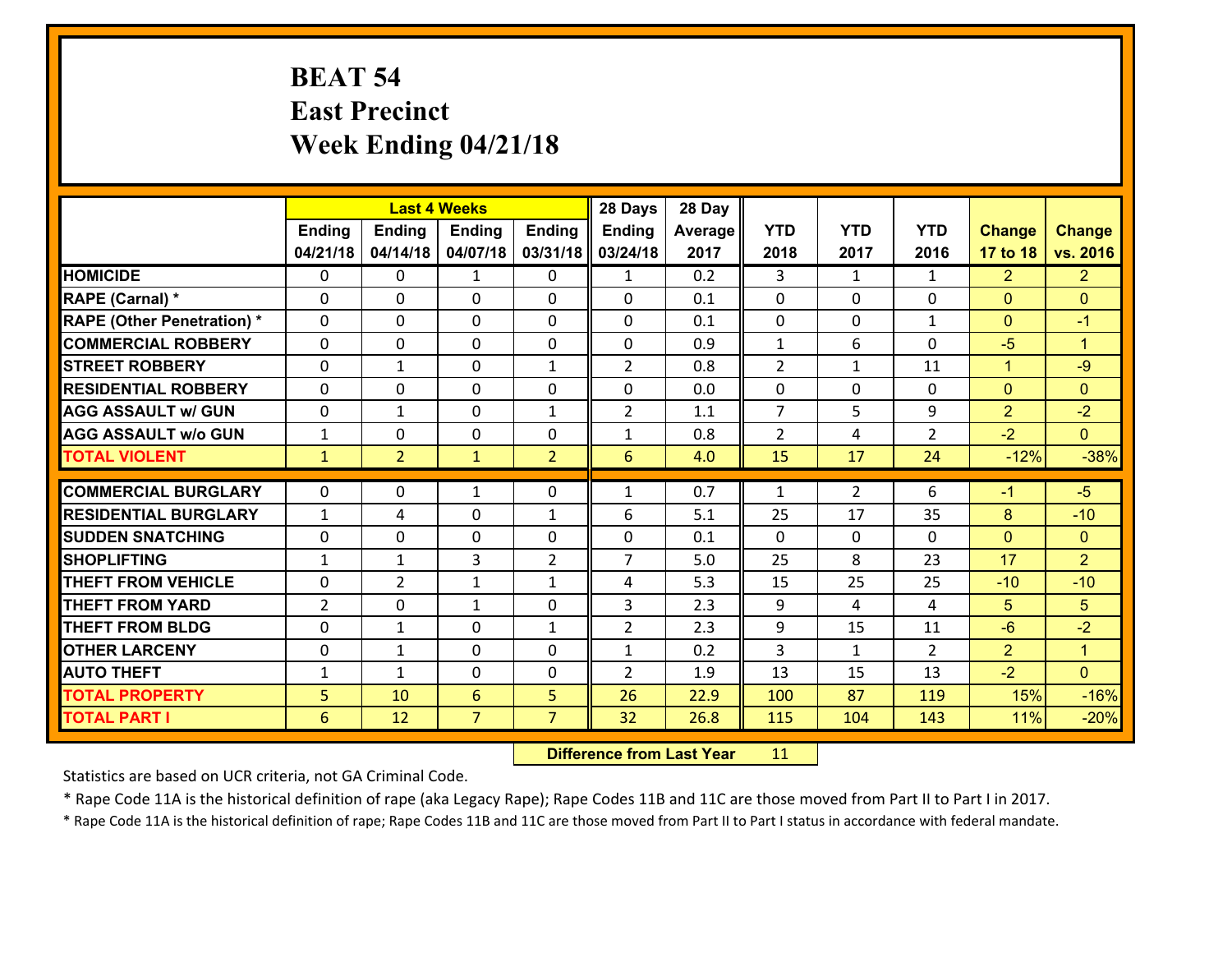### **BEAT 55 East Precinct Week Ending 04/21/18**

|                                   | <b>Last 4 Weeks</b> |                |               |               | 28 Days       | 28 Day  |                |                |                |                |                      |
|-----------------------------------|---------------------|----------------|---------------|---------------|---------------|---------|----------------|----------------|----------------|----------------|----------------------|
|                                   | <b>Ending</b>       | <b>Ending</b>  | <b>Ending</b> | <b>Ending</b> | <b>Ending</b> | Average | <b>YTD</b>     | <b>YTD</b>     | <b>YTD</b>     | <b>Change</b>  | <b>Change</b>        |
|                                   | 04/21/18            | 04/14/18       | 04/07/18      | 03/31/18      | 03/24/18      | 2017    | 2018           | 2017           | 2016           | 17 to 18       | vs. 2016             |
| <b>HOMICIDE</b>                   | $\Omega$            | 0              | $\Omega$      | $\Omega$      | $\Omega$      | 0.0     | $\mathbf{1}$   | $\Omega$       | $\Omega$       | $\mathbf{1}$   | $\mathbf{1}$         |
| RAPE (Carnal) *                   | 0                   | 0              | $\mathbf{0}$  | 0             | $\Omega$      | 0.0     | $\mathbf{0}$   | 0              | $\Omega$       | $\mathbf{0}$   | $\mathbf{0}$         |
| <b>RAPE (Other Penetration) *</b> | $\Omega$            | 0              | $\mathbf{0}$  | $\Omega$      | $\Omega$      | 0.0     | $\Omega$       | $\Omega$       | $\Omega$       | $\mathbf{0}$   | $\mathbf{0}$         |
| <b>COMMERCIAL ROBBERY</b>         | 0                   | 0              | 0             | 0             | $\Omega$      | 1.0     | $\mathbf{0}$   | 6              | $\mathbf{1}$   | $-6$           | $-1$                 |
| <b>STREET ROBBERY</b>             | $\Omega$            | 0              | $\mathbf 0$   | 0             | 0             | 0.2     | $\mathbf{1}$   | $\mathbf{1}$   | 4              | $\mathbf{0}$   | $-3$                 |
| <b>RESIDENTIAL ROBBERY</b>        | $\Omega$            | $\Omega$       | $\mathbf 0$   | $\Omega$      | 0             | 0.0     | $\mathbf 0$    | $\Omega$       | $\Omega$       | $\mathbf{0}$   | $\mathbf{0}$         |
| <b>AGG ASSAULT w/ GUN</b>         | 0                   | 0              | $\mathbf 0$   | $\Omega$      | 0             | 0.5     | $\mathbf 1$    | 3              | $\overline{2}$ | $-2$           | $-1$                 |
| <b>AGG ASSAULT w/o GUN</b>        | $\mathbf{1}$        | 0              | $\mathbf 0$   | 0             | $\mathbf{1}$  | 0.5     | $\overline{2}$ | $\mathbf 0$    | 4              | $\overline{2}$ | $-2$                 |
| <b>TOTAL VIOLENT</b>              | $\mathbf{1}$        | $\overline{0}$ | $\mathbf{O}$  | $\mathbf{0}$  | $\mathbf{1}$  | 2.2     | 5              | 10             | 11             | $-50%$         | $-55%$               |
| <b>COMMERCIAL BURGLARY</b>        | $\Omega$            | 0              | $\mathbf{0}$  | $\Omega$      | $\Omega$      | 0.3     | $\overline{2}$ | $\Omega$       | 6              | $\overline{2}$ | $-4$                 |
|                                   |                     |                |               |               |               |         |                |                |                |                |                      |
| <b>RESIDENTIAL BURGLARY</b>       | 0                   | 0              | $\mathbf{1}$  | 0             | $\mathbf{1}$  | 3.4     | $\overline{7}$ | 19             | 10             | $-12$          | $-3$                 |
| <b>SUDDEN SNATCHING</b>           | 0                   | 0              | $\mathbf 0$   | $\mathbf{1}$  | $\mathbf{1}$  | 0.2     | $\mathbf{1}$   | $\mathbf{1}$   | $\Omega$       | $\mathbf{0}$   | $\blacktriangleleft$ |
| <b>SHOPLIFTING</b>                | 3                   | 6              | 1             | $\mathbf{1}$  | 11            | 13.8    | 52             | 61             | 4              | $-9$           | 48                   |
| <b>THEFT FROM VEHICLE</b>         | $\overline{2}$      | 0              | 1             | 0             | 3             | 4.1     | 12             | 20             | 15             | $-8$           | $-3$                 |
| <b>THEFT FROM YARD</b>            | 0                   | $\mathbf{1}$   | 1             | $\mathbf{1}$  | 3             | 1.5     | $\overline{7}$ | 5              | 5              | $\overline{2}$ | $\overline{2}$       |
| <b>THEFT FROM BLDG</b>            | 0                   | 0              | $\mathbf 0$   | 0             | 0             | 1.5     | 5              | 5              | 13             | $\mathbf{0}$   | $-8$                 |
| <b>OTHER LARCENY</b>              | $\mathbf{1}$        | 0              | $\mathbf 0$   | 0             | $\mathbf{1}$  | 0.6     | $\overline{2}$ | $\overline{2}$ | 0              | $\mathbf{0}$   | $\overline{2}$       |
| <b>AUTO THEFT</b>                 | $\mathbf{1}$        | 1              | $\mathbf{1}$  | 0             | 3             | 1.7     | 8              | 4              | 8              | $\overline{4}$ | $\overline{0}$       |
| <b>TOTAL PROPERTY</b>             | $\overline{7}$      | 8              | 5             | 3             | 23            | 27.2    | 96             | 117            | 61             | $-18%$         | 57%                  |
| <b>TOTAL PART I</b>               | 8                   | 8              | 5             | 3             | 24            | 29.4    | 101            | 127            | 72             | $-20%$         | 40%                  |

 **Difference from Last Year**‐26

Statistics are based on UCR criteria, not GA Criminal Code.

\* Rape Code 11A is the historical definition of rape (aka Legacy Rape); Rape Codes 11B and 11C are those moved from Part II to Part I in 2017.